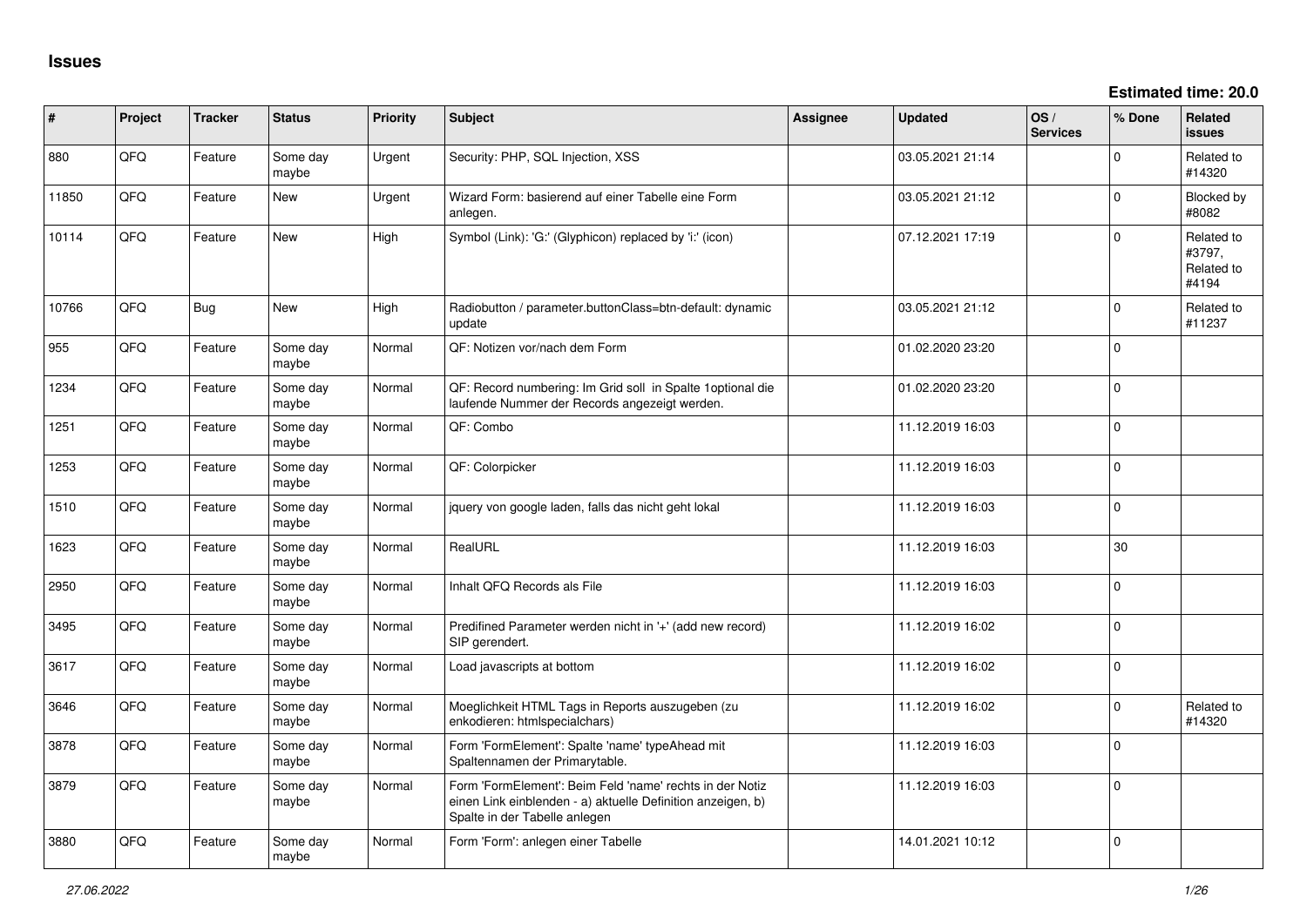| #    | Project | <b>Tracker</b> | <b>Status</b>     | <b>Priority</b> | <b>Subject</b>                                                                                         | Assignee | <b>Updated</b>   | OS/<br><b>Services</b> | % Done      | Related<br><b>issues</b>                    |
|------|---------|----------------|-------------------|-----------------|--------------------------------------------------------------------------------------------------------|----------|------------------|------------------------|-------------|---------------------------------------------|
| 4027 | QFQ     | Feature        | Some day<br>maybe | Normal          | Missing: orange 'check' / 'bullet'                                                                     |          | 11.12.2019 16:03 |                        | $\mathbf 0$ |                                             |
| 4122 | QFQ     | Bug            | Some day<br>maybe | Normal          | file: Render Mode hat keinen Effekt                                                                    |          | 11.12.2019 16:03 |                        | 0           |                                             |
| 4138 | QFQ     | Bug            | Some day<br>maybe | Normal          | _style fehlt                                                                                           |          | 11.12.2019 16:03 |                        | $\mathbf 0$ |                                             |
| 4194 | QFQ     | Feature        | In Progress       | Normal          | Bootstrap 4 ist jetzt offiziel                                                                         |          | 03.05.2021 20:47 |                        | $\mathbf 0$ | Related to<br>#10114                        |
| 4433 | QFQ     | Feature        | Some day<br>maybe | Normal          | Log when SIP will be destroyed by QFQ for any (security)<br>reason                                     |          | 01.02.2020 23:20 |                        | $\mathbf 0$ | Related to<br>#4432,<br>Related to<br>#5458 |
| 4435 | QFQ     | Feature        | Some day<br>maybe | Normal          | Report: striptags - specify allowed tags                                                               |          | 01.02.2020 23:20 |                        | $\Omega$    |                                             |
| 4439 | QFQ     | Feature        | Some day<br>maybe | Normal          | Log: report all actions fired by an FE Element, incl. the<br>original directive (slaveld, sqllnsert, ) |          | 01.02.2020 23:20 |                        | $\mathbf 0$ | Related to<br>#4432,<br>Related to<br>#5458 |
| 4440 | QFQ     | Feature        | Some day<br>maybe | Normal          | Manual.rst: explain how to. expand PHP Session to 4h                                                   |          | 11.12.2019 16:02 |                        | $\mathbf 0$ |                                             |
| 4441 | QFQ     | <b>Bug</b>     | Some day<br>maybe | Normal          | \$_SERVER Vars sollten nur aus dem Store genommen<br>werden - Code entsprechend anpassen.              |          | 11.12.2019 16:02 |                        | $\mathbf 0$ |                                             |
| 4442 | QFQ     | Feature        | Some day<br>maybe | Normal          | Special Column Name: _link - new symbol G (Glyph) to<br>choose any available symbol                    |          | 11.12.2019 16:02 |                        | $\mathbf 0$ |                                             |
| 4443 | QFQ     | Feature        | Some day<br>maybe | Normal          | Form: multiple secondary tables                                                                        |          | 01.02.2020 23:20 |                        | $\mathbf 0$ |                                             |
| 4444 | QFQ     | Feature        | Some day<br>maybe | Normal          | FE.type=upload: detect mime type                                                                       |          | 11.12.2019 16:02 |                        | $\mathbf 0$ | Related to<br>#4303                         |
| 4445 | QFQ     | Feature        | Some day<br>maybe | Normal          | template group: Option to simulate fieldset                                                            |          | 28.06.2021 14:11 |                        | 0           |                                             |
| 4446 | QFQ     | Feature        | Some day<br>maybe | Normal          | New FE get same feldContainerId as last modifed FE                                                     |          | 01.02.2020 23:20 |                        | 0           |                                             |
| 4536 | QFQ     | Feature        | Some day<br>maybe | Normal          | FE upload: problem with delete if mutliple uploads an<br>FE.name="                                     |          | 01.02.2020 23:20 |                        | $\mathbf 0$ |                                             |
| 4546 | QFG     | <b>Bug</b>     | Some day<br>maybe | Normal          | NH: SIP storage is destroyed                                                                           |          | 01.02.2020 23:20 |                        | 0           |                                             |
| 4551 | QFG     | Feature        | Some day<br>maybe | Normal          | Set 'pills' via dynamicUpdate to show/hide/disabled                                                    |          | 01.02.2020 23:20 |                        | 0           | Related to<br>#3752                         |
| 4626 | QFQ     | Feature        | Some day<br>maybe | Normal          | Mobile View: 'classBody=qfq-form-right' makes no sense                                                 |          | 01.02.2020 23:20 |                        | 0           |                                             |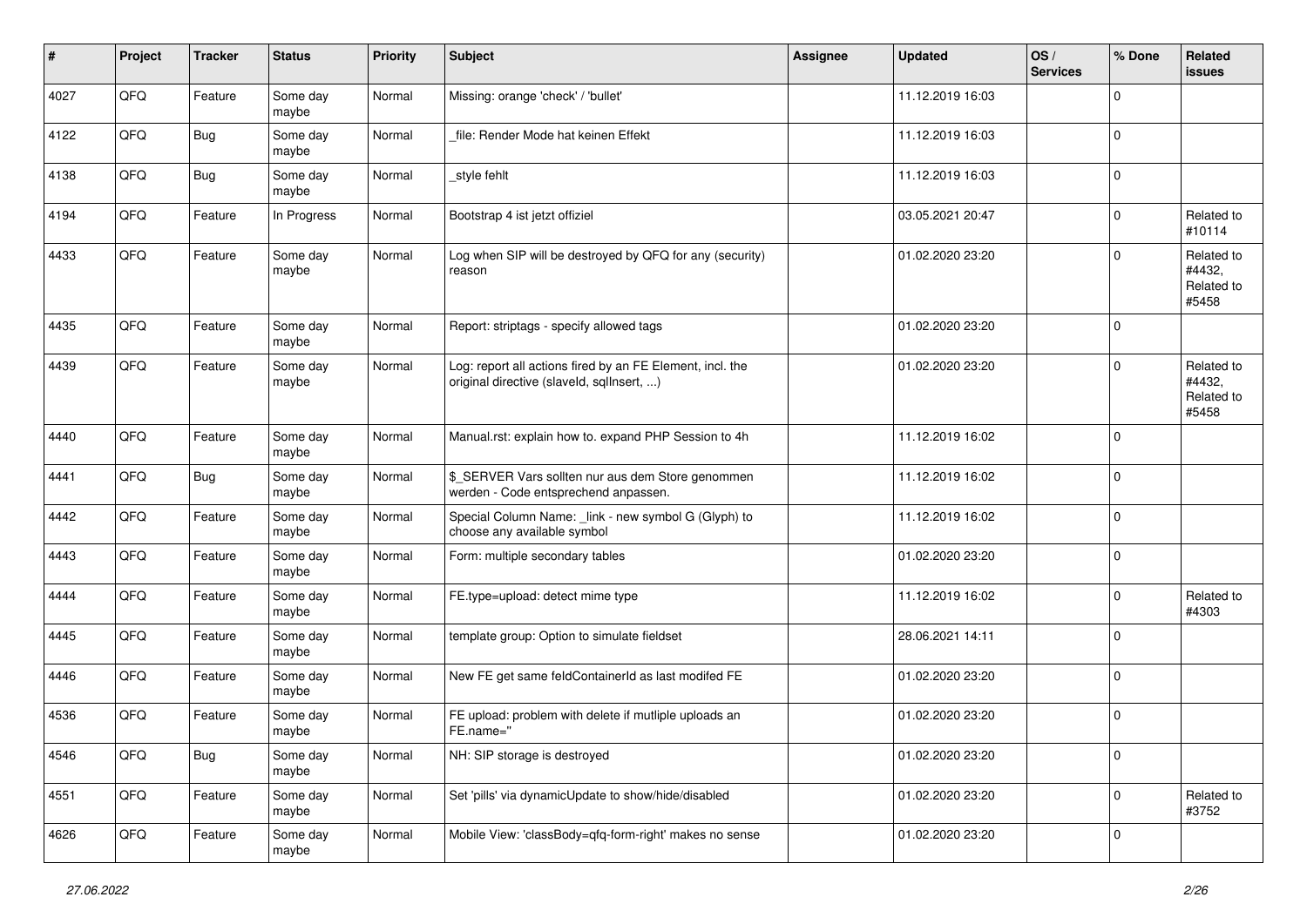| #    | Project | <b>Tracker</b> | <b>Status</b>     | <b>Priority</b> | <b>Subject</b>                                                                                                                                                | <b>Assignee</b> | <b>Updated</b>   | OS/<br><b>Services</b> | % Done      | Related<br>issues    |
|------|---------|----------------|-------------------|-----------------|---------------------------------------------------------------------------------------------------------------------------------------------------------------|-----------------|------------------|------------------------|-------------|----------------------|
| 4627 | QFQ     | Feature        | Some day<br>maybe | Normal          | dbupdate: all tables - check 'create', 'modified' if it is possible<br>to change to default 'CURRENT_TIMESTAMP' and modified<br>'ON UPDATE CURRENT_TIMESTAMP' |                 | 01.02.2020 23:20 |                        | $\Omega$    |                      |
| 4640 | QFQ     | Feature        | Some day<br>maybe | Normal          | Rename System Forms                                                                                                                                           |                 | 01.02.2020 23:20 |                        | $\Omega$    |                      |
| 4719 | QFQ     | Feature        | Some day<br>maybe | Normal          | Custom Message in Client in case of 'Browser tab close,<br>modification will be lost'                                                                         |                 | 01.02.2020 23:20 |                        | 0           |                      |
| 4816 | QFQ     | Feature        | Some day<br>maybe | Normal          | Templates for QFQ Reports (Tables, Radios, )                                                                                                                  |                 | 01.02.2020 23:20 |                        | $\Omega$    |                      |
| 4974 | QFQ     | Feature        | Some day<br>maybe | Normal          | Long polling - inform all listening clients of changes                                                                                                        |                 | 11.12.2019 16:02 |                        | $\Omega$    |                      |
| 5129 | QFQ     | Feature        | Some day<br>maybe | Normal          | Reports: SQL fuer x Achse und y Achse                                                                                                                         |                 | 11.12.2019 16:02 |                        | $\Omega$    |                      |
| 5160 | QFQ     | Feature        | Some day<br>maybe | Normal          | QFQ collaborative / together.js, ShareJS, y-js, collaborative,                                                                                                |                 | 11.12.2019 16:02 |                        | $\Omega$    |                      |
| 5342 | QFQ     | Feature        | Some day<br>maybe | Normal          | link - with HTML Attributes                                                                                                                                   |                 | 01.02.2020 23:20 |                        | $\Omega$    | Related to<br>#14077 |
| 5452 | QFQ     | Feature        | Some day<br>maybe | Normal          | Thumbnails from PDF: bad quality                                                                                                                              |                 | 01.02.2020 23:20 |                        | $\Omega$    |                      |
| 5455 | QFQ     | Feature        | Some day<br>maybe | Normal          | Mail Redirects grld abhaengig                                                                                                                                 |                 | 01.02.2020 23:20 |                        | $\Omega$    |                      |
| 5783 | QFQ     | Feature        | Some day<br>maybe | Normal          | <b>BPMN View/Edit</b>                                                                                                                                         |                 | 11.12.2019 16:02 |                        | $\Omega$    |                      |
| 5805 | QFQ     | Feature        | Some day<br>maybe | Normal          | TypeAHead SQL value instead of key stored                                                                                                                     |                 | 01.02.2020 23:19 |                        | $\Omega$    | Related to<br>#5444  |
| 5850 | QFQ     | Feature        | Some day<br>maybe | Normal          | Deployment: In QFQ Doc best practice fuer zeitgemaesses<br>Deployment beschreiben                                                                             |                 | 01.02.2020 23:20 |                        | $\Omega$    |                      |
| 5851 | QFQ     | Feature        | Some day<br>maybe | Normal          | Queue System implementieren: MQTT, RabbitMQ                                                                                                                   |                 | 01.02.2020 23:20 |                        | $\Omega$    | Related to<br>#5715  |
| 5877 | QFQ     | Bug            | Some day<br>maybe | Normal          | FE.type=note:bsColumn strange behaviour                                                                                                                       |                 | 01.02.2020 23:19 |                        | $\mathbf 0$ |                      |
| 5892 | QFQ     | Feature        | Some day<br>maybe | Normal          | QFQ should use T3 API to manipulate FE GROUP<br>membership                                                                                                    |                 | 01.02.2020 23:20 |                        | $\Omega$    |                      |
| 5893 | QFQ     | Feature        | Some day<br>maybe | Normal          | Edit on double-click                                                                                                                                          |                 | 01.02.2020 23:19 |                        | $\Omega$    | Related to<br>#5894  |
| 5895 | QFQ     | Feature        | Some day<br>maybe | Normal          | Tutorial: List of all QFQ Features                                                                                                                            |                 | 01.02.2020 23:19 |                        | $\Omega$    |                      |
| 5923 | QFQ     | Feature        | Some day<br>maybe | Normal          | fillStoreSystemBySqlLate                                                                                                                                      |                 | 01.02.2020 23:19 |                        | $\Omega$    |                      |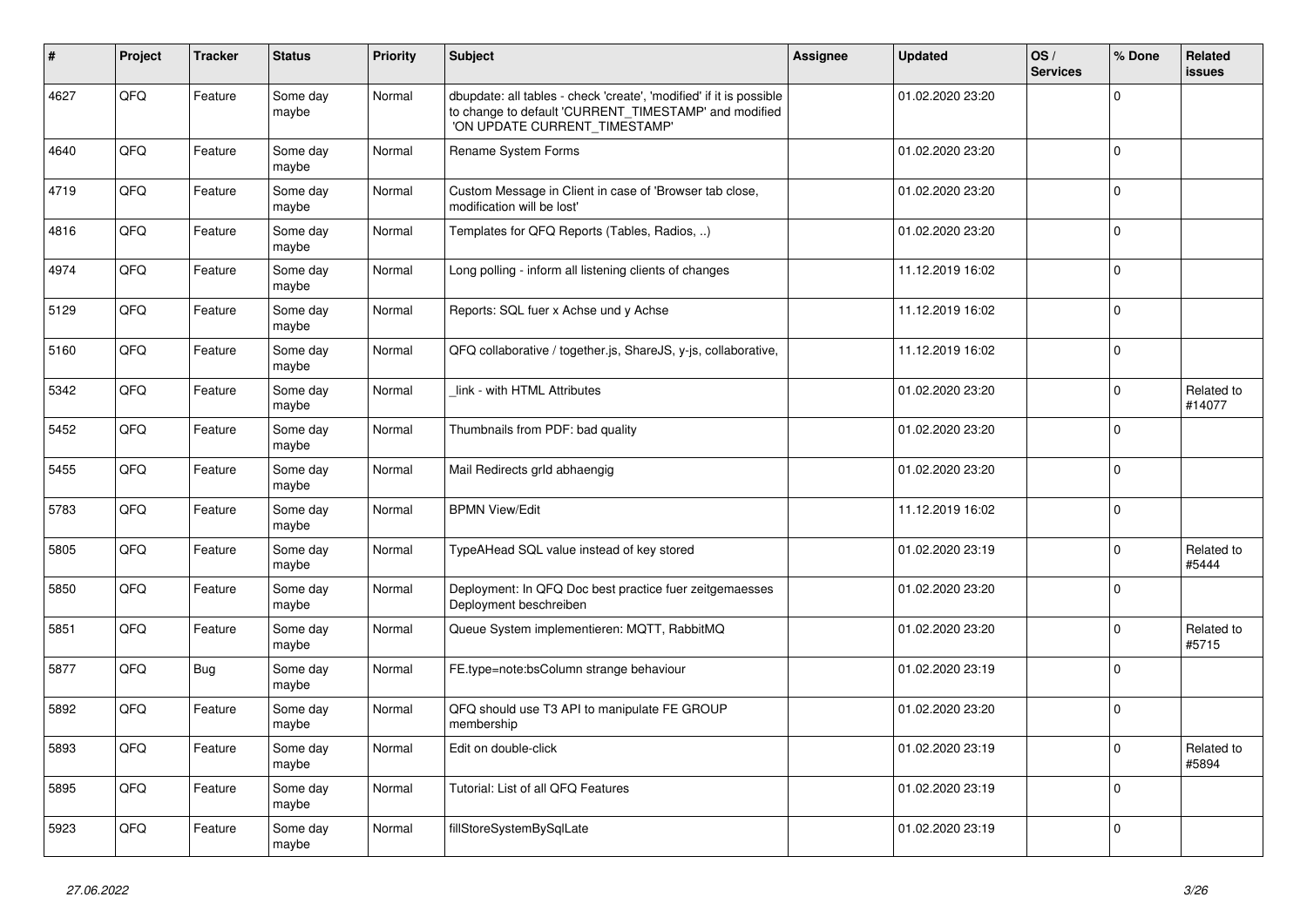| $\sharp$ | Project | <b>Tracker</b> | <b>Status</b>     | <b>Priority</b> | <b>Subject</b>                                                                       | Assignee | <b>Updated</b>   | OS/<br><b>Services</b> | % Done      | Related<br><b>issues</b> |
|----------|---------|----------------|-------------------|-----------------|--------------------------------------------------------------------------------------|----------|------------------|------------------------|-------------|--------------------------|
| 6083     | QFQ     | Feature        | Some day<br>maybe | Normal          | Dynamic Update: Value Check via SQL                                                  |          | 11.12.2019 16:02 |                        | $\Omega$    |                          |
| 6084     | QFQ     | Feature        | Some day<br>maybe | Normal          | New escape type: 'D' - convert date                                                  |          | 01.02.2020 23:19 |                        | $\mathbf 0$ |                          |
| 6288     | QFQ     | Feature        | Some day<br>maybe | Normal          | Best Practice: Erklaeren wie man ein Formular ganz in<br>'weiss' erstellen kann      |          | 11.12.2019 16:02 |                        | $\Omega$    |                          |
| 6299     | QFQ     | Feature        | Some day<br>maybe | Normal          | Attack detection: log table with invalid SIP access                                  |          | 11.12.2019 16:02 |                        | $\Omega$    | Related to<br>#3947      |
| 6515     | QFQ     | Feature        | Some day<br>maybe | Normal          | Formular: Felder dynamisch ein/ausblenden                                            |          | 11.12.2019 16:02 |                        | $\mathbf 0$ |                          |
| 6704     | QFQ     | Feature        | Some day<br>maybe | Normal          | Upload Mode: Bilder in Notizen rechts sollen aktuellen<br>Upload repräsentieren.     |          | 01.02.2020 23:19 |                        | $\Omega$    | Related to<br>#3264      |
| 6992     | QFQ     | Feature        | Some day<br>maybe | Normal          | DB exception: Syntax Highlight                                                       |          | 11.12.2019 16:01 |                        | $\Omega$    | Related to<br>#5450      |
| 7100     | QFQ     | Feature        | Some day<br>maybe | Normal          | Download: log access, max downloads, time limit                                      |          | 01.02.2020 23:19 |                        | $\Omega$    |                          |
| 7101     | QFQ     | Bug            | Some day<br>maybe | Normal          | 'form' in SIP and 'report' - breaks                                                  |          | 01.02.2020 23:20 |                        | $\Omega$    |                          |
| 7104     | QFQ     | Feature        | Some day<br>maybe | Normal          | Manual: hint about escaping if '\r' appears in mail body                             |          | 11.12.2019 16:01 |                        | $\mathbf 0$ |                          |
| 7105     | QFQ     | Feature        | Some day<br>maybe | Normal          | Beispiel wie man in einer zweiten Tabelle speichert.                                 |          | 11.12.2019 16:01 |                        | $\mathbf 0$ |                          |
| 7106     | QFQ     | Feature        | Some day<br>maybe | Normal          | Beispiel Nummerierung von Rows in Report                                             |          | 11.12.2019 16:01 |                        | $\pmb{0}$   |                          |
| 7108     | QFQ     | Feature        | Some day<br>maybe | Normal          | QFQ Wrap Elements                                                                    |          | 11.12.2019 16:01 |                        | 0 l         |                          |
| 7229     | QFQ     | Feature        | Some day<br>maybe | Normal          | New FormElement.type: Button                                                         |          | 01.02.2021 12:32 |                        | $\mathbf 0$ |                          |
| 7278     | QFQ     | Feature        | Some day<br>maybe | Normal          | Form: Wert vordefinieren der immer gesetzt wird                                      |          | 02.05.2021 09:27 |                        | $\Omega$    |                          |
| 7281     | QFQ     | Bug            | Some day<br>maybe | Normal          | Subrecords: on large screen separator line too short                                 |          | 01.02.2020 23:19 |                        | $\Omega$    |                          |
| 7402     | QFQ     | Bug            | Some day<br>maybe | Normal          | thumbnail cache: outdated picture when permission denied<br>and permission resolved. |          | 01.02.2020 23:20 |                        | $\mathbf 0$ |                          |
| 7921     | QFG     | Feature        | Some day<br>maybe | Normal          | Rest API Export: URL kuerzer machen                                                  |          | 01.02.2020 23:19 |                        | $\pmb{0}$   |                          |
| 8056     | QFQ     | Feature        | Some day<br>maybe | Normal          | Termin Organisation (Reservation)                                                    |          | 01.02.2020 23:19 |                        | $\Omega$    | Related to<br>#8658      |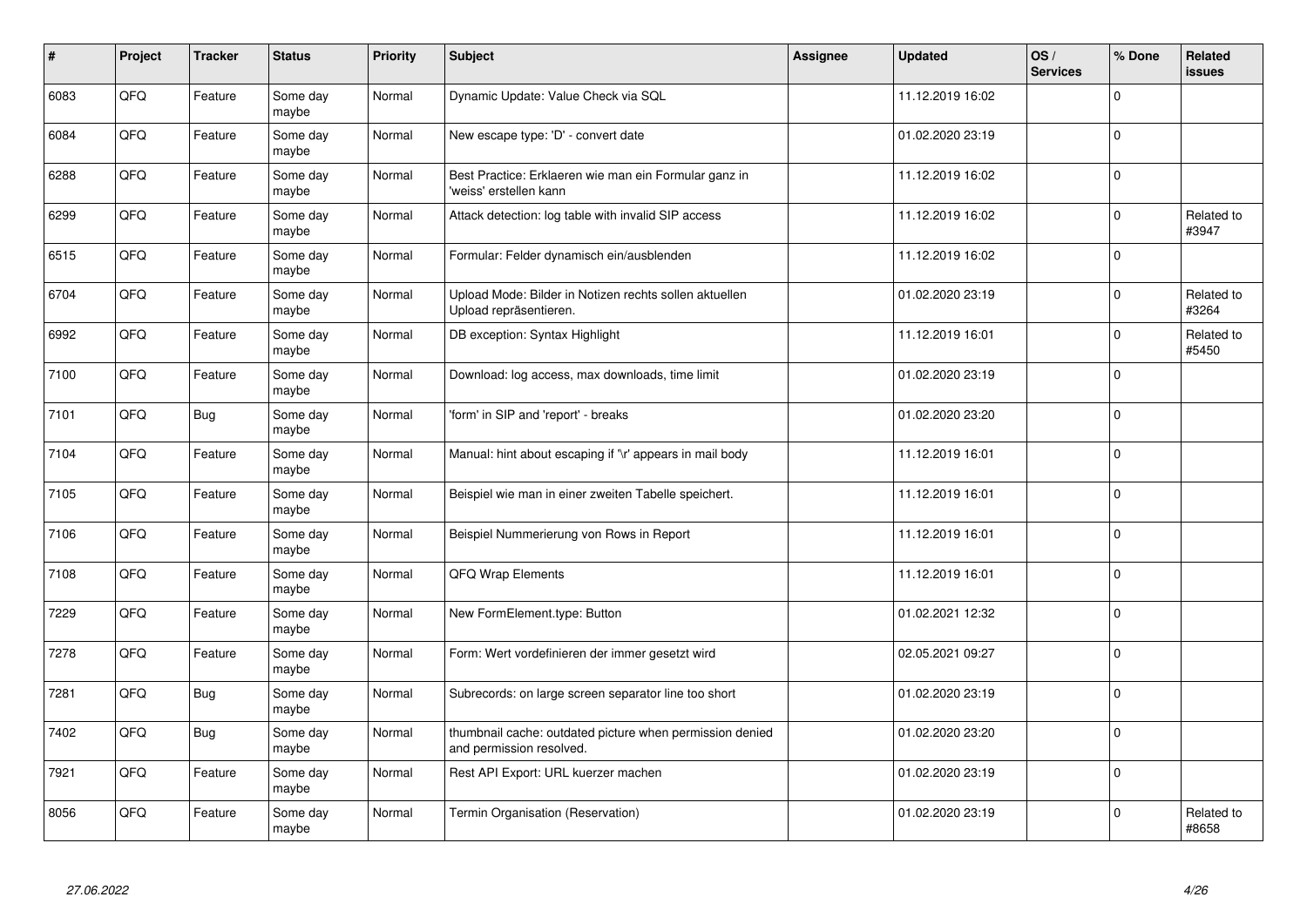| ∦     | Project | <b>Tracker</b> | <b>Status</b>     | <b>Priority</b> | Subject                                                                    | <b>Assignee</b> | <b>Updated</b>                     | OS/<br><b>Services</b> | % Done      | Related<br>issues    |
|-------|---------|----------------|-------------------|-----------------|----------------------------------------------------------------------------|-----------------|------------------------------------|------------------------|-------------|----------------------|
| 9020  | QFQ     | Bug            | Some day<br>maybe | Normal          | radio mit buttonClass und dynamicUpdate lassen sich nicht<br>kombinieren   |                 | 11.12.2019 16:01                   |                        | $\Omega$    |                      |
| 9024  | QFQ     | Bug            | Some day<br>maybe | Normal          | QFQ Einarbeitung                                                           |                 | 01.02.2020 15:56                   |                        | $\mathbf 0$ |                      |
| 9126  | QFQ     | Bug            | Some day<br>maybe | Normal          | hidden Form elements are present in page source                            |                 | 02.01.2021 18:41                   |                        | $\Omega$    |                      |
| 9853  | QFQ     | Feature        | New               | Normal          | Check das SQL / QFQ / Mail Logfile geschrieben wird                        |                 | 09.01.2020 11:15                   |                        | 0           |                      |
| 9855  | QFQ     | Bug            | New               | Normal          | <b>Required Check</b>                                                      |                 | 01.02.2020 15:56                   |                        | 0           |                      |
| 10324 | QFQ     | Bug            | New               | Normal          | Excel Export mit Template funktioniert nur, wenn Template<br>vor uid kommt |                 | 30.03.2020 11:20                   |                        | $\Omega$    | Related to<br>#10257 |
| 10345 | QFQ     | Feature        | New               | Normal          | Templates - Patterns QFQ Style                                             |                 | 03.05.2021 21:01                   |                        | $\Omega$    | Related to<br>#10713 |
| 10384 | QFQ     | Feature        | <b>New</b>        | Normal          | Parameter Exchange QFQ Instances                                           |                 | 07.05.2020 09:38                   |                        | 0           |                      |
| 10738 | QFQ     | Feature        | Some day<br>maybe | Normal          | CORS headers for external API requests                                     |                 | 10.06.2020 14:00                   |                        | $\Omega$    |                      |
| 10759 | QFQ     | Bug            | New               | Normal          | emptyMeansNull - Feld falsch aktualisiert                                  |                 | 12.11.2020 23:45                   |                        | $\Omega$    |                      |
| 10763 | QFQ     | Feature        | New               | Normal          | form accessed and submitted despite logout?                                |                 | 16.06.2020 11:43                   |                        | $\mathbf 0$ |                      |
| 10874 | QFQ     | Feature        | New               | Normal          | Erstellen eines Foreign Keys in der Tabelle "FormElement"                  |                 | 13.07.2020 10:11                   |                        | $\mathbf 0$ |                      |
| 10890 | QFQ     | Bug            | New               | Normal          | AutoCron hangs                                                             |                 | 20.07.2020 13:56                   |                        | $\Omega$    |                      |
| 11522 | QFQ     | Bug            | <b>New</b>        | Normal          | Aus/Einblenden von Reitern                                                 |                 | 13.11.2020 14:58                   |                        | 0           |                      |
| 11534 | QFQ     | Feature        | New               | Normal          | Report: Action on selected rows - Table batchprocessing<br>feature         |                 | 18.11.2020 08:15                   |                        | $\Omega$    |                      |
| 11535 | QFQ     | Feature        | <b>New</b>        | Normal          | Ability to create SQL columns in frontend QFQ forms                        |                 | 17.11.2020 12:11                   |                        | $\mathbf 0$ |                      |
| 11715 | QFQ     | Bug            | New               | Normal          | acceptZeroAsRequired and requiredOffButMark do not<br>coincide             |                 | 08.12.2020 12:13                   |                        | $\Omega$    |                      |
| 11716 | QFQ     | Feature        | New               | Normal          | Form an beliebiger Stelle im Report anzeigen                               |                 | 09.12.2020 09:47                   |                        | $\mathbf 0$ |                      |
| 12038 | QFQ     | Feature        | New               | Normal          | a) STORE_VAR: filenameOnlyStripUniq, b) SP:<br>QSTRIPUNIQ()                |                 | 17.02.2021 23:55                   |                        | $\mathbf 0$ |                      |
| 12039 | QFQ     | Feature        | New               | Normal          | Missing htmlSpecialChar() in pre processing on form submit                 |                 | 18.02.2021 00:09                   |                        | $\Omega$    | Related to<br>#14320 |
| 12135 | QFQ     | Feature        | New               | Normal          | Subrecord: Notiz                                                           |                 | 24.04.2021 16:58                   |                        | $\Omega$    |                      |
| 12156 | QFQ     | Feature        | New               | Normal          | Form: Optional disable 'leave page'                                        |                 | 03.05.2021 20:45                   |                        | $\mathbf 0$ |                      |
| 3567  | QFQ     | Feature        | Some day<br>maybe | Low             | 'Save', 'Close', 'New' als FormElement                                     |                 | 11.12.2019 16:02                   |                        | 0           |                      |
| 11195 | QFQ     | Bug            | New               | Low             | Dynamic Update: Note not updated if new text is empty<br>(v20.4)           |                 | 25.09.2020 11:14                   |                        | $\Omega$    |                      |
| 14185 | QFG     | Feature        | New               | Normal          | External/Autocron.php - better suitable directory                          |                 | Support: System   28.05.2022 11:03 |                        | 0           |                      |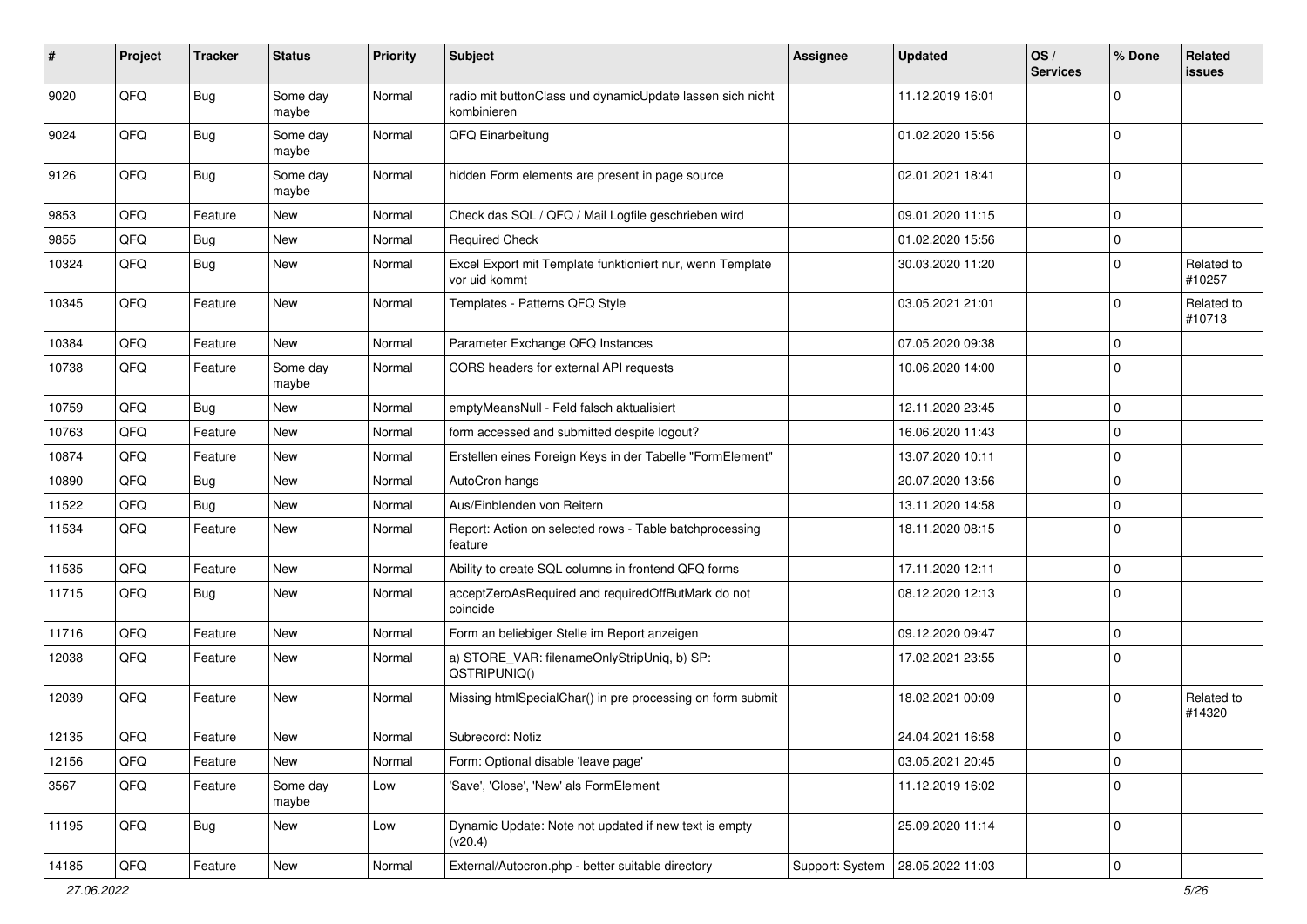| #     | Project | <b>Tracker</b> | <b>Status</b>     | <b>Priority</b> | <b>Subject</b>                                                                                                                                           | Assignee      | <b>Updated</b>   | OS/<br><b>Services</b> | % Done      | <b>Related</b><br><b>issues</b> |
|-------|---------|----------------|-------------------|-----------------|----------------------------------------------------------------------------------------------------------------------------------------------------------|---------------|------------------|------------------------|-------------|---------------------------------|
| 7602  | QFQ     | Feature        | ToDo              | High            | Multi Select: with checkboxes                                                                                                                            | Benjamin Baer | 22.03.2022 09:07 |                        | $\Omega$    |                                 |
| 9548  | QFQ     | Feature        | Feedback          | High            | FormElement: Pattern mismatch - optional report only on<br>focus lost                                                                                    | Benjamin Baer | 03.05.2021 21:14 |                        | $\Omega$    |                                 |
| 11057 | QFQ     | Bug            | New               | High            | Checkboxes ohne span.checkmark im Report werden<br>ausgeblendet                                                                                          | Benjamin Baer | 03.05.2021 21:12 |                        | $\mathbf 0$ | Related to<br>#11039            |
| 11237 | QFQ     | Bug            | <b>New</b>        | High            | Radiobutton / parameter.buttonClass= btn-default - kein dirty<br>Trigger                                                                                 | Benjamin Baer | 03.05.2021 21:12 |                        | $\Omega$    | Related to<br>#10766            |
| 2063  | QFQ     | Bug            | Some day<br>maybe | Normal          | Pills auf 'inaktiv' setzen falls keine Element auf dem Pill<br>sichtbar sind.                                                                            | Benjamin Baer | 11.12.2019 16:03 |                        | $\Omega$    | Related to<br>#3752             |
| 2665  | QFQ     | Bug            | Priorize          | Normal          | Dynamic Update funktioniert nicht, wenn beim<br>entsprechenden FormElement eine size angegeben ist.                                                      | Benjamin Baer | 03.01.2022 08:12 |                        | 30          |                                 |
| 3415  | QFQ     | Feature        | Some day<br>maybe | Normal          | FE Login Box Templatefile                                                                                                                                | Benjamin Baer | 11.12.2019 16:02 |                        | $\Omega$    |                                 |
| 3692  | QFQ     | Feature        | Some day<br>maybe | Normal          | QFQ Webseite                                                                                                                                             | Benjamin Baer | 11.12.2019 16:02 |                        | $\mathbf 0$ | Related to<br>#5033             |
| 4398  | QFQ     | Bug            | Some day<br>maybe | Normal          | Typeahead: mouse click in a prefilled input opens a single<br>item dropdown with the current value - click on it seems to<br>set the value, not the key. | Benjamin Baer | 01.02.2020 23:20 |                        | $\Omega$    | Related to<br>#4457             |
| 4420  | QFQ     | Feature        | Some day<br>maybe | Normal          | Client: Local Storage - store the changes of a form, local in<br>the browser.                                                                            | Benjamin Baer | 11.12.2019 16:02 |                        | $\Omega$    |                                 |
| 4454  | QFQ     | <b>Bug</b>     | Some day<br>maybe | Normal          | Required Elements: multiple elements in a row - whole row<br>marked if only one input is empty.                                                          | Benjamin Baer | 01.02.2020 23:20 |                        | $\Omega$    |                                 |
| 4457  | QFQ     | <b>Bug</b>     | Priorize          | Normal          | typeahead: pressing return to select an item, saves the form<br>and closes the form.                                                                     | Benjamin Baer | 03.01.2022 08:01 |                        | $\Omega$    | Related to<br>#4398             |
| 5024  | QFQ     | Feature        | Some day<br>maybe | Normal          | Fabric: Generate PDF with edits                                                                                                                          | Benjamin Baer | 01.02.2020 23:20 |                        | $\Omega$    | Related to<br>#10704            |
| 5366  | QFQ     | Feature        | Priorize          | Normal          | Saving with keyboard shortcuts                                                                                                                           | Benjamin Baer | 21.03.2022 09:47 |                        | $\mathbf 0$ |                                 |
| 5389  | QFQ     | Feature        | Some day<br>maybe | Normal          | QFQ Design: Multline label / note                                                                                                                        | Benjamin Baer | 01.02.2020 23:19 |                        | $\Omega$    |                                 |
| 5562  | QFQ     | Feature        | Priorize          | Normal          | Drag'n'Drop fuer Uploads                                                                                                                                 | Benjamin Baer | 21.03.2022 09:52 |                        | $\Omega$    | Related to<br>#9706             |
| 6140  | QFQ     | Bug            | Priorize          | Normal          | QFQ DnD Sort: Locked fields                                                                                                                              | Benjamin Baer | 21.03.2022 09:56 |                        | $\Omega$    |                                 |
| 6224  | QFQ     | Feature        | Priorize          | Normal          | Dynamic update: fade in/out fields                                                                                                                       | Benjamin Baer | 21.03.2022 09:50 |                        | $\mathbf 0$ |                                 |
| 6566  | QFQ     | <b>Bug</b>     | Priorize          | Normal          | Link Function 'delete': provided parameter missing on page<br>reload                                                                                     | Benjamin Baer | 03.01.2022 08:08 |                        | $\Omega$    |                                 |
| 6801  | QFQ     | Feature        | Priorize          | Normal          | Fabric: Maximize / FullIscreen                                                                                                                           | Benjamin Baer | 21.03.2022 09:56 |                        | $\mathbf 0$ |                                 |
| 6870  | QFQ     | Feature        | Priorize          | Normal          | Click on '_link' triggers an API call                                                                                                                    | Benjamin Baer | 03.01.2022 08:25 |                        | $\Omega$    |                                 |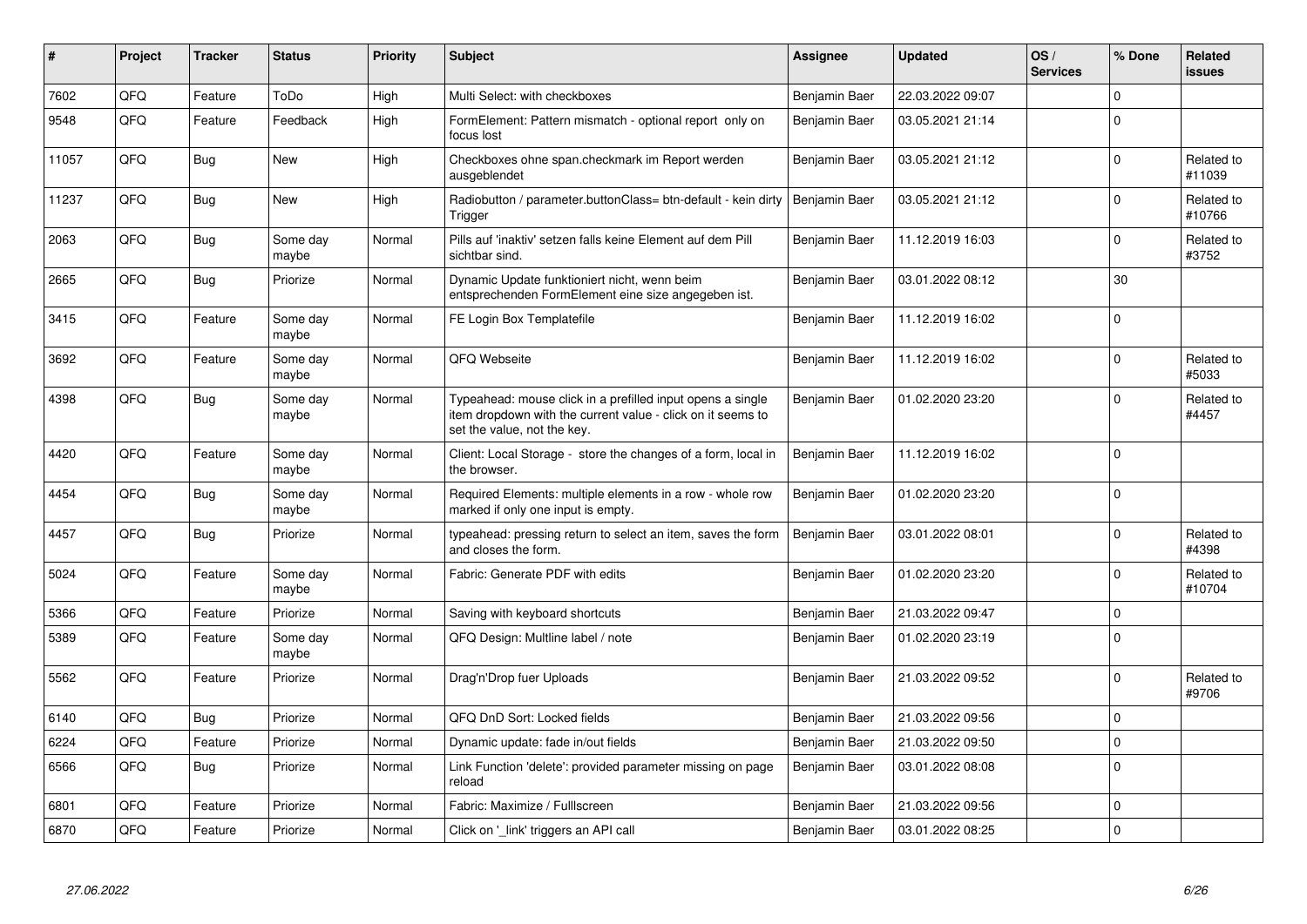| $\sharp$ | Project | <b>Tracker</b> | <b>Status</b>     | <b>Priority</b> | <b>Subject</b>                                                                     | <b>Assignee</b> | <b>Updated</b>   | OS/<br><b>Services</b> | % Done      | Related<br><b>issues</b>                                               |
|----------|---------|----------------|-------------------|-----------------|------------------------------------------------------------------------------------|-----------------|------------------|------------------------|-------------|------------------------------------------------------------------------|
| 6970     | QFQ     | Feature        | Some day<br>maybe | Normal          | tablesorter: default fuer 'sortReset' aendern von 'Ctrl' zu 'Alt'                  | Benjamin Baer   | 01.02.2020 23:21 |                        | $\mathbf 0$ |                                                                        |
| 6972     | QFQ     | Feature        | Some day<br>maybe | Normal          | Fabric Clipboard / cross browser tab                                               | Benjamin Baer   | 01.02.2020 23:21 |                        | 0           |                                                                        |
| 7730     | QFQ     | Feature        | Priorize          | Normal          | SELECT Box: title in between                                                       | Benjamin Baer   | 01.02.2020 23:22 |                        | $\mathbf 0$ |                                                                        |
| 7732     | QFQ     | Feature        | Some day<br>maybe | Normal          | Javascript: Lazy Loading der add on libs                                           | Benjamin Baer   | 08.06.2022 10:38 |                        | $\Omega$    | Related to<br>#12611,<br>Related to<br>#12490,<br>Related to<br>#10013 |
| 7965     | QFQ     | Feature        | Priorize          | Normal          | Input type 'text' with visual format - currency                                    | Benjamin Baer   | 03.01.2022 07:45 |                        | $\mathbf 0$ |                                                                        |
| 8522     | QFQ     | Feature        | Some day<br>maybe | Normal          | build QFQ - npm warnings                                                           | Benjamin Baer   | 01.02.2020 23:19 |                        | 50          |                                                                        |
| 9130     | QFQ     | Feature        | Some day<br>maybe | Normal          | tablesorter: Automatic Row numbering / Zeilenummer                                 | Benjamin Baer   | 01.02.2020 23:22 |                        | 0           |                                                                        |
| 9135     | QFQ     | Feature        | Priorize          | Normal          | Progress Bar generic / replace old hourglass download<br>popup                     | Benjamin Baer   | 03.01.2022 07:43 |                        | 0           |                                                                        |
| 9535     | QFQ     | Bug            | Feedback          | Normal          | Report:  AS '_vertical' - column to wide - vertical >> rot45,<br>rot <sub>90</sub> | Benjamin Baer   | 01.02.2020 15:56 |                        | $\mathbf 0$ |                                                                        |
| 9898     | QFQ     | Bug            | Feedback          | Normal          | Formular trotz Timeout gespeichert                                                 | Benjamin Baer   | 01.02.2020 15:56 |                        | $\mathbf 0$ |                                                                        |
| 10003    | QFQ     | Feature        | Priorize          | Normal          | fieldset: stronger visualize group                                                 | Benjamin Baer   | 12.02.2020 08:13 |                        | 0           |                                                                        |
| 12476    | QFQ     | Feature        | New               | Normal          | clearMe: a) should trigger 'dirty', b) sticky on textarea resize                   | Benjamin Baer   | 04.01.2022 08:40 |                        | $\Omega$    | Related to<br>#9528                                                    |
| 12490    | QFQ     | Feature        | <b>New</b>        | Normal          | Loading Plugins in QFQ - see what tinymce does. (lazy<br>loading)                  | Benjamin Baer   | 08.06.2022 10:37 |                        | $\mathbf 0$ | Related to<br>#12611,<br>Related to<br>#10013,<br>Related to<br>#7732  |
| 12556    | QFQ     | Feature        | New               | Normal          | Pills Title: colored = static or dynamic on allrequiredgiven                       | Benjamin Baer   | 19.03.2022 17:49 |                        | 0           |                                                                        |
| 13528    | QFQ     | <b>Bug</b>     | New               | Normal          | qfq.io > releases: es wird kein neues Release angelegt                             | Benjamin Baer   | 19.03.2022 17:46 |                        | 0           |                                                                        |
| 13647    | QFQ     | Bug            | New               | Normal          | Autofocus funktioniert nicht auf Chrome                                            | Benjamin Baer   | 19.03.2022 17:44 |                        | $\mathbf 0$ |                                                                        |
| 9173     | QFQ     | Bug            | Priorize          | Urgent          | Stale Record Lock: Firefox                                                         | Carsten Rose    | 03.05.2021 21:14 |                        | 0           | Related to<br>#9789                                                    |
| 9534     | QFG     | Bug            | Priorize          | Urgent          | FE.type=upload: 'Unknown Mode: ID"                                                 | Carsten Rose    | 03.05.2021 21:14 |                        | $\mathbf 0$ | Related to<br>#9532                                                    |
| 12468    | QFQ     | Bug            | New               | Urgent          | Form: update Form.title after save                                                 | Carsten Rose    | 03.05.2021 21:12 |                        | 0           |                                                                        |
| 12545    | QFG     | Bug            | New               | Urgent          | sql.log not created / updated                                                      | Carsten Rose    | 14.12.2021 16:02 |                        | 0           |                                                                        |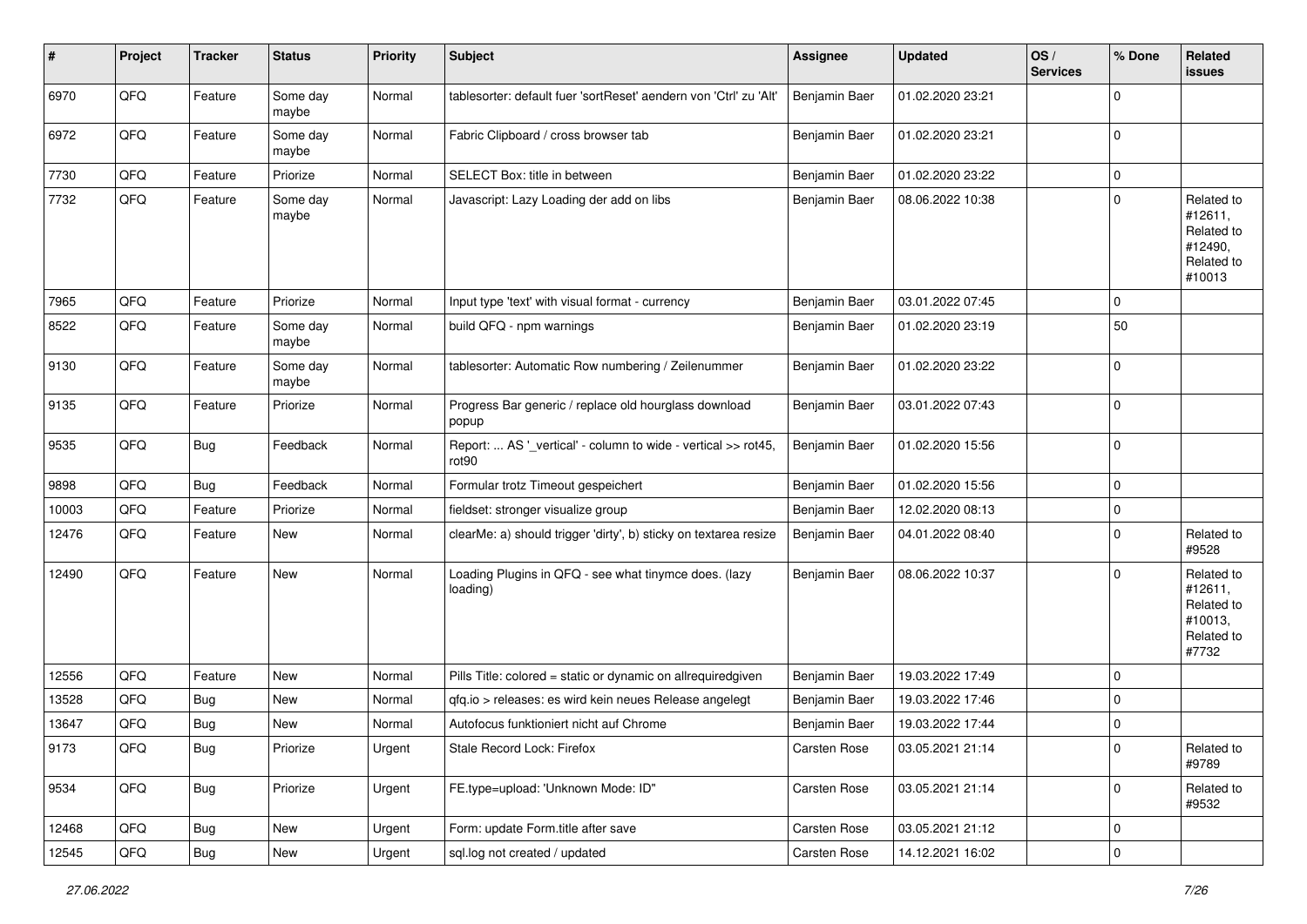| ∦    | Project | <b>Tracker</b> | <b>Status</b>     | <b>Priority</b> | Subject                                                                                                | <b>Assignee</b>     | <b>Updated</b>   | OS/<br><b>Services</b> | % Done       | Related<br><b>issues</b>                        |
|------|---------|----------------|-------------------|-----------------|--------------------------------------------------------------------------------------------------------|---------------------|------------------|------------------------|--------------|-------------------------------------------------|
| 3061 | QFQ     | Bug            | Some day<br>maybe | High            | winstitute: mysql connection durcheinander - nmhp17<br>(ag7)/QFQ arbeitet mit DB/Tabellen von biostat. | <b>Carsten Rose</b> | 03.05.2021 21:14 |                        | $\Omega$     |                                                 |
| 3109 | QFQ     | Bug            | Some day<br>maybe | High            | RealUrl: Links werden nicht korrekt gerendert                                                          | <b>Carsten Rose</b> | 03.05.2021 21:14 |                        | $\Omega$     |                                                 |
| 3570 | QFQ     | Bug            | Some day<br>maybe | High            | Formular mit prmitnew permitEdit=Always wird nicht<br>aufgerufen (ist leer)                            | <b>Carsten Rose</b> | 03.05.2021 21:14 |                        | $\Omega$     |                                                 |
| 3727 | QFQ     | Feature        | <b>New</b>        | High            | Security: Session Hijacking erschweren                                                                 | <b>Carsten Rose</b> | 03.05.2021 21:14 |                        | $\mathbf 0$  |                                                 |
| 3848 | QFQ     | Feature        | Some day<br>maybe | High            | Antivirus check fuer Upload files in qfq?                                                              | Carsten Rose        | 03.05.2021 21:14 |                        | $\Omega$     | Related to<br>#4131                             |
| 3967 | QFQ     | Feature        | Some day<br>maybe | High            | Report: Checkbox, Radio, Dropdown, Input welches ohne<br>Submit funktioniert - 'Inline-Form'           | Carsten Rose        | 03.05.2021 21:14 |                        | $\mathbf{0}$ |                                                 |
| 3990 | QFQ     | Feature        | Some day<br>maybe | High            | custom class definition: add space automatically                                                       | <b>Carsten Rose</b> | 03.05.2021 21:14 |                        | $\mathbf 0$  |                                                 |
| 4258 | QFQ     | Feature        | Some day<br>maybe | High            | System Defaults: Forms                                                                                 | <b>Carsten Rose</b> | 03.05.2021 21:14 |                        | $\Omega$     |                                                 |
| 4279 | QFQ     | Bug            | Some day<br>maybe | High            | config.linkVars lost                                                                                   | <b>Carsten Rose</b> | 03.05.2021 21:14 |                        | $\Omega$     |                                                 |
| 5221 | QFQ     | Bug            | New               | High            | Download Dialog: Bleibt stehen in FF wenn Datei<br>automatisch gespeichert wird.                       | <b>Carsten Rose</b> | 03.05.2021 21:14 |                        | $\Omega$     |                                                 |
| 5459 | QFQ     | Bug            | <b>New</b>        | High            | Multi DB: spread system tables between 'QFQ' and<br>'Data'-DB                                          | <b>Carsten Rose</b> | 03.05.2021 21:14 |                        | $\Omega$     | Related to<br>#4720                             |
| 5715 | QFQ     | Feature        | New               | High            | PDF Caching                                                                                            | <b>Carsten Rose</b> | 03.05.2021 21:14 |                        | $\Omega$     | Related to<br>#5851,<br>Related to<br>#6357     |
| 6116 | QFQ     | Bug            | Priorize          | High            | value of checkbox not saved                                                                            | <b>Carsten Rose</b> | 07.12.2021 17:19 |                        | $\Omega$     |                                                 |
| 7650 | QFQ     | Bug            | <b>New</b>        | High            | Optional do not show 'required' sign on FormElement                                                    | <b>Carsten Rose</b> | 03.05.2021 21:14 |                        | $\Omega$     |                                                 |
| 7850 | QFQ     | Feature        | New               | High            | Upload records: non 'pathFileName' column                                                              | <b>Carsten Rose</b> | 03.05.2021 21:14 |                        | $\mathbf 0$  |                                                 |
| 7899 | QFQ     | Bug            | <b>New</b>        | High            | Fe.type=password / retype / required: always complain<br>about missing value                           | <b>Carsten Rose</b> | 03.05.2021 21:14 |                        | $\Omega$     |                                                 |
| 8082 | QFQ     | Feature        | Priorize          | High            | Contact form without saving record                                                                     | <b>Carsten Rose</b> | 07.12.2021 15:20 |                        | $\Omega$     | Related to<br>#8587,<br><b>Blocks</b><br>#11850 |
| 8083 | QFQ     | Bug            | New               | High            | FormEditor: primary table list does not respect<br>'indexDb={{indexData:Y}}'                           | Carsten Rose        | 03.05.2021 21:14 |                        | $\Omega$     | Has<br>duplicate<br>#6678                       |
| 8204 | QFQ     | Feature        | Priorize          | High            | Position 'required mark'                                                                               | Carsten Rose        | 16.06.2021 13:44 |                        | $\mathbf 0$  |                                                 |
| 8431 | QFQ     | Bug            | New               | High            | autocron.php with wrong path                                                                           | Carsten Rose        | 03.05.2021 21:14 |                        | $\mathbf 0$  |                                                 |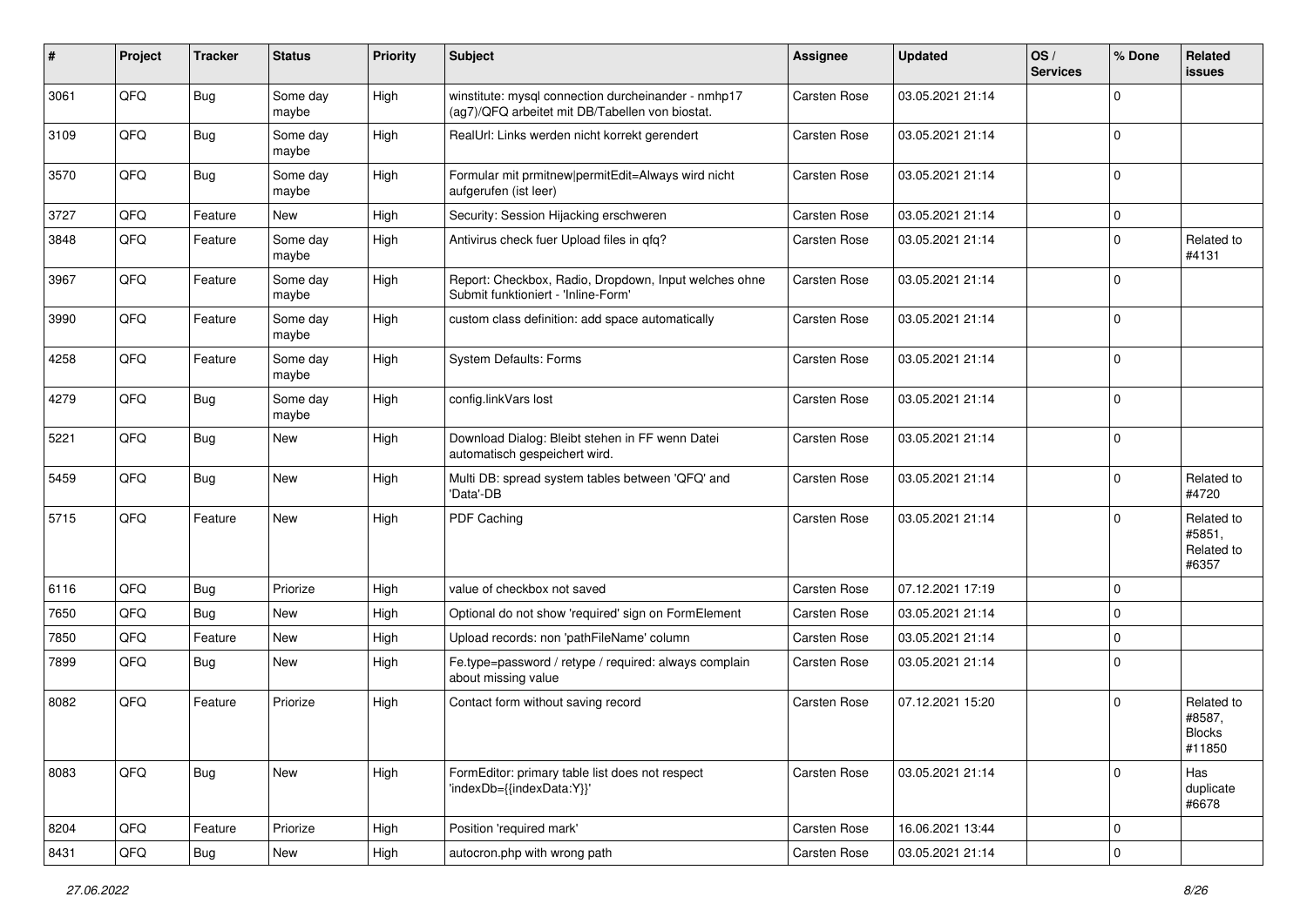| ∦     | Project | <b>Tracker</b> | <b>Status</b> | <b>Priority</b> | <b>Subject</b>                                                                          | Assignee            | <b>Updated</b>   | OS/<br><b>Services</b> | % Done      | Related<br>issues                                                    |
|-------|---------|----------------|---------------|-----------------|-----------------------------------------------------------------------------------------|---------------------|------------------|------------------------|-------------|----------------------------------------------------------------------|
| 8668  | QFQ     | Bug            | <b>New</b>    | High            | Pill disabled: dyamic mode 'hidden' not respected - FE is still<br>required             | <b>Carsten Rose</b> | 03.05.2021 21:14 |                        | $\Omega$    |                                                                      |
| 8962  | QFQ     | Feature        | New           | High            | allow for form fields with identical names                                              | <b>Carsten Rose</b> | 03.05.2021 21:14 |                        | $\mathbf 0$ |                                                                      |
| 9121  | QFQ     | Bug            | Priorize      | High            | sip links have r and __dbIndexData set                                                  | Carsten Rose        | 12.06.2021 10:41 |                        | $\mathbf 0$ |                                                                      |
| 9347  | QFQ     | Bug            | <b>New</b>    | High            | FE.type=upload with dynamic show/hidden: required not<br>detected                       | Carsten Rose        | 12.06.2021 10:40 |                        | $\mathbf 0$ | Related to<br>#5305,<br>Related to<br>#12398                         |
| 9517  | QFQ     | Feature        | In Progress   | High            | Input multiple tags with typeahead                                                      | Carsten Rose        | 03.05.2021 21:14 |                        | 40          | Related to<br>#10150                                                 |
| 9531  | QFQ     | <b>Bug</b>     | New           | High            | FE File: Dynamic Update / modeSql / required detected even   Carsten Rose<br>it not set |                     | 11.06.2021 20:32 |                        | $\Omega$    | Related to<br>#12398                                                 |
| 9789  | QFQ     | Bug            | In Progress   | High            | Record Lock: release to early on 'leave page'                                           | Carsten Rose        | 10.01.2022 09:25 |                        | 100         | Related to<br>#10081.<br>Related to<br>#9173,<br>Related to<br>#8702 |
| 10081 | QFQ     | Bug            | New           | High            | Stale record lock after 'forbidden' character                                           | Carsten Rose        | 03.05.2021 21:12 |                        | $\Omega$    | Related to<br>#10082,<br>Related to<br>#9789                         |
| 10506 | QFQ     | Bug            | <b>New</b>    | High            | Template Group broken on MultiDB instance                                               | <b>Carsten Rose</b> | 03.05.2021 21:12 |                        | $\Omega$    | Related to<br>#10505                                                 |
| 10508 | QFQ     | Bug            | <b>New</b>    | High            | Multi Form broken on Multi DB Instance                                                  | Carsten Rose        | 03.05.2021 21:12 |                        | $\mathbf 0$ |                                                                      |
| 10640 | QFQ     | Bug            | <b>New</b>    | High            | TypeAhead Tag: FE editierbar trotz readOnly                                             | Carsten Rose        | 03.05.2021 21:12 |                        | $\mathbf 0$ |                                                                      |
| 11893 | QFQ     | Feature        | <b>New</b>    | High            | Broken SIP: a) only report one time, b) only report in main<br>column                   | <b>Carsten Rose</b> | 12.05.2021 12:13 |                        | $\mathbf 0$ | Related to<br>#12532,<br>Related to<br>#14187                        |
| 12186 | QFQ     | Feature        | <b>New</b>    | High            | TinyMCE Config für Objekte                                                              | Carsten Rose        | 07.12.2021 17:19 |                        | $\mathbf 0$ | <b>Blocks</b><br>#12632                                              |
| 12395 | QFQ     | <b>Bug</b>     | ToDo          | High            | QFQ Function: Result two times shown                                                    | Carsten Rose        | 18.02.2022 08:59 |                        | $\mathbf 0$ |                                                                      |
| 12463 | QFQ     | <b>Bug</b>     | ToDo          | High            | QFQ Function: 'function' and 'sql' on same level - output of<br>sql is shown two times. | Carsten Rose        | 15.12.2021 16:31 |                        | $\Omega$    |                                                                      |
| 12513 | QFQ     | Bug            | New           | High            | Implement server side check of maxlength                                                | Carsten Rose        | 07.12.2021 17:19 |                        | $\mathbf 0$ |                                                                      |
| 12532 | QFQ     | Feature        | New           | High            | SIP-Parameter bei Seitenaufruf in Browser-Console<br>anzeigen                           | <b>Carsten Rose</b> | 07.12.2021 17:19 |                        | $\mathbf 0$ | Related to<br>#11893,<br>Related to<br>#14187                        |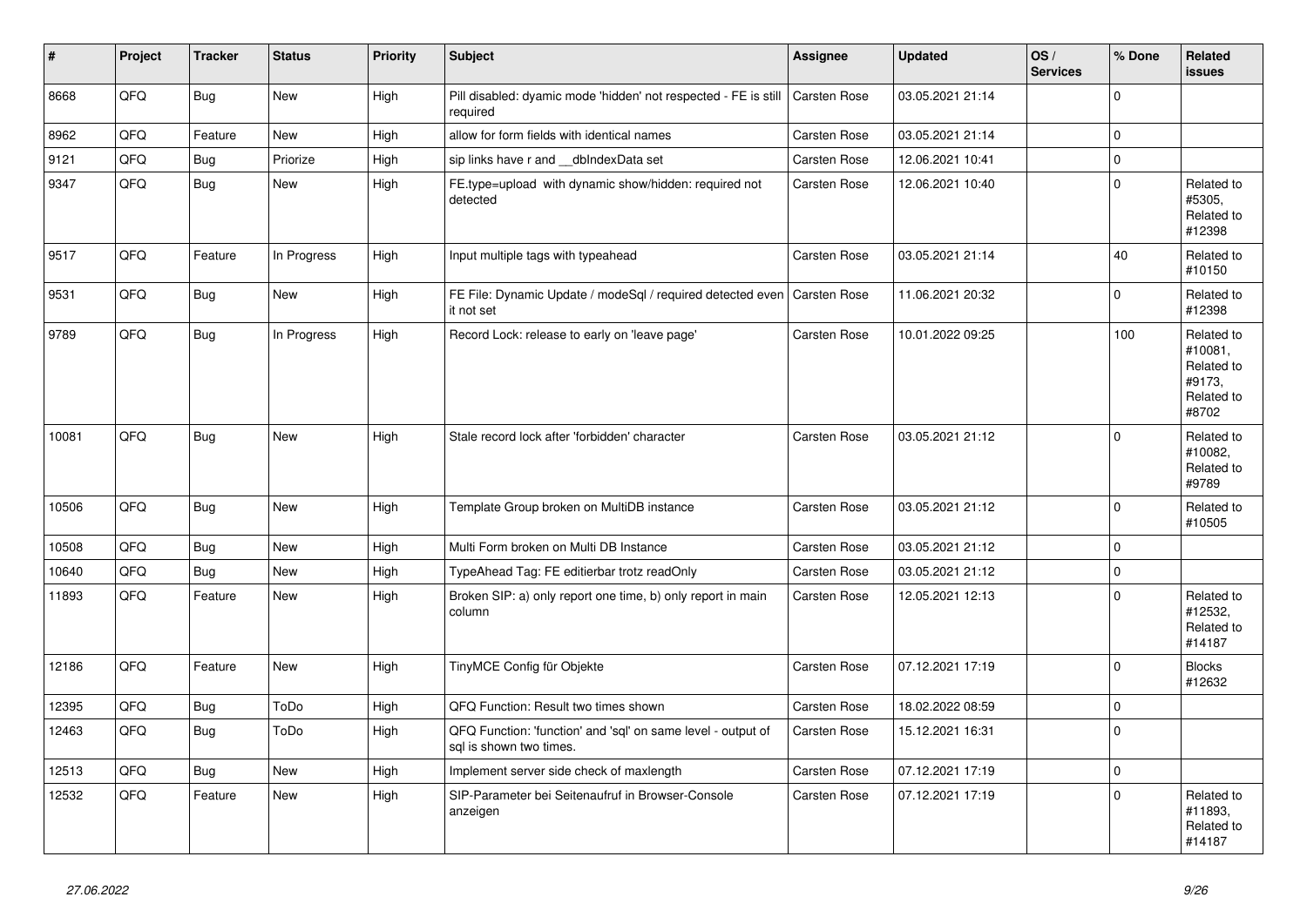| #     | Project | <b>Tracker</b> | <b>Status</b>     | <b>Priority</b> | <b>Subject</b>                                                                                                                        | <b>Assignee</b>     | Updated          | OS/<br><b>Services</b> | % Done         | Related<br>issues                                                      |
|-------|---------|----------------|-------------------|-----------------|---------------------------------------------------------------------------------------------------------------------------------------|---------------------|------------------|------------------------|----------------|------------------------------------------------------------------------|
| 12544 | QFQ     | Feature        | <b>New</b>        | High            | a) ' AS _link' new also as ' AS _format', b) sortierung via<br>'display: none;', c) '_format' benoeitgt nicht zwingend<br>u/U/p/m/z/d | <b>Carsten Rose</b> | 14.12.2021 16:03 |                        | $\Omega$       |                                                                        |
| 12670 | QFQ     | <b>Bug</b>     | <b>New</b>        | High            | Dropdown-Menu classes können nicht mehr angegeben<br>werden                                                                           | <b>Carsten Rose</b> | 07.12.2021 17:19 |                        | $\overline{0}$ |                                                                        |
| 12702 | QFQ     | Bug            | <b>New</b>        | High            | templateGroup: broken in multiDb Setup                                                                                                | <b>Carsten Rose</b> | 14.12.2021 16:02 |                        | 0              |                                                                        |
| 12974 | QFQ     | <b>Bug</b>     | <b>New</b>        | High            | Sanitize Queries in Action-Elements                                                                                                   | <b>Carsten Rose</b> | 07.12.2021 17:19 |                        | $\mathbf 0$    |                                                                        |
| 14187 | QFQ     | Feature        | <b>New</b>        | High            | qfq.log: show current URL                                                                                                             | Carsten Rose        | 28.05.2022 11:02 |                        | $\Omega$       | Related to<br>#13933,<br>Related to<br>#12532,<br>Related to<br>#11893 |
| 1635  | QFQ     | Feature        | Some day<br>maybe | Normal          | QFQ Extension content record: weitere Optionen<br>einblenden.                                                                         | <b>Carsten Rose</b> | 11.12.2019 16:03 |                        | $\overline{0}$ |                                                                        |
| 1946  | QFQ     | Feature        | Some day<br>maybe | Normal          | Kontrolle ob der ReadOnly Modus bei den<br>Formularelementen korrekt implementiert ist                                                | <b>Carsten Rose</b> | 11.12.2019 16:03 |                        | 0              |                                                                        |
| 2084  | QFQ     | Feature        | Some day<br>maybe | Normal          | Mailto mit encryption: Subrecord                                                                                                      | <b>Carsten Rose</b> | 11.12.2019 16:03 |                        | $\mathbf 0$    | Related to<br>#2082                                                    |
| 2361  | QFQ     | Feature        | <b>New</b>        | Normal          | Logging wer/wann/wo welches Formular aufgerufen hat                                                                                   | <b>Carsten Rose</b> | 11.12.2019 16:15 |                        | $\Omega$       | Related to<br>#4432,<br>Related to<br>#7480                            |
| 2643  | QFQ     | <b>Bug</b>     | Some day<br>maybe | Normal          | Zend / PHP Webinars anschauen                                                                                                         | <b>Carsten Rose</b> | 01.02.2020 15:56 |                        | 0              |                                                                        |
| 2995  | QFQ     | Feature        | Some day<br>maybe | Normal          | Dropdown JQuery Plugin: 'chosen' - Moeglichkeit um Select<br>Listen mehr Funktion zu geben. Kein Bootstrap noetig.                    | <b>Carsten Rose</b> | 11.12.2019 16:03 |                        | 0              |                                                                        |
| 3130  | QFQ     | Bug            | Some day<br>maybe | Normal          | Debug Info's nicht korrekt nach 'New > Save'.                                                                                         | <b>Carsten Rose</b> | 11.12.2019 16:03 |                        | $\mathbf 0$    | Related to<br>#3253                                                    |
| 3216  | QFQ     | Feature        | Some day<br>maybe | Normal          | dynamic update für checkbox label2                                                                                                    | <b>Carsten Rose</b> | 11.12.2019 16:03 |                        | $\Omega$       | Related to<br>#2081                                                    |
| 3267  | QFQ     | Feature        | Some day<br>maybe | Normal          | 2 Forms auf einer Seite: real + Read only                                                                                             | <b>Carsten Rose</b> | 11.12.2019 16:03 |                        | $\overline{0}$ |                                                                        |
| 3285  | QFQ     | Feature        | Some day<br>maybe | Normal          | Zeichenlimit pro Feld: textarea / editor                                                                                              | <b>Carsten Rose</b> | 11.12.2019 16:02 |                        | $\overline{0}$ |                                                                        |
| 3291  | QFQ     | Feature        | Some day<br>maybe | Normal          | AutoCron websiteToken                                                                                                                 | Carsten Rose        | 11.12.2019 16:02 |                        | $\Omega$       | Related to<br>#4250                                                    |
| 3331  | QFQ     | Feature        | Some day<br>maybe | Normal          | Default Tooltip fuer page? Links: mit Form und Record ID                                                                              | <b>Carsten Rose</b> | 11.12.2019 16:02 |                        | $\Omega$       |                                                                        |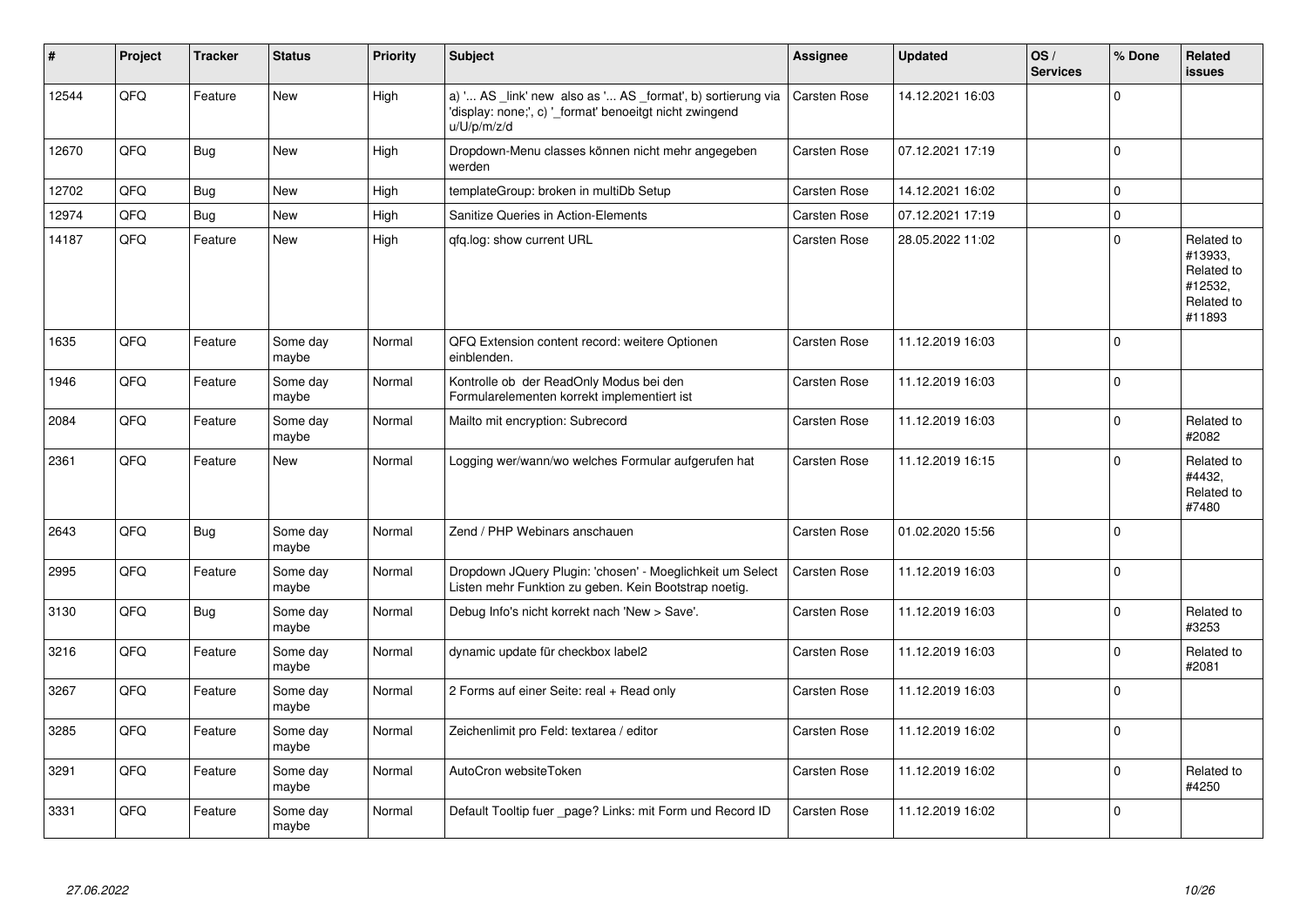| ∦    | Project | <b>Tracker</b> | <b>Status</b>     | <b>Priority</b> | Subject                                                                                                                                      | Assignee            | <b>Updated</b>   | OS/<br><b>Services</b> | % Done      | Related<br>issues                           |
|------|---------|----------------|-------------------|-----------------|----------------------------------------------------------------------------------------------------------------------------------------------|---------------------|------------------|------------------------|-------------|---------------------------------------------|
| 3332 | QFQ     | Feature        | Some day<br>maybe | Normal          | Uploads: Thumbnails, Details zum hochgeladenen File                                                                                          | Carsten Rose        | 11.12.2019 16:02 |                        | $\Omega$    | Related to<br>#3264,<br>Related to<br>#5333 |
| 3349 | QFQ     | Bug            | Some day<br>maybe | Normal          | config.qfq.ini: a) vertraegt keine '=' im Value (z.B. Passwort),<br>b) Values sollten in ticks einschliessbar sein (spaces, )                | Carsten Rose        | 11.12.2019 16:02 |                        | $\Omega$    |                                             |
| 3350 | QFQ     | Feature        | Some day<br>maybe | Normal          | FormEditor: Hilfetext hinter 'checktype'                                                                                                     | Carsten Rose        | 11.12.2019 16:02 |                        | $\mathbf 0$ |                                             |
| 3385 | QFQ     | Feature        | Some day<br>maybe | Normal          | templateGroup: insert/update/delete non primary records                                                                                      | <b>Carsten Rose</b> | 11.12.2019 16:02 |                        | 0           |                                             |
| 3402 | QFQ     | Feature        | Some day<br>maybe | Normal          | Syntax Highlighting via CodeMirror                                                                                                           | Carsten Rose        | 11.12.2019 16:02 |                        | 100         | Related to<br>#3207                         |
| 3432 | QFQ     | Feature        | New               | Normal          | subrecord: dynamicUpdate                                                                                                                     | <b>Carsten Rose</b> | 11.06.2020 21:10 |                        | $\Omega$    | Related to<br>#5691                         |
| 3457 | QFQ     | Feature        | Some day<br>maybe | Normal          | LDAP: concat multi values to one single entry                                                                                                | <b>Carsten Rose</b> | 11.12.2019 16:02 |                        | $\mathbf 0$ |                                             |
| 3458 | QFQ     | Feature        | Some day<br>maybe | Normal          | Display 'Edit Form Element'-Checkbox on form: should<br>depend on FE Group                                                                   | Carsten Rose        | 11.12.2019 16:02 |                        | $\mathbf 0$ | Related to<br>#3447                         |
| 3504 | QFQ     | Feature        | <b>New</b>        | Normal          | Logging: welche Action FEs werden wann wie ausgefuehrt                                                                                       | Carsten Rose        | 01.02.2020 23:21 |                        | $\Omega$    | Related to<br>#5458,<br>Related to<br>#4092 |
| 3547 | QFQ     | Bug            | <b>New</b>        | Normal          | FE of type 'note' causes writing of empty fields.                                                                                            | Carsten Rose        | 01.02.2020 23:21 |                        | $\mathbf 0$ |                                             |
| 3588 | QFQ     | Bug            | Some day<br>maybe | Normal          | templateGroup: versteckte Elemente werden weiterhin<br>gespeichert.                                                                          | Carsten Rose        | 11.12.2019 16:02 |                        | $\mathbf 0$ |                                             |
| 3666 | QFQ     | Feature        | Some day<br>maybe | Normal          | a) Performance Messung: mysql_real_escape_string() im<br>Vergleich zu str_replace(), b) doppeltes Aufrufen von<br>mysql_real_escape_string() | <b>Carsten Rose</b> | 11.12.2019 16:02 |                        | 0           |                                             |
| 3677 | QFQ     | Feature        | Some day<br>maybe | Normal          | wkhtmltopdf: FE User access prohibited, if client IP changes<br>\$TYPO3_CONF_VARS[FE][lockIP]                                                | <b>Carsten Rose</b> | 11.12.2019 16:02 |                        | 0           |                                             |
| 3682 | QFQ     | <b>Bug</b>     | Some day<br>maybe | Normal          | Dynamic update: Radio buttons                                                                                                                | Carsten Rose        | 11.12.2019 16:02 |                        | 0           |                                             |
| 3708 | QFQ     | Feature        | Some day<br>maybe | Normal          | Form: input - 'specialchars', 'none'  gewisse tags erlauben,<br>andere verbieten                                                             | <b>Carsten Rose</b> | 11.12.2019 16:02 |                        | $\Omega$    | Related to<br>#14320                        |
| 3750 | QFQ     | <b>Bug</b>     | Some day<br>maybe | Normal          | FE in a row: if one violates check, all are red                                                                                              | Carsten Rose        | 11.12.2019 16:03 |                        | 0           |                                             |
| 3782 | QFQ     | Bug            | Priorize          | Normal          | Bei fehlerhafter Eingabe (z.B. Datum) sollte das erwartete<br>Format angezeigt werden                                                        | Carsten Rose        | 01.02.2020 10:13 |                        | 0           |                                             |
| 3811 | QFQ     | <b>Bug</b>     | Some day<br>maybe | Normal          | Dynamic Update: extraButtonInfo - Text aktualisieren                                                                                         | Carsten Rose        | 11.12.2019 16:03 |                        | $\mathbf 0$ | Related to<br>#11517                        |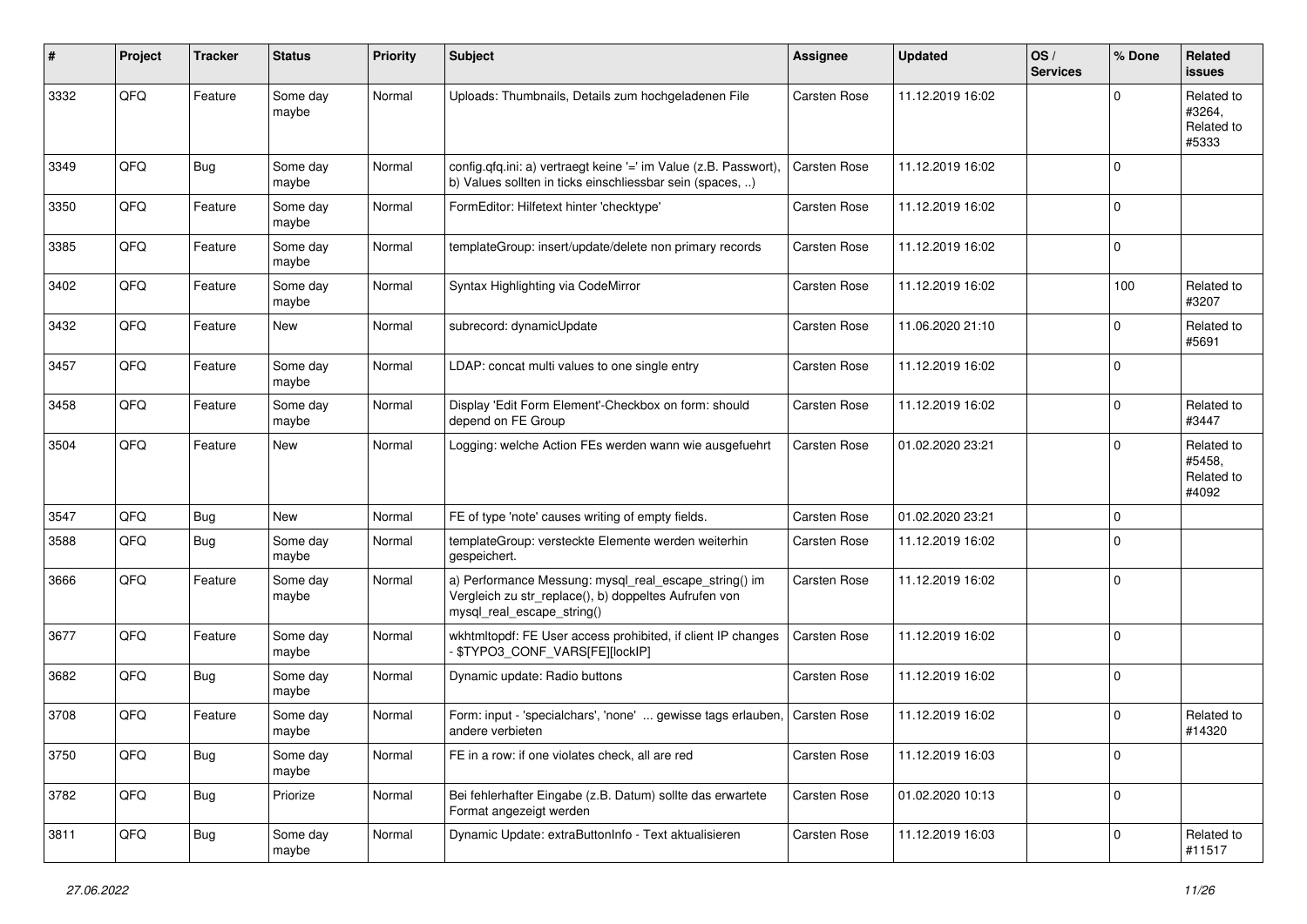| #    | Project | <b>Tracker</b> | <b>Status</b>     | <b>Priority</b> | <b>Subject</b>                                                                                                                      | Assignee            | <b>Updated</b>   | OS/<br><b>Services</b> | % Done      | Related<br><b>issues</b>                    |
|------|---------|----------------|-------------------|-----------------|-------------------------------------------------------------------------------------------------------------------------------------|---------------------|------------------|------------------------|-------------|---------------------------------------------|
| 3864 | QFQ     | Feature        | <b>New</b>        | Normal          | Encrypt / decrypt field                                                                                                             | <b>Carsten Rose</b> | 08.03.2021 18:08 |                        | $\Omega$    |                                             |
| 3867 | QFQ     | Feature        | Priorize          | Normal          | Readonly Formular: Template Groups add/delete<br>ausbeldnen                                                                         | Carsten Rose        | 05.05.2021 22:12 |                        | $\Omega$    |                                             |
| 3877 | QFQ     | Feature        | Some day<br>maybe | Normal          | FormEditor: die Felder die aktuell nicht gebraucht werden<br>nur auf readonly/disabled setzen (nicht ausblenden > das<br>irritiert. | <b>Carsten Rose</b> | 11.12.2019 16:03 |                        | $\Omega$    |                                             |
| 3882 | QFQ     | Bug            | Some day<br>maybe | Normal          | templateGroup: disable 'add' if limit is reached - funktioniert<br>nicht wenn bereits records existierten                           | <b>Carsten Rose</b> | 11.12.2019 16:03 |                        | $\mathbf 0$ |                                             |
| 3895 | QFQ     | Bug            | Some day<br>maybe | Normal          | typeahead pedantic: on lehrkredit Idap webpass - if only one<br>person is in dropdown, such person can't be selected                | <b>Carsten Rose</b> | 11.12.2019 16:03 |                        | $\Omega$    |                                             |
| 3900 | QFQ     | Feature        | Some day<br>maybe | Normal          | Extend documentation of 'Copy / Paste'                                                                                              | Carsten Rose        | 11.12.2019 16:03 |                        | $\Omega$    | Related to<br>#3899                         |
| 3905 | QFQ     | Feature        | Some day<br>maybe | Normal          | Documentation: Best Practice anhand eines Online<br>Bewerbungstools                                                                 | <b>Carsten Rose</b> | 11.12.2019 16:03 |                        | $\Omega$    |                                             |
| 3941 | QFQ     | Feature        | Some day<br>maybe | Normal          | sqlAfter: es sollten mehrere moeglich sein                                                                                          | <b>Carsten Rose</b> | 11.12.2019 16:03 |                        | $\Omega$    | Related to<br>#3942                         |
| 3942 | QFQ     | Feature        | Some day<br>maybe | Normal          | Action Elemente: neu generierte IDs via FE weitergeben                                                                              | <b>Carsten Rose</b> | 11.12.2019 16:03 |                        | $\Omega$    | Related to<br>#3941                         |
| 3947 | QFQ     | Feature        | Some day<br>maybe | Normal          | Attack detectect: logout current user                                                                                               | <b>Carsten Rose</b> | 11.12.2019 16:03 |                        | $\Omega$    | Related to<br>#5458,<br>Related to<br>#6299 |
| 3991 | QFQ     | Feature        | Some day<br>maybe | Normal          | report: Columnname '_skipWrap' skips 'fbeg', 'fend'                                                                                 | <b>Carsten Rose</b> | 11.12.2019 16:03 |                        | $\mathbf 0$ |                                             |
| 4008 | QFQ     | Bug            | Some day<br>maybe | Normal          | FormElemen.type=sendmail: wrong 'TO' if 'real<br>name <rea@mail.to>' is used</rea@mail.to>                                          | Carsten Rose        | 11.12.2019 16:03 |                        | $\Omega$    |                                             |
| 4018 | QFQ     | Feature        | Some day<br>maybe | Normal          | typeahead: solve problem with potential long query<br>parameter                                                                     | <b>Carsten Rose</b> | 11.12.2019 16:03 |                        | $\mathbf 0$ |                                             |
| 4023 | QFQ     | Feature        | <b>New</b>        | Normal          | prepared statements - FE action: salveld, sqllnsert,<br>sqlUpdate, sqlDelete, sqlBefore, sqlAfter                                   | <b>Carsten Rose</b> | 11.12.2019 16:15 |                        | $\mathbf 0$ |                                             |
| 4026 | QFQ     | Feature        | Some day<br>maybe | Normal          | sglLog.sgl: log number of FE.id                                                                                                     | <b>Carsten Rose</b> | 11.12.2019 16:03 |                        | $\Omega$    | Related to<br>#5458                         |
| 4050 | QFQ     | Feature        | <b>New</b>        | Normal          | sql.log: 1) FormElement ID which causes a specific action,<br>2) Result in the same row.                                            | <b>Carsten Rose</b> | 15.04.2020 11:35 |                        | $\Omega$    | Related to<br>#5458                         |
| 4082 | QFQ     | Feature        | <b>New</b>        | Normal          | Dynamic Update: modeSql - useful default                                                                                            | <b>Carsten Rose</b> | 01.02.2020 23:22 |                        | $\mathbf 0$ |                                             |
| 4092 | QFQ     | Bug            | Some day<br>maybe | Normal          | 1) Logging verbessern wann welches FE warum ausgefuehrt<br>wird, 2) Documentation: Best Practice Template Group                     | <b>Carsten Rose</b> | 01.02.2020 23:19 |                        | $\Omega$    | Related to<br>#3504                         |
| 4197 | QFQ     | Feature        | Some day<br>maybe | Normal          | Unit Test fuer JSON Stream von QuickFormQuery.php ><br>doForm()                                                                     | <b>Carsten Rose</b> | 11.12.2019 16:03 |                        | $\mathbf 0$ |                                             |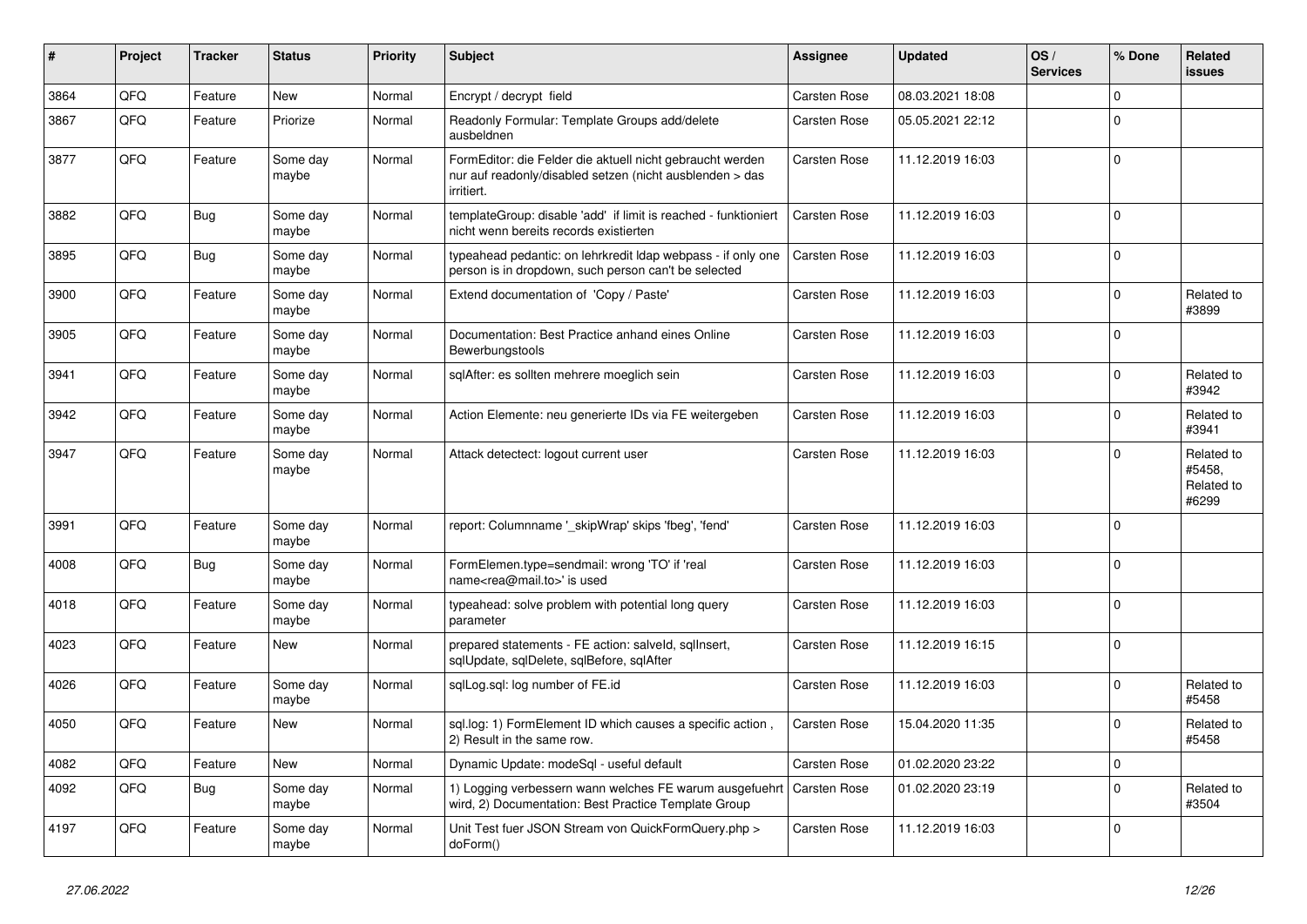| #    | Project | <b>Tracker</b> | <b>Status</b>     | <b>Priority</b> | Subject                                                                                                                 | <b>Assignee</b>     | <b>Updated</b>   | OS/<br><b>Services</b> | % Done      | Related<br>issues                           |
|------|---------|----------------|-------------------|-----------------|-------------------------------------------------------------------------------------------------------------------------|---------------------|------------------|------------------------|-------------|---------------------------------------------|
| 4250 | QFQ     | Feature        | New               | Normal          | AutoCron in QFQ via PHP                                                                                                 | Carsten Rose        | 01.02.2020 23:21 |                        | $\Omega$    | Related to<br>#3292,<br>Related to<br>#3291 |
| 4259 | QFQ     | Feature        | Some day<br>maybe | Normal          | Instant trigger a cron job                                                                                              | <b>Carsten Rose</b> | 11.12.2019 16:03 |                        | $\Omega$    |                                             |
| 4293 | QFQ     | Bug            | Some day<br>maybe | Normal          | Download broken if token 'd:' is missing - but no error<br>message                                                      | <b>Carsten Rose</b> | 11.12.2019 16:03 |                        | $\Omega$    | Related to<br>#7514                         |
| 4328 | QFQ     | Bug            | Some day<br>maybe | Normal          | Error Message: Show FE name/number on problems in FE                                                                    | <b>Carsten Rose</b> | 01.02.2020 23:20 |                        | $\Omega$    |                                             |
| 4330 | QFQ     | Feature        | Some day<br>maybe | Normal          | Error Message: report missing {{ / }} in sqlUpdate, sqlInsert,<br>sqlDelete, sqlAfter, sqlBefore in FE action elements. | Carsten Rose        | 01.02.2020 23:20 |                        | 0           |                                             |
| 4343 | QFQ     | Feature        | Some day<br>maybe | Normal          | Link: Classifier to add 'attributes'                                                                                    | <b>Carsten Rose</b> | 01.02.2020 23:20 |                        | $\Omega$    | Related to<br>#14077                        |
| 4349 | QFQ     | Feature        | Some day<br>maybe | Normal          | link download: downloaded external URL to<br>deliver/concatenate - check mimetipe and handle it correctly               | <b>Carsten Rose</b> | 11.12.2019 16:02 |                        | $\Omega$    |                                             |
| 4365 | QFQ     | Feature        | Some day<br>maybe | Normal          | Multi Language: new way of config                                                                                       | <b>Carsten Rose</b> | 01.02.2020 23:20 |                        | $\Omega$    |                                             |
| 4413 | QFQ     | Feature        | New               | Normal          | fieldset: show/hidden, modeSql, dynamicUpdate                                                                           | <b>Carsten Rose</b> | 09.02.2022 15:19 |                        | $\Omega$    |                                             |
| 4528 | QFQ     | Bug            | Some day<br>maybe | Normal          | extraButtonLock mit SQLAhead Bug                                                                                        | <b>Carsten Rose</b> | 01.02.2020 23:19 |                        | $\Omega$    |                                             |
| 4549 | QFQ     | Bug            | Some day<br>maybe | Normal          | TemplateGroups: FE.type SELECT loose selected value<br>after save                                                       | <b>Carsten Rose</b> | 01.02.2020 23:20 |                        | 0           | Related to<br>#4548.<br>Related to<br>#4771 |
| 4583 | QFQ     | Bug            | Some day<br>maybe | Normal          | Dynamic Update bei TypeAhead Feldern                                                                                    | <b>Carsten Rose</b> | 01.02.2020 23:19 |                        | $\mathbf 0$ |                                             |
| 4606 | QFQ     | Feature        | Some day<br>maybe | Normal          | link: qualifier to render bootstrap button                                                                              | <b>Carsten Rose</b> | 01.02.2020 23:19 |                        | $\mathbf 0$ |                                             |
| 4650 | QFQ     | Feature        | Some day<br>maybe | Normal          | Convert html to doc/rtf                                                                                                 | <b>Carsten Rose</b> | 01.02.2020 23:20 |                        | 0           | Related to<br>#10704                        |
| 4651 | QFQ     | Bug            | Some day<br>maybe | Normal          | "Loading document" Modal wird angezeigt bei uzhcd type=2<br>Ansicht                                                     | <b>Carsten Rose</b> | 01.02.2020 23:20 |                        | $\Omega$    |                                             |
| 4652 | QFG     | Feature        | Some day<br>maybe | Normal          | UZH CD: Weiterleitung auf benutzerdefinierte 403/404 Seite   Carsten Rose                                               |                     | 01.02.2020 23:20 |                        | 0           |                                             |
| 4659 | QFQ     | Bug            | Some day<br>maybe | Normal          | infoButtonExtra                                                                                                         | Carsten Rose        | 01.02.2020 23:20 |                        | 0           |                                             |
| 4756 | QFQ     | Bug            | New               | Normal          | Form dirty even nothing changes                                                                                         | Carsten Rose        | 11.12.2019 16:16 |                        | 0           |                                             |
| 4757 | QFQ     | Feature        | Some day<br>maybe | Normal          | Test subrecord: download links ok? Links ok?                                                                            | Carsten Rose        | 01.02.2020 23:20 |                        | 0           |                                             |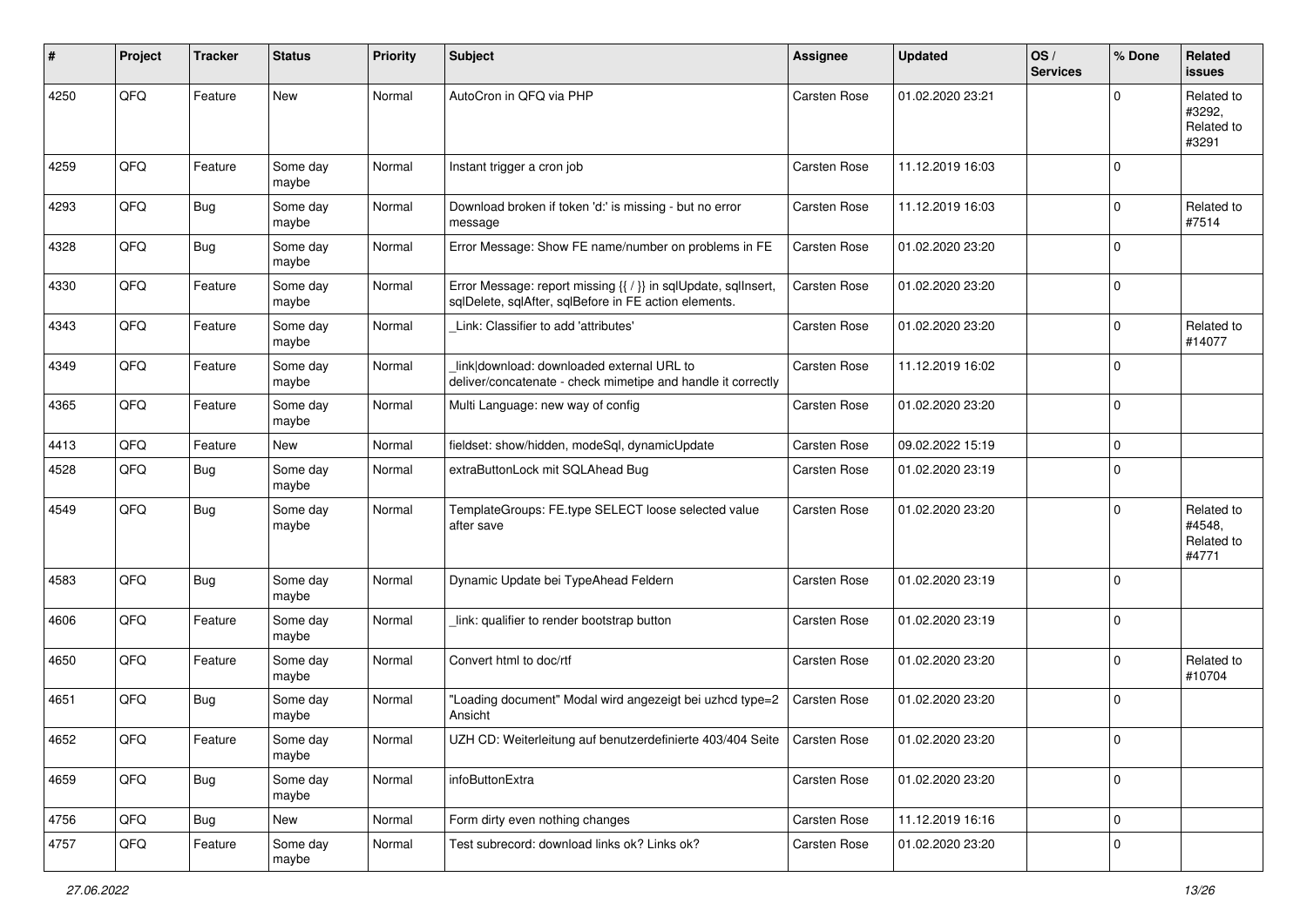| #    | Project | <b>Tracker</b> | <b>Status</b>     | <b>Priority</b> | <b>Subject</b>                                                                                                       | <b>Assignee</b>     | <b>Updated</b>   | OS/<br><b>Services</b> | % Done      | Related<br><b>issues</b>                       |
|------|---------|----------------|-------------------|-----------------|----------------------------------------------------------------------------------------------------------------------|---------------------|------------------|------------------------|-------------|------------------------------------------------|
| 4771 | QFQ     | Bug            | Some day<br>maybe | Normal          | qfq: select-down-values empty after save (edit-form for<br>program administrators)                                   | Carsten Rose        | 01.02.2020 23:20 |                        | $\Omega$    | Related to<br>#4549, Has<br>duplicate<br>#4282 |
| 4839 | QFQ     | Feature        | Some day<br>maybe | Normal          | qfq-handle in <head> Abschnitt</head>                                                                                | Carsten Rose        | 11.12.2019 16:02 |                        | $\Omega$    |                                                |
| 4869 | QFQ     | Feature        | Some day<br>maybe | Normal          | Dynamic Update (show, hide, readonly?, required?) for<br><b>Template Group Elements</b>                              | Carsten Rose        | 01.02.2020 23:19 |                        | $\mathbf 0$ | Related to<br>#4865                            |
| 4872 | QFQ     | Feature        | Some day<br>maybe | Normal          | Fields of Typo3 page available in STORE_TYPO3                                                                        | <b>Carsten Rose</b> | 01.02.2020 23:19 |                        | $\mathbf 0$ |                                                |
| 4956 | QFQ     | Feature        | Some day<br>maybe | Normal          | Sendmail: Benutzerdefinierte Headers                                                                                 | Carsten Rose        | 11.12.2019 16:02 |                        | 0           |                                                |
| 5021 | QFQ     | Bug            | Some day<br>maybe | Normal          | FE.typ=extra - during save displays error 'datum2' already<br>filled in STORE_SIP - the value is stored nevertheless | <b>Carsten Rose</b> | 01.02.2020 23:19 |                        | 0           | Related to<br>#3875                            |
| 5131 | QFQ     | Feature        | New               | Normal          | Activate Spin Gear ('wait/busy' indicator) via LINK attribute                                                        | Carsten Rose        | 01.02.2020 23:21 |                        | $\mathbf 0$ |                                                |
| 5132 | QFQ     | Feature        | Some day<br>maybe | Normal          | Error Message sendmail missing attachment: more details                                                              | <b>Carsten Rose</b> | 01.02.2020 23:19 |                        | $\mathbf 0$ |                                                |
| 5305 | QFQ     | Bug            | New               | Normal          | Upload FormElement: nicht disabled by readonly Form                                                                  | Carsten Rose        | 16.06.2021 13:43 |                        | $\mathbf 0$ | Related to<br>#9347,<br>Related to<br>#9834    |
| 5345 | QFQ     | Feature        | New               | Normal          | Report: UPDATE / INSERT / DELETE statements should<br>trigger subqueries, depending on the result.                   | Carsten Rose        | 27.05.2020 16:11 |                        | $\Omega$    |                                                |
| 5428 | QFQ     | Feature        | Some day<br>maybe | Normal          | secure thumbnail: late render on access.                                                                             | Carsten Rose        | 01.02.2020 23:20 |                        | $\mathbf 0$ |                                                |
| 5480 | QFQ     | Feature        | Some day<br>maybe | Normal          | QFQ: Dokumentation mit Screenshots versehen                                                                          | Carsten Rose        | 01.02.2020 23:20 |                        | $\mathbf 0$ | Related to<br>#9879                            |
| 5548 | QFQ     | Feature        | Some day<br>maybe | Normal          | 801 Textfiles/Scriptfiles als Thumbnail                                                                              | <b>Carsten Rose</b> | 07.03.2022 16:26 |                        | 0           |                                                |
| 5557 | QFQ     | <b>Bug</b>     | Some day<br>maybe | Normal          | Form load: STORE_RECORD filled, but should be empty                                                                  | <b>Carsten Rose</b> | 01.02.2020 23:19 |                        | $\Omega$    |                                                |
| 5559 | QFQ     | Bug            | New               | Normal          | FE.type = Upload: 'accept' might contain variables                                                                   | Carsten Rose        | 11.05.2020 21:23 |                        | $\mathbf 0$ |                                                |
| 5576 | QFQ     | Bug            | New               | Normal          | Using MySQL 'DROP' requires privilege - wich is not really<br>necessary.                                             | Carsten Rose        | 01.02.2020 23:21 |                        | $\Omega$    |                                                |
| 5579 | QFQ     | Feature        | Some day<br>maybe | Normal          | Enhance Doc / Presentation: variable type 'link column type'                                                         | Carsten Rose        | 01.02.2020 23:19 |                        | 0           |                                                |
| 5665 | QFG     | Feature        | Some day<br>maybe | Normal          | Versuch das '{{!' nicht mehr noetig ist.                                                                             | Carsten Rose        | 01.02.2020 23:20 |                        | $\mathbf 0$ | Related to<br>#7432,<br>Related to<br>#7434    |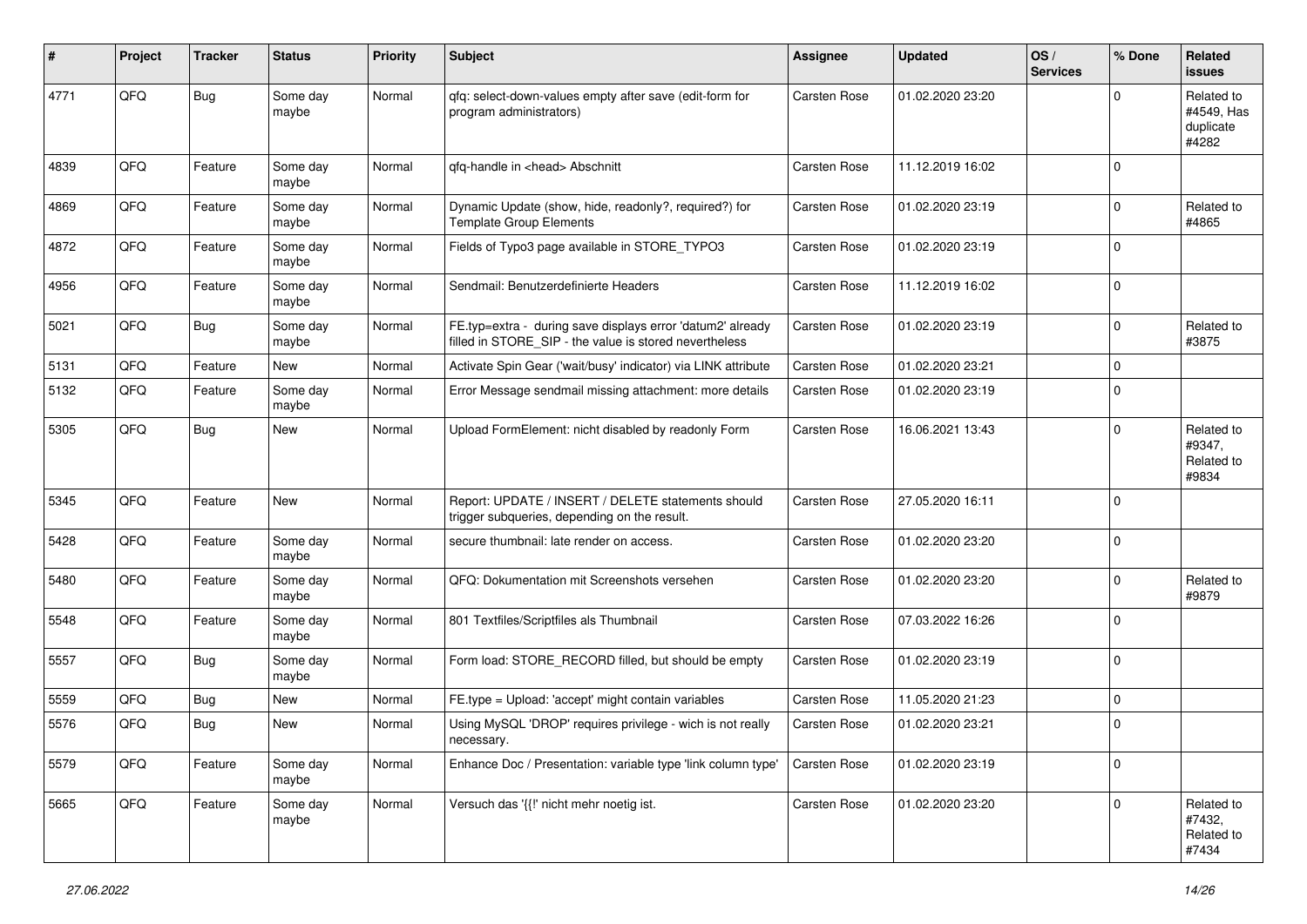| #    | Project    | <b>Tracker</b> | <b>Status</b>     | <b>Priority</b> | <b>Subject</b>                                                                                        | Assignee            | <b>Updated</b>   | OS/<br><b>Services</b> | % Done      | <b>Related</b><br><b>issues</b>             |
|------|------------|----------------|-------------------|-----------------|-------------------------------------------------------------------------------------------------------|---------------------|------------------|------------------------|-------------|---------------------------------------------|
| 5695 | QFQ        | Feature        | In Progress       | Normal          | Multiform                                                                                             | <b>Carsten Rose</b> | 02.01.2021 18:38 |                        | $\mathbf 0$ |                                             |
| 5706 | QFQ        | Bug            | Some day<br>maybe | Normal          | upload: fileDestination needs to be sanatized                                                         | Carsten Rose        | 01.02.2020 23:19 |                        | $\mathbf 0$ |                                             |
| 5768 | QFQ        | Bug            | Some day<br>maybe | Normal          | {{pageLanguage:T}}' missing if QFQ is called via api                                                  | Carsten Rose        | 01.02.2020 23:19 |                        | $\Omega$    |                                             |
| 5782 | QFQ        | Feature        | <b>New</b>        | Normal          | NextCloud API                                                                                         | <b>Carsten Rose</b> | 01.02.2020 10:02 |                        | $\mathbf 0$ |                                             |
| 5852 | QFQ        | Feature        | Some day<br>maybe | Normal          | Logging: mail.log / sql.log - im FE anzeigen und via AJAX<br>aktualisieren                            | <b>Carsten Rose</b> | 01.02.2020 23:19 |                        | $\Omega$    | Related to<br>#5885                         |
| 5894 | QFQ        | Feature        | Feedback          | Normal          | Typeahead in Report: show/hide rows dynamically                                                       | Carsten Rose        | 18.02.2022 08:50 |                        | $\mathbf 0$ | Related to<br>#5893,<br>Related to<br>#5885 |
| 5942 | QFQ        | Feature        | Priorize          | Normal          | 'L' and 'type': append to links, generate via 'link' by using<br>'u.' .                               | <b>Carsten Rose</b> | 01.02.2020 10:13 |                        | $\Omega$    |                                             |
| 5983 | QFQ        | Feature        | Some day<br>maybe | Normal          | Form Submit (save & update): normalize date/-time FE                                                  | <b>Carsten Rose</b> | 01.02.2020 23:19 |                        | $\mathbf 0$ |                                             |
| 5991 | QFQ        | <b>Bug</b>     | Some day<br>maybe | Normal          | URLs with ' ' or long parameter are problematic                                                       | Carsten Rose        | 01.02.2020 23:19 |                        | $\mathbf 0$ |                                             |
| 6250 | QFQ        | Feature        | In Progress       | Normal          | Enhance layout: a) Subrecord, b) Subrecord-Title                                                      | <b>Carsten Rose</b> | 01.02.2020 23:22 |                        | $\Omega$    | Related to<br>#5391                         |
| 6261 | QFQ        | Feature        | New               | Normal          | <b>Persistent SIP</b>                                                                                 | <b>Carsten Rose</b> | 12.06.2021 09:07 |                        | $\mathbf 0$ | Related to<br>#10819                        |
| 6289 | QFQ        | Feature        | New               | Normal          | Form: Log                                                                                             | Carsten Rose        | 01.02.2020 23:21 |                        | $\mathbf 0$ |                                             |
| 6292 | QFQ        | Feature        | New               | Normal          | Download: File speichern mit Hash aber original Filename in<br>der Datenbank vermerken fuer Downloads | Carsten Rose        | 01.02.2020 23:21 |                        | $\mathbf 0$ |                                             |
| 6437 | <b>OFO</b> | Feature        | New               | Normal          | Neuer Mode Button bei FormElementen                                                                   | <b>Carsten Rose</b> | 01.02.2020 23:21 |                        | $\Omega$    | Related to<br>#9668.<br>Blocked by<br>#9678 |
| 6462 | QFQ        | Bug            | <b>New</b>        | Normal          | File Upload: Nutzlose Fehlermeldung wenn Datei zu gross                                               | <b>Carsten Rose</b> | 01.02.2020 23:21 |                        | $\mathbf 0$ | Related to<br>#6139                         |
| 6483 | QFQ        | <b>Bug</b>     | New               | Normal          | R Store funktioniert nicht bei 'Report Notation' im FE                                                | Carsten Rose        | 01.02.2020 23:21 |                        | $\mathbf 0$ |                                             |
| 6574 | QFQ        | <b>Bug</b>     | Priorize          | Normal          | gfg.log: Fehlermeldung wurde angezeigt, aber nicht geloggt                                            | <b>Carsten Rose</b> | 01.02.2020 10:13 |                        | $\Omega$    |                                             |
| 6594 | QFQ        | Feature        | New               | Normal          | Excel: on download, check if there is a valid sip                                                     | <b>Carsten Rose</b> | 01.02.2020 23:21 |                        | $\Omega$    |                                             |
| 6602 | QFQ        | Feature        | New               | Normal          | Formlet: in Report auf Mausklick ein mini-form oeffnen                                                | <b>Carsten Rose</b> | 11.12.2019 16:16 |                        | $\Omega$    |                                             |
| 6609 | QFQ        | Feature        | New               | Normal          | Formlet: JSON API erweitern                                                                           | Carsten Rose        | 01.02.2020 23:21 |                        | 50          |                                             |
| 6677 | QFQ        | Bug            | New               | Normal          | Error message FE Action Element: no/wrong FE reference<br>who cause the problem.                      | Carsten Rose        | 01.02.2020 23:21 |                        | $\mathbf 0$ |                                             |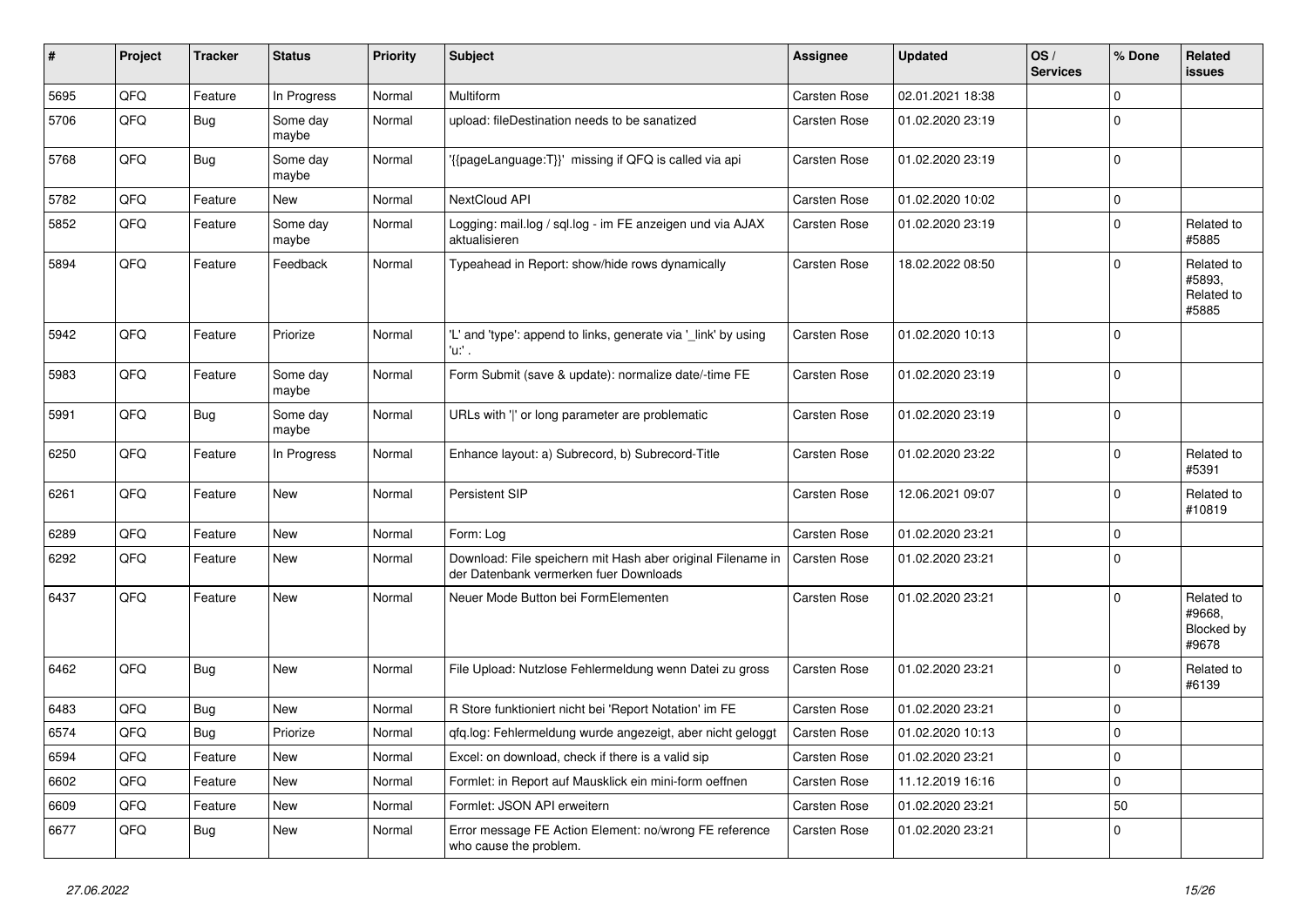| #    | Project | Tracker | <b>Status</b>     | <b>Priority</b> | <b>Subject</b>                                                                                                             | <b>Assignee</b>     | <b>Updated</b>   | OS/<br><b>Services</b> | % Done      | Related<br><b>issues</b>  |
|------|---------|---------|-------------------|-----------------|----------------------------------------------------------------------------------------------------------------------------|---------------------|------------------|------------------------|-------------|---------------------------|
| 6715 | QFQ     | Feature | Some day<br>maybe | Normal          | Code-Refactoring: dbArray vereinheitlichen                                                                                 | <b>Carsten Rose</b> | 11.12.2019 16:02 |                        | $\Omega$    |                           |
| 6723 | QFQ     | Feature | <b>New</b>        | Normal          | Report QFQ Installation and Version                                                                                        | Carsten Rose        | 12.06.2021 09:07 |                        | $\Omega$    |                           |
| 6765 | QFQ     | Feature | <b>New</b>        | Normal          | Moeglichkeit via QFQ eigene Logs zu schreiben                                                                              | Carsten Rose        | 01.02.2020 23:21 |                        | $\Omega$    |                           |
| 6855 | QFQ     | Feature | New               | Normal          | With {{feUser:U}}!={{feUser:T}}: Save / Delete: only possible<br>with {{feUserSave:U}}='yes' and '{{feUserDelete:U}}='yes' | <b>Carsten Rose</b> | 01.02.2020 23:21 |                        | $\Omega$    |                           |
| 6912 | QFQ     | Bug     | <b>New</b>        | Normal          | error Message Var 'deadline' already set in SIP - in Form<br>with FE.value={{deadline:R:::{{deadlinePeriod:Y}}}}           | Carsten Rose        | 01.02.2020 23:21 |                        | $\Omega$    |                           |
| 6998 | QFQ     | Feature | Priorize          | Normal          | Form: with debug=on show column information as tooltip of<br>column label                                                  | Carsten Rose        | 01.02.2020 10:13 |                        | $\Omega$    |                           |
| 7002 | QFQ     | Bug     | <b>New</b>        | Normal          | Dynamic Update: row does not disappear / appear                                                                            | <b>Carsten Rose</b> | 01.02.2020 23:22 |                        | $\Omega$    |                           |
| 7014 | QFQ     | Bug     | <b>New</b>        | Normal          | Sending invalid emails succeeds when<br>debug.redirectAllMailTo is set                                                     | <b>Carsten Rose</b> | 01.02.2020 23:21 |                        | $\Omega$    |                           |
| 7099 | QFQ     | Feature | New               | Normal          | Redesign FormEditor                                                                                                        | <b>Carsten Rose</b> | 01.02.2020 23:21 |                        | $\mathbf 0$ |                           |
| 7102 | QFQ     | Feature | <b>New</b>        | Normal          | Comment sign in report: '#' and '--'                                                                                       | <b>Carsten Rose</b> | 01.02.2020 23:21 |                        | $\Omega$    |                           |
| 7107 | QFQ     | Feature | Some day<br>maybe | Normal          | Showcase Registration Tool: Anmeldung / Administration :<br>Liste Anmeldungen / Emaileinaldung                             | <b>Carsten Rose</b> | 11.12.2019 16:01 |                        | $\Omega$    |                           |
| 7109 | QFQ     | Feature | <b>New</b>        | Normal          | Dynamic Updates: row/element hide                                                                                          | <b>Carsten Rose</b> | 01.02.2020 23:22 |                        | $\Omega$    | Has<br>duplicate<br>#4081 |
| 7119 | QFQ     | Feature | <b>New</b>        | Normal          | Upload: scaleDownWidth, scaleDownHeight                                                                                    | Carsten Rose        | 01.02.2020 23:21 |                        | $\Omega$    |                           |
| 7175 | QFQ     | Feature | New               | Normal          | Upload: md5 hash as filename                                                                                               | Carsten Rose        | 01.02.2020 23:21 |                        | $\Omega$    |                           |
| 7217 | QFQ     | Feature | Priorize          | Normal          | Download: notice User if `_sip=?` is missing                                                                               | Carsten Rose        | 01.02.2020 10:13 |                        | $\Omega$    |                           |
| 7219 | QFQ     | Bug     | <b>New</b>        | Normal          | typeSheadSql / typeAheadSqlPrefetch: change to curly<br>braces                                                             | <b>Carsten Rose</b> | 01.02.2020 23:21 |                        | $\Omega$    |                           |
| 7239 | QFQ     | Feature | <b>New</b>        | Normal          | TinyMCE: html tag whitelist                                                                                                | <b>Carsten Rose</b> | 01.02.2020 23:21 |                        | $\Omega$    | Related to<br>#14320      |
| 7261 | QFQ     | Bug     | <b>New</b>        | Normal          | Report pathFilename for user without path, only the filename                                                               | <b>Carsten Rose</b> | 01.02.2020 23:21 |                        | $\Omega$    |                           |
| 7280 | QFQ     | Feature | New               | Normal          | recently used table                                                                                                        | <b>Carsten Rose</b> | 01.02.2020 23:21 |                        | 0           |                           |
| 7290 | QFQ     | Feature | Priorize          | Normal          | FormEditor: title as textarea if LEN(title)>60                                                                             | <b>Carsten Rose</b> | 01.02.2020 10:13 |                        | $\Omega$    | Blocked by<br>#7682       |
| 7336 | QFQ     | Feature | Some day<br>maybe | Normal          | PDF Upload: disallow PDFs with specific Meta information                                                                   | Carsten Rose        | 11.12.2019 16:01 |                        | $\Omega$    |                           |
| 7342 | QFQ     | Feature | <b>New</b>        | Normal          | add content = hide this                                                                                                    | <b>Carsten Rose</b> | 01.02.2020 23:21 |                        | $\Omega$    |                           |
| 7452 | QFQ     | Feature | Some day<br>maybe | Normal          | automate deployment new QFQ version                                                                                        | <b>Carsten Rose</b> | 16.09.2021 15:10 |                        | $\Omega$    |                           |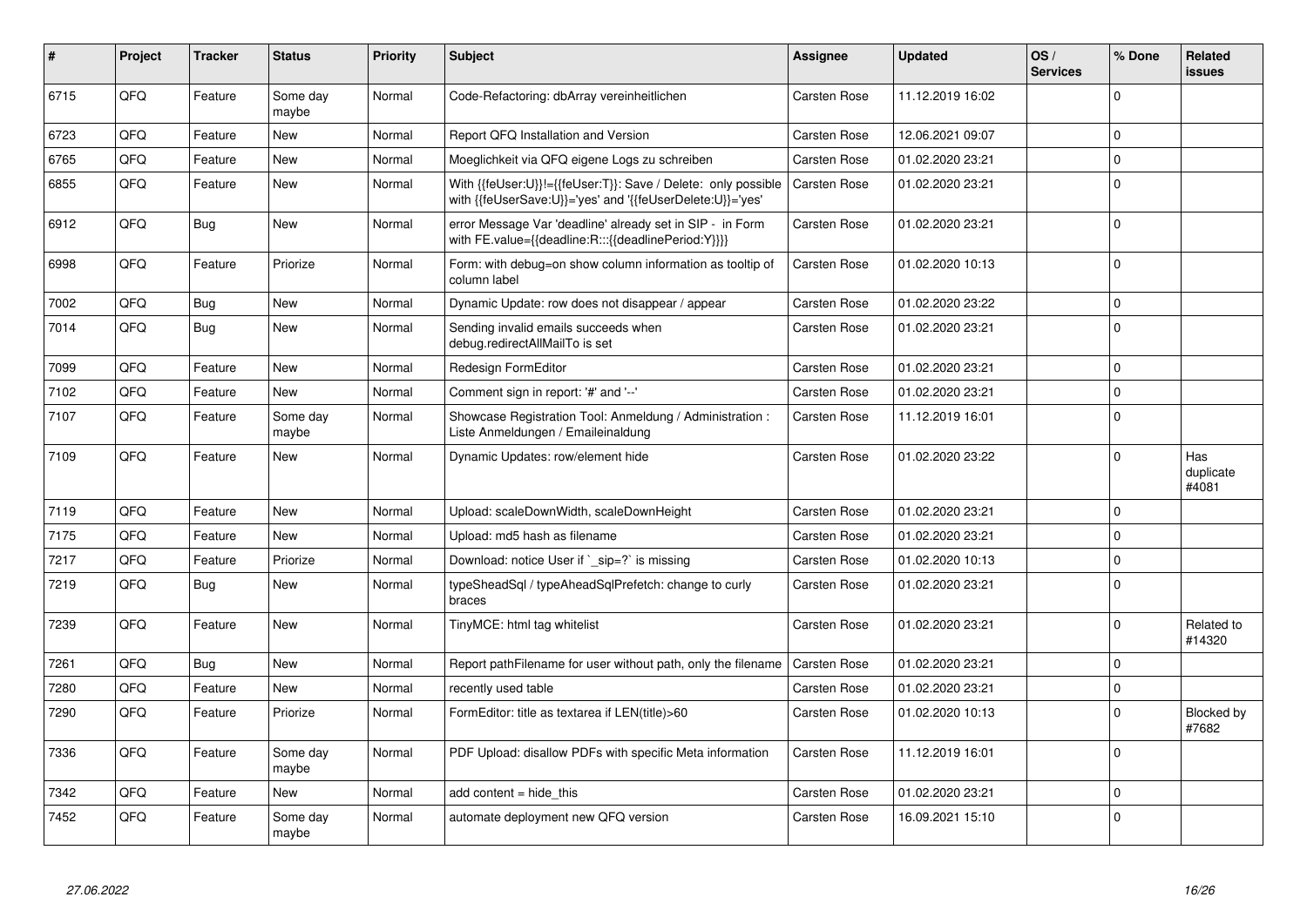| #    | Project | <b>Tracker</b> | <b>Status</b>     | <b>Priority</b> | <b>Subject</b>                                                                                        | Assignee            | <b>Updated</b>   | OS/<br><b>Services</b> | % Done      | Related<br>issues    |
|------|---------|----------------|-------------------|-----------------|-------------------------------------------------------------------------------------------------------|---------------------|------------------|------------------------|-------------|----------------------|
| 7453 | QFQ     | Feature        | Some day<br>maybe | Normal          | import / export forms QFQ                                                                             | <b>Carsten Rose</b> | 16.09.2021 15:10 |                        | O           |                      |
| 7480 | QFQ     | Feature        | New               | Normal          | Record History (Undo / Redo)                                                                          | <b>Carsten Rose</b> | 11.12.2019 16:16 |                        | 0           | Related to<br>#2361  |
| 7481 | QFQ     | Feature        | <b>New</b>        | Normal          | Detect 'BaseUrl' automatically                                                                        | <b>Carsten Rose</b> | 01.02.2020 23:21 |                        | $\Omega$    |                      |
| 7512 | QFQ     | Bug            | <b>New</b>        | Normal          | FE: inputType=number >> 'pattern' is not respected                                                    | <b>Carsten Rose</b> | 01.02.2020 23:22 |                        | $\Omega$    |                      |
| 7513 | QFQ     | Bug            | <b>New</b>        | Normal          | Radios not correct aligned                                                                            | <b>Carsten Rose</b> | 01.02.2020 23:22 |                        | 0           |                      |
| 7519 | QFQ     | Feature        | New               | Normal          | Select: Multi                                                                                         | <b>Carsten Rose</b> | 01.02.2020 23:22 |                        | 0           |                      |
| 7520 | QFQ     | Feature        | New               | Normal          | QR Code:  AS _qr ( AS _link)                                                                          | <b>Carsten Rose</b> | 01.02.2020 23:22 |                        | $\Omega$    |                      |
| 7521 | QFQ     | Feature        | New               | Normal          | TemplateGroup: fe.type=upload                                                                         | Carsten Rose        | 01.02.2020 23:21 |                        | $\Omega$    | Related to<br>#9706  |
| 7522 | QFQ     | Feature        | Priorize          | Normal          | Inserting default index.html to folder (Avoid Apache<br>Indexing)                                     | Carsten Rose        | 01.02.2020 10:13 |                        | $\Omega$    |                      |
| 7524 | QFQ     | Bug            | New               | Normal          | QFQ throws a 'General Error' if 'fileadmin/protected/log/' is<br>not writeable                        | <b>Carsten Rose</b> | 01.02.2020 23:22 |                        | $\Omega$    |                      |
| 7547 | QFQ     | Bug            | <b>New</b>        | Normal          | Error Message in afterSave: wrong parameter column<br>reported                                        | Carsten Rose        | 01.02.2020 23:22 |                        | 0           |                      |
| 7574 | QFQ     | Bug            | New               | Normal          | Substitute error: form element not reported / dont parse<br>Form.note                                 | <b>Carsten Rose</b> | 01.02.2020 23:21 |                        | $\Omega$    |                      |
| 7616 | QFQ     | Bug            | Priorize          | Normal          | Selectlist with Enum & Dynamic Update                                                                 | <b>Carsten Rose</b> | 01.02.2020 10:13 |                        | $\Omega$    |                      |
| 7630 | QFQ     | Feature        | Priorize          | Normal          | detailed error message for simple upload                                                              | <b>Carsten Rose</b> | 01.02.2020 10:13 |                        | $\Omega$    |                      |
| 7656 | QFQ     | Bug            | Priorize          | Normal          | FE with required, 'pattern' and 'extraButtonLock': always<br>complain about missing value             | <b>Carsten Rose</b> | 01.02.2020 10:13 |                        | $\mathbf 0$ |                      |
| 7660 | QFQ     | Feature        | New               | Normal          | IMAP: import mails to DB, move / delete mails                                                         | <b>Carsten Rose</b> | 01.02.2020 09:52 |                        | $\Omega$    |                      |
| 7681 | QFQ     | Feature        | New               | Normal          | Optional switch off 'check for modified record'                                                       | Carsten Rose        | 01.02.2020 23:21 |                        | $\mathbf 0$ |                      |
| 7683 | QFQ     | Feature        | New               | Normal          | Special column names in '{{ SELECT  AS _link }}' should<br>be detected                                | <b>Carsten Rose</b> | 01.02.2020 23:21 |                        | $\Omega$    |                      |
| 7685 | QFQ     | Bug            | New               | Normal          | Open FormElement from QFQ error message and save<br>modified record: error about missing {{formId:F}} | <b>Carsten Rose</b> | 01.02.2020 23:22 |                        | $\mathbf 0$ |                      |
| 7795 | QFQ     | Bug            | New               | Normal          | Readonly Form: Typeahead-Felder                                                                       | <b>Carsten Rose</b> | 01.02.2020 23:22 |                        | $\Omega$    |                      |
| 7812 | QFQ     | Feature        | New               | Normal          | FE 'Subrecord' - new option 'subrecordShowFilter',<br>'subrecordPaging'                               | Carsten Rose        | 01.02.2020 23:22 |                        | $\Omega$    |                      |
| 7890 | QFQ     | Bug            | New               | Normal          | FormElement 'required': extraButtonInfo not aligned                                                   | Carsten Rose        | 11.06.2021 21:17 |                        | $\mathbf 0$ | Related to<br>#11517 |
| 7920 | QFQ     | Feature        | New               | Normal          | FE: Syntax Highlight, Zeinlenumbruch                                                                  | Carsten Rose        | 01.02.2020 10:03 |                        | $\Omega$    |                      |
| 7924 | QFQ     | Feature        | New               | Normal          | Radio/Checkbox with Tooltip                                                                           | <b>Carsten Rose</b> | 01.02.2020 23:22 |                        | 0           |                      |
| 8034 | QFQ     | Feature        | Priorize          | Normal          | FormElement 'data': 22.22.2222 should not be accepted                                                 | Carsten Rose        | 01.02.2020 10:13 |                        | 0           |                      |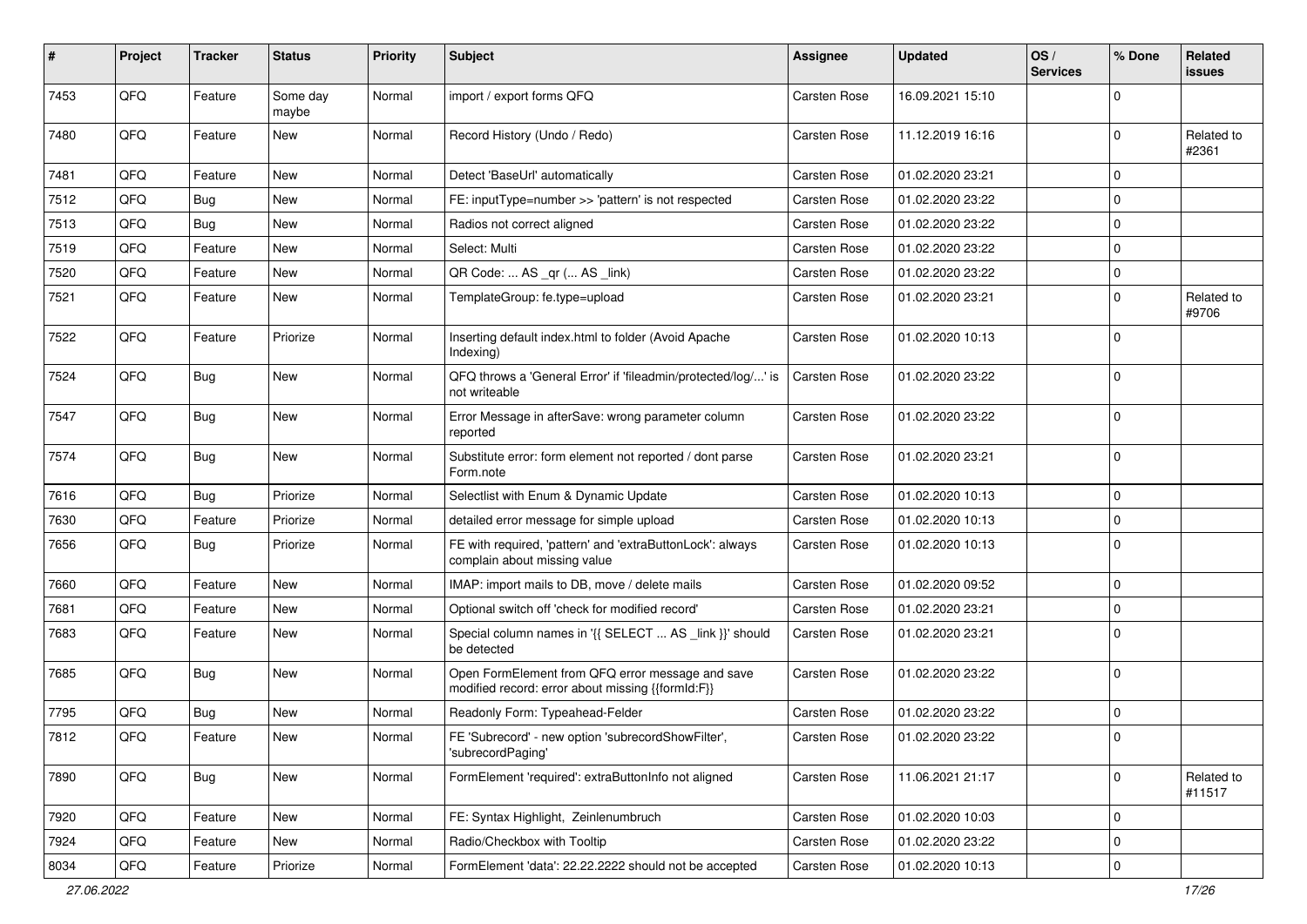| #    | Project | <b>Tracker</b> | <b>Status</b>     | <b>Priority</b> | <b>Subject</b>                                                                                         | <b>Assignee</b>     | <b>Updated</b>   | OS/<br><b>Services</b> | % Done      | Related<br>issues    |
|------|---------|----------------|-------------------|-----------------|--------------------------------------------------------------------------------------------------------|---------------------|------------------|------------------------|-------------|----------------------|
| 8037 | QFQ     | <b>Bug</b>     | Priorize          | Normal          | FE.type=upload (advanced mode): {{slaveld:V}} missing<br>during dynamic update                         | Carsten Rose        | 01.02.2020 10:13 |                        | $\Omega$    |                      |
| 8044 | QFQ     | Feature        | Priorize          | Normal          | Transaction: a) Form, b) Report                                                                        | Carsten Rose        | 05.05.2021 22:14 |                        | $\Omega$    | Related to<br>#8043  |
| 8049 | QFQ     | Bug            | New               | Normal          | FE.type=note, column 'value': text moves some pixel to top<br>after save                               | <b>Carsten Rose</b> | 01.02.2020 23:22 |                        | $\Omega$    |                      |
| 8089 | QFQ     | Feature        | New               | Normal          | Copy/Paste for FormElements                                                                            | <b>Carsten Rose</b> | 01.02.2020 23:22 |                        | $\mathbf 0$ |                      |
| 8101 | QFQ     | Feature        | Some day<br>maybe | Normal          | Password hash: support further hashing methods                                                         | Carsten Rose        | 16.09.2021 15:10 |                        | $\Omega$    |                      |
| 8106 | QFQ     | Bug            | Some day<br>maybe | Normal          | Dynamic Update: Feld kann nicht auf empty zurückgesetzt<br>werden                                      | Carsten Rose        | 11.12.2019 16:01 |                        | $\mathbf 0$ |                      |
| 8187 | QFQ     | Feature        | New               | Normal          | Subrecord: enable/hide new button - make new/edit/delete<br>customizeable.                             | <b>Carsten Rose</b> | 06.03.2021 18:44 |                        | $\Omega$    | Related to<br>#11326 |
| 8217 | QFQ     | Feature        | <b>New</b>        | Normal          | if-elseif-else construct                                                                               | <b>Carsten Rose</b> | 16.03.2021 18:41 |                        | $\Omega$    | Related to<br>#10716 |
| 8277 | QFQ     | Feature        | Priorize          | Normal          | fe.parameter.default=                                                                                  | Carsten Rose        | 01.02.2020 23:17 |                        | $\Omega$    | Related to<br>#8113  |
| 8336 | QFQ     | Feature        | New               | Normal          | Form > modified > Close New: a) Optional disable popup, b)<br>custom text, c) mode on save: close stay | Carsten Rose        | 01.02.2020 23:22 |                        | $\Omega$    | Related to<br>#8335  |
| 8520 | QFQ     | Feature        | Some day<br>maybe | Normal          | Bring QFQ to Composer                                                                                  | Carsten Rose        | 16.09.2021 15:10 |                        | $\Omega$    |                      |
| 8584 | QFQ     | Feature        | Priorize          | Normal          | FE 'Action' - never assign to Container (except Template<br>Group)                                     | Carsten Rose        | 01.02.2020 10:13 |                        | $\Omega$    |                      |
| 8585 | QFQ     | Feature        | Priorize          | Normal          | Enhance Error message for 'unknown form'                                                               | <b>Carsten Rose</b> | 01.02.2020 10:13 |                        | $\mathbf 0$ |                      |
| 8586 | QFQ     | Feature        | Some day<br>maybe | Normal          | QFQ: Enhance Error message for 'record not found'                                                      | Carsten Rose        | 16.09.2021 15:10 |                        | $\Omega$    |                      |
| 8702 | QFQ     | Feature        | <b>New</b>        | Normal          | Load Record which is locked: missing user info                                                         | Carsten Rose        | 11.12.2019 16:16 |                        | $\Omega$    | Related to<br>#9789  |
| 8719 | QFQ     | Feature        | <b>New</b>        | Normal          | extraButtonLock: add support for 0/1                                                                   | <b>Carsten Rose</b> | 01.02.2020 23:22 |                        | $\Omega$    |                      |
| 8806 | QFQ     | Feature        | <b>New</b>        | Normal          | SQL Function nl2br                                                                                     | <b>Carsten Rose</b> | 01.02.2020 23:22 |                        | $\mathbf 0$ |                      |
| 8892 | QFQ     | Feature        | Some day<br>maybe | Normal          | Display and Edit SQL Comments in Form Editor                                                           | <b>Carsten Rose</b> | 11.12.2019 16:01 |                        | $\Omega$    |                      |
| 8894 | QFQ     | Feature        | Some day<br>maybe | Normal          | Documentation Tags Usable in QFQ Application                                                           | Carsten Rose        | 11.12.2019 16:01 |                        | $\Omega$    |                      |
| 8963 | QFQ     | Feature        | Priorize          | Normal          | Setting values in a store: flexible way                                                                | Carsten Rose        | 05.05.2021 22:10 |                        | $\Omega$    | Related to<br>#8975  |
| 8975 | QFQ     | Feature        | New               | Normal          | Report Notation: 2.0                                                                                   | <b>Carsten Rose</b> | 01.02.2020 23:22 |                        | $\Omega$    | Related to<br>#8963  |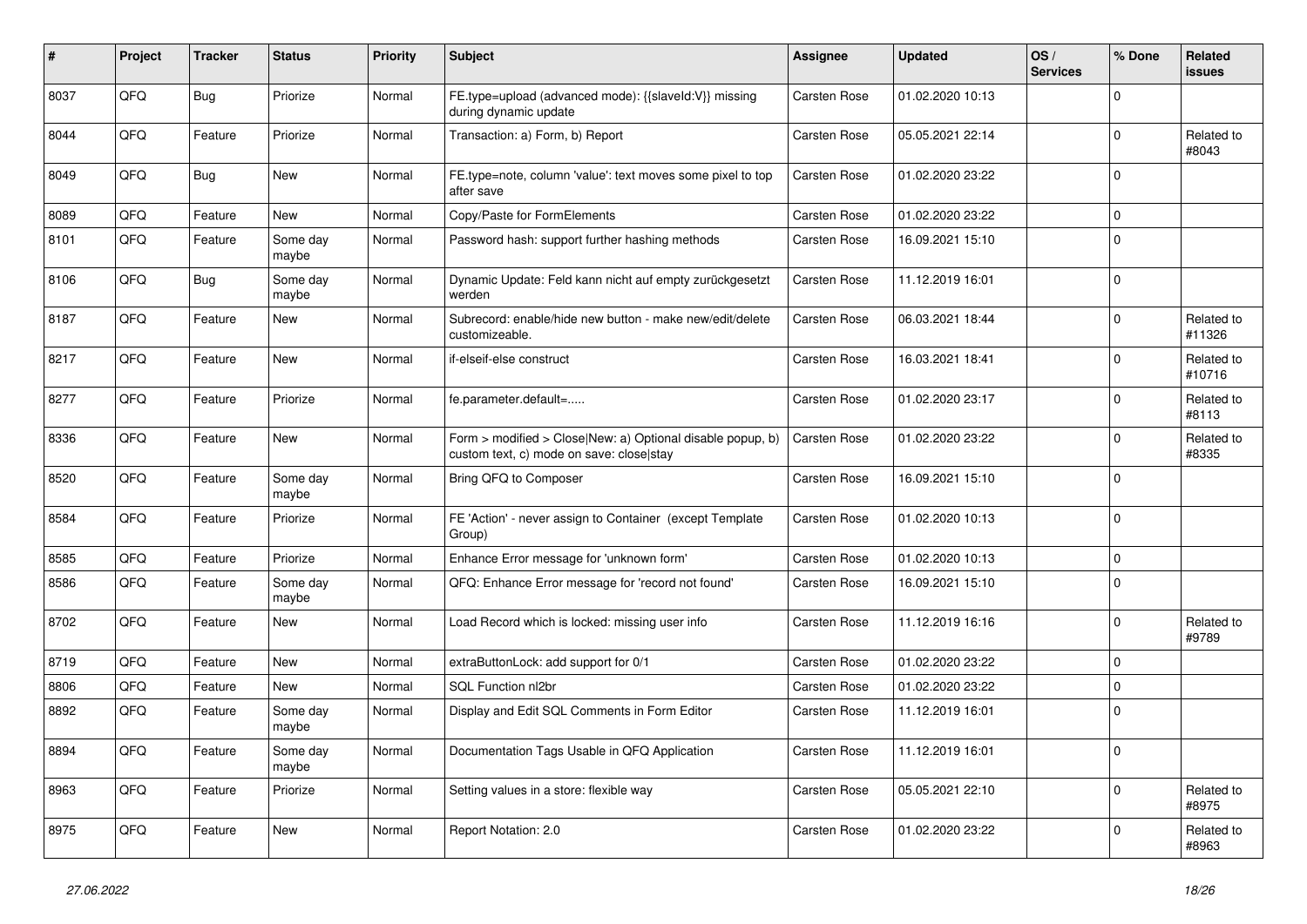| #    | Project | <b>Tracker</b> | <b>Status</b>     | <b>Priority</b> | Subject                                                                         | Assignee            | <b>Updated</b>   | OS/<br><b>Services</b> | % Done      | Related<br>issues    |
|------|---------|----------------|-------------------|-----------------|---------------------------------------------------------------------------------|---------------------|------------------|------------------------|-------------|----------------------|
| 9013 | QFQ     | Bug            | New               | Normal          | Error in Twig template not handled                                              | Carsten Rose        | 20.10.2021 13:43 |                        | $\Omega$    |                      |
| 9077 | QFQ     | Bug            | New               | Normal          | typeAheadSql: report broken SQL                                                 | Carsten Rose        | 01.02.2020 23:22 |                        | $\mathbf 0$ |                      |
| 9127 | QFQ     | <b>Bug</b>     | New               | Normal          | Error Message: change 'roll over' color - text not readable                     | Carsten Rose        | 01.02.2020 23:22 |                        | $\Omega$    |                      |
| 9128 | QFQ     | Feature        | New               | Normal          | Error Message: not replaced variables- a) replace back to<br>'{{', b) underline | Carsten Rose        | 01.02.2020 23:22 |                        | $\Omega$    | Related to<br>#9129  |
| 9129 | QFQ     | Feature        | New               | Normal          | sqlValidate: Message as notification, not as error                              | Carsten Rose        | 01.02.2020 23:22 |                        | $\Omega$    | Related to<br>#9128  |
| 9136 | QFQ     | Feature        | New               | Normal          | Create ZIP files with dynamic PDFs                                              | Carsten Rose        | 01.02.2020 23:22 |                        | $\Omega$    |                      |
| 9177 | QFQ     | Bug            | New               | Normal          | Bug? QFQ tries to save an action FE, which has real<br>existing column name     | <b>Carsten Rose</b> | 01.02.2020 23:22 |                        | $\Omega$    |                      |
| 9208 | QFQ     | Feature        | New               | Normal          | Manage 'recent' records                                                         | Carsten Rose        | 01.02.2020 23:22 |                        | $\Omega$    |                      |
| 9221 | QFQ     | Feature        | New               | Normal          | typeAhead: Zeichenlimite ausschalten                                            | Carsten Rose        | 08.05.2021 17:06 |                        | $\mathbf 0$ |                      |
| 9275 | QFQ     | Bug            | New               | Normal          | autcron: t3 page, which takes to long to respond, is not<br>reported properly   | <b>Carsten Rose</b> | 01.02.2020 23:22 |                        | 100         |                      |
| 9281 | QFQ     | <b>Bug</b>     | Some day<br>maybe | Normal          | Allow STRICT TRANS TABLES                                                       | <b>Carsten Rose</b> | 02.01.2021 18:43 |                        | $\Omega$    |                      |
| 9317 | QFQ     | Bug            | New               | Normal          | FE.type=note: with dynamic show/hidden an empty label<br>causes trouble         | <b>Carsten Rose</b> | 01.02.2020 23:22 |                        | 0           |                      |
| 9346 | QFQ     | Feature        | Priorize          | Normal          | beforeSave: check if an upload is given                                         | Carsten Rose        | 11.06.2021 21:18 |                        | $\Omega$    |                      |
| 9348 | QFQ     | Feature        | New               | Normal          | defaultThumbnailSize: pre render thumbnails                                     | <b>Carsten Rose</b> | 12.06.2021 09:05 |                        | $\Omega$    |                      |
| 9352 | QFQ     | Feature        | New               | Normal          | FE 'Native' fire slaveld, sqlAfter, sqlIns                                      | Carsten Rose        | 01.02.2020 23:22 |                        | $\mathbf 0$ |                      |
| 9394 | QFQ     | Feature        | Priorize          | Normal          | REST: allow for non numerical ids in get requests                               | <b>Carsten Rose</b> | 05.05.2021 22:10 |                        | $\mathbf 0$ |                      |
| 9533 | QFQ     | Bug            | New               | Normal          | FE.type=upload: Check in 'beforeSave' if upload is given                        | <b>Carsten Rose</b> | 01.02.2020 23:22 |                        | $\Omega$    | Related to<br>#11523 |
| 9537 | QFQ     | Feature        | <b>New</b>        | Normal          | FormEditor: Edit fieldset in FrontEnd                                           | Carsten Rose        | 01.02.2020 23:22 |                        | $\Omega$    |                      |
| 9579 | QFQ     | Feature        | Some day<br>maybe | Normal          | Multiform with Process Row                                                      | <b>Carsten Rose</b> | 11.12.2019 16:01 |                        | $\Omega$    |                      |
| 9602 | QFQ     | Feature        | New               | Normal          | Form definition as JSON                                                         | <b>Carsten Rose</b> | 01.02.2020 23:21 |                        | $\Omega$    | Related to<br>#9600  |
| 9668 | QFQ     | Feature        | Priorize          | Normal          | Form.mode: rename 'hidden' to 'hide'                                            | Carsten Rose        | 05.05.2021 22:14 |                        | $\Omega$    | Related to<br>#6437  |
| 9669 | QFQ     | Bug            | Some day<br>maybe | Normal          | Checkbox / Template Group: radio/checkbox visible broken<br>after 'add'         | Carsten Rose        | 16.06.2021 13:47 |                        | $\mathbf 0$ | Related to<br>#8091  |
| 9691 | QFQ     | Bug            | In Progress       | Normal          | Checkbox: dynamic update > readonly                                             | Carsten Rose        | 01.02.2020 23:22 |                        | 50          | Related to<br>#9834  |
| 9704 | QFQ     | Feature        | Some day<br>maybe | Normal          | Thumbnails Generieren beim Splitten von PDF Files                               | Carsten Rose        | 11.12.2019 16:01 |                        | 0           |                      |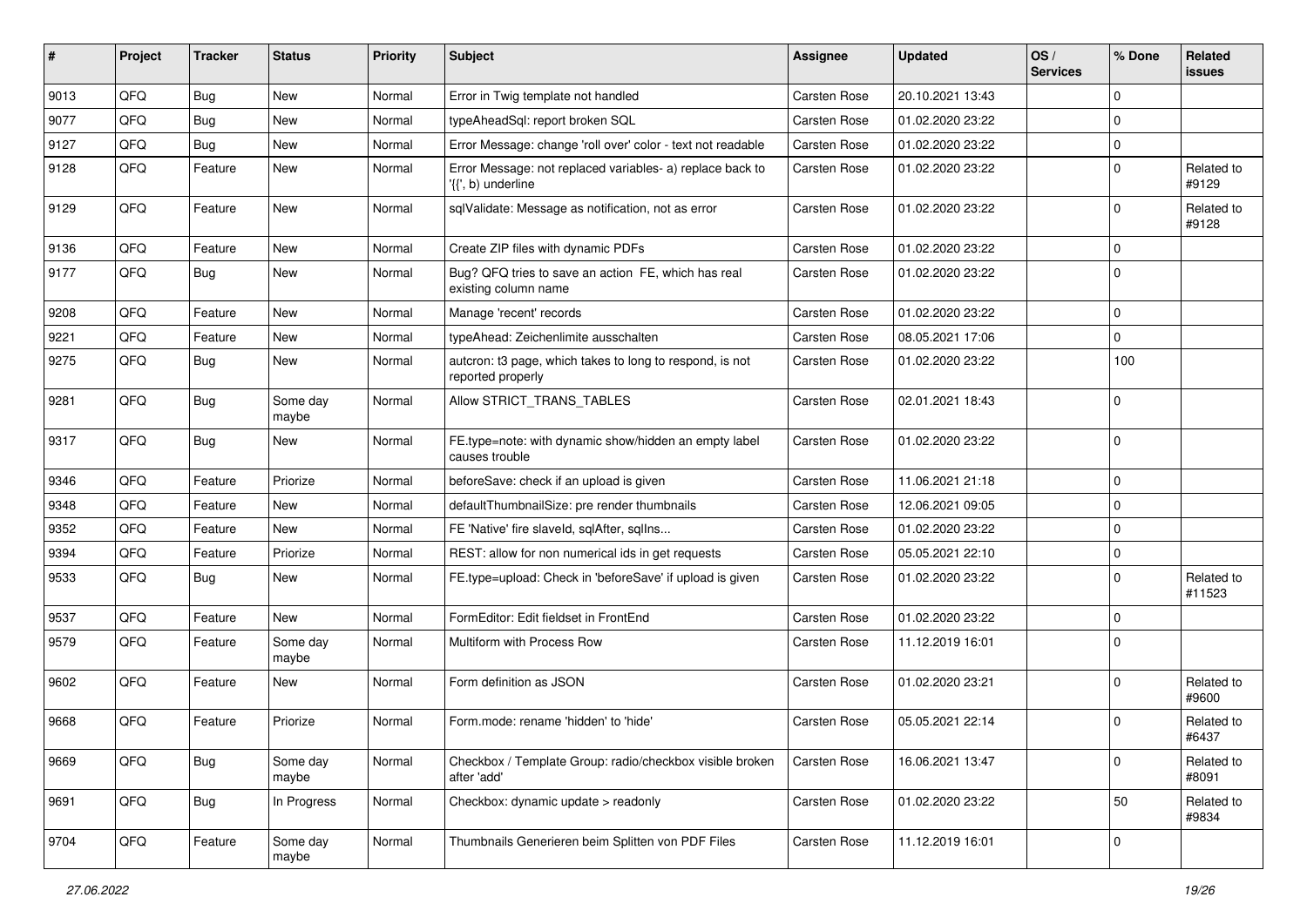| #     | Project | <b>Tracker</b> | <b>Status</b> | <b>Priority</b> | <b>Subject</b>                                                                                                                        | <b>Assignee</b>     | <b>Updated</b>   | OS/<br><b>Services</b> | % Done         | Related<br><b>issues</b>                                                |
|-------|---------|----------------|---------------|-----------------|---------------------------------------------------------------------------------------------------------------------------------------|---------------------|------------------|------------------------|----------------|-------------------------------------------------------------------------|
| 9706  | QFQ     | Feature        | New           | Normal          | Multi File Upload (hidden template group)                                                                                             | Carsten Rose        | 01.02.2020 23:22 |                        | $\Omega$       | Related to<br>#7521,<br>Related to<br>#5562,<br>Related to<br>#13330    |
| 9707  | QFQ     | Feature        | <b>New</b>    | Normal          | SIP security: encode pageld and check pageld on decode                                                                                | Carsten Rose        | 01.02.2020 23:22 |                        | $\Omega$       |                                                                         |
| 9773  | QFQ     | Bug            | <b>New</b>    | Normal          | form.parameter.formModeGlobal=requiredOff                                                                                             | Carsten Rose        | 01.02.2020 15:56 |                        | $\overline{0}$ |                                                                         |
| 9777  | QFQ     | Feature        | New           | Normal          | Logging QFQ Variables                                                                                                                 | Carsten Rose        | 16.12.2019 17:17 |                        | $\Omega$       |                                                                         |
| 9781  | QFQ     | Feature        | <b>New</b>    | Normal          | Button: CSS class to make buttons smaller                                                                                             | Carsten Rose        | 01.02.2020 23:22 |                        | $\Omega$       |                                                                         |
| 9783  | QFQ     | Bug            | New           | Normal          | Email with special characters                                                                                                         | Carsten Rose        | 01.02.2020 23:22 |                        | $\mathbf 0$    |                                                                         |
| 9811  | QFQ     | Feature        | New           | Normal          | Report: tag every n'th row                                                                                                            | Carsten Rose        | 01.02.2020 23:22 |                        | $\mathbf 0$    |                                                                         |
| 9834  | QFQ     | <b>Bug</b>     | Priorize      | Normal          | Input elements with tag 'disabled' are missing on<br>form-submit: server option 'processReadOnly' broken                              | Carsten Rose        | 07.12.2021 16:43 |                        | $\Omega$       | Related to<br>#9691,<br>Related to<br>#5305, Has<br>duplicate<br>#12331 |
| 9862  | QFQ     | Bug            | Priorize      | Normal          | Failed writing to sql mail qfq.log should throw an exception                                                                          | Carsten Rose        | 01.02.2020 10:13 |                        | $\Omega$       |                                                                         |
| 9900  | QFQ     | Feature        | Priorize      | Normal          | Generic API Call: tt-content record >> JSON                                                                                           | Carsten Rose        | 01.02.2020 10:13 |                        | $\mathbf 0$    |                                                                         |
| 9927  | QFQ     | Feature        | <b>New</b>    | Normal          | QFQ Update: a) Update nur machen wenn BE User<br>eingeloggt ist., b) Bei Fehler genaue Meldung welcher<br>Updateschritt Probleme hat. | <b>Carsten Rose</b> | 22.01.2020 12:59 |                        | 0              |                                                                         |
| 9928  | QFQ     | Feature        | Priorize      | Normal          | SpecialColumnName: a) Deprecated: ' AS "_+tag " ', b)<br>New: ' AS "_ <tag1><tag2>"</tag2></tag1>                                     | Carsten Rose        | 01.02.2020 23:17 |                        | 0              | Related to<br>#9929                                                     |
| 9947  | QFQ     | <b>Bug</b>     | Priorize      | Normal          | Unwanted error message if missing 'typeAheadSqlPrefetch'                                                                              | Carsten Rose        | 01.02.2020 10:13 |                        | $\overline{0}$ |                                                                         |
| 9958  | QFQ     | <b>Bug</b>     | Priorize      | Normal          | Broken subrecord query: no error message                                                                                              | Carsten Rose        | 05.02.2021 15:15 |                        | $\mathbf 0$    |                                                                         |
| 9968  | QFQ     | Feature        | Priorize      | Normal          | Tooltip in Links for Developer                                                                                                        | <b>Carsten Rose</b> | 01.02.2020 23:17 |                        | $\Omega$       |                                                                         |
| 9975  | QFQ     | Bug            | Priorize      | Normal          | Dropdown Menu: 'r:3' broken                                                                                                           | Carsten Rose        | 01.02.2020 10:13 |                        | $\mathbf 0$    |                                                                         |
| 9983  | QFQ     | Feature        | New           | Normal          | Report Notation: new keyword 'range'                                                                                                  | <b>Carsten Rose</b> | 01.02.2020 15:55 |                        | $\Omega$       |                                                                         |
| 10005 | QFQ     | Feature        | Priorize      | Normal          | Report / special column name:  AS _calendar                                                                                           | Carsten Rose        | 03.06.2020 17:28 |                        | $\mathbf 0$    |                                                                         |
| 10011 | QFQ     | Feature        | Priorize      | Normal          | Offer new STORE TYPO3 Variable 'beUser', 'beEmail'                                                                                    | <b>Carsten Rose</b> | 08.05.2021 09:51 |                        | 0              | Related to<br>#10012,<br>Related to<br>#12511                           |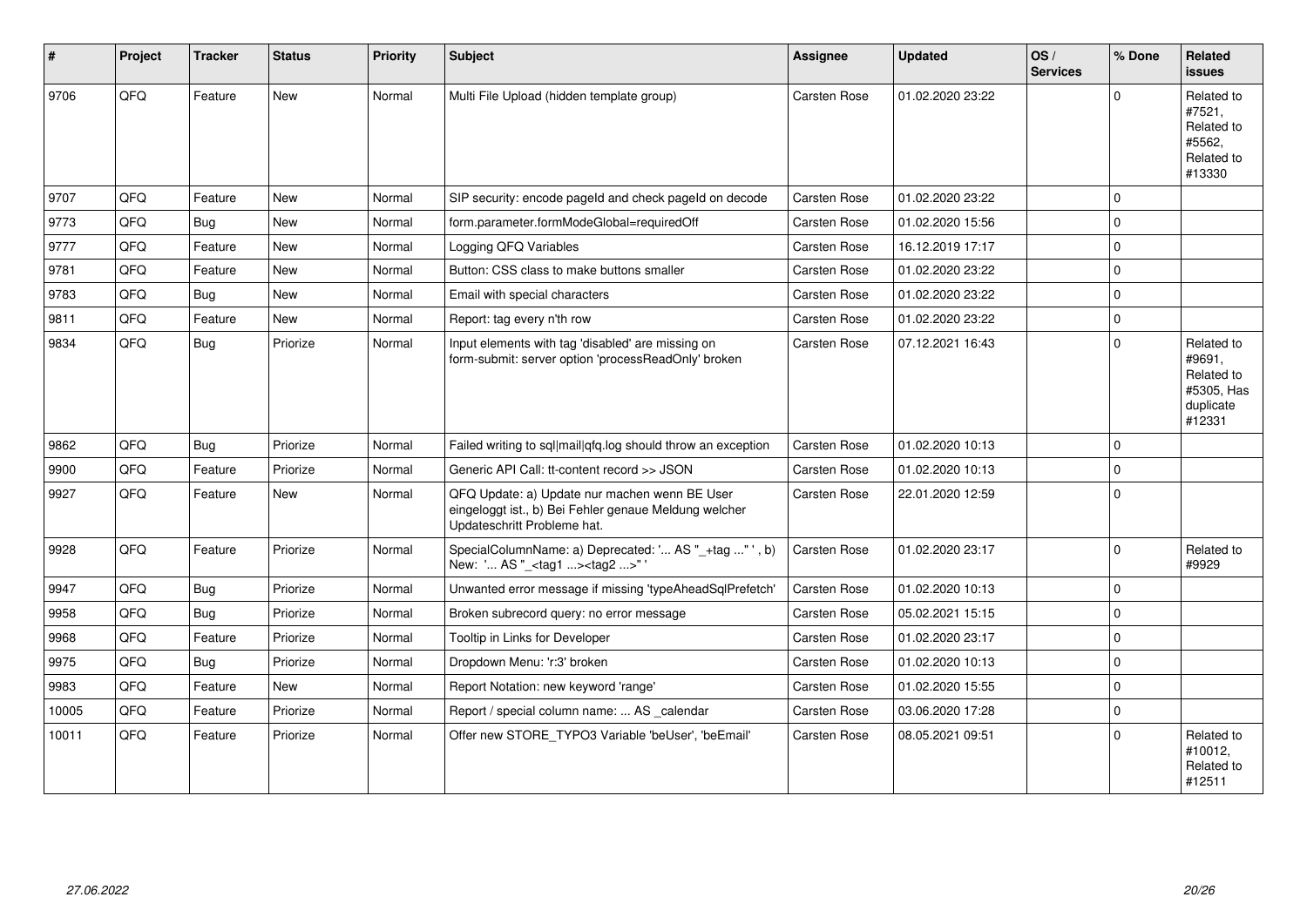| #     | Project | <b>Tracker</b> | <b>Status</b>     | <b>Priority</b> | <b>Subject</b>                                                                           | Assignee     | <b>Updated</b>   | OS/<br><b>Services</b> | % Done              | Related<br><b>issues</b>                                               |
|-------|---------|----------------|-------------------|-----------------|------------------------------------------------------------------------------------------|--------------|------------------|------------------------|---------------------|------------------------------------------------------------------------|
| 10012 | QFQ     | Feature        | Priorize          | Normal          | redirectAllMailTo: {{beEmail:T}}                                                         | Carsten Rose | 08.05.2021 09:54 |                        | $\mathbf 0$         | Related to<br>#12412,<br>Related to<br>#12413,<br>Related to<br>#10011 |
| 10013 | QFQ     | Feature        | Some day<br>maybe | Normal          | FE.typ=editor: CodeMirror                                                                | Carsten Rose | 08.06.2022 10:37 |                        | $\mathbf 0$         | Related to<br>#12611,<br>Related to<br>#12490,<br>Related to<br>#7732  |
| 10014 | QFQ     | Feature        | New               | Normal          | Manual.rst: describe behaviour and process order of<br>fillStoreVar, slaveId, sqlBefore, | Carsten Rose | 01.02.2020 22:31 |                        | $\mathbf 0$         |                                                                        |
| 10015 | QFQ     | Feature        | Priorize          | Normal          | Monospace in Textarea                                                                    | Carsten Rose | 03.02.2020 13:40 |                        | $\mathbf 0$         |                                                                        |
| 10080 | QFQ     | Feature        | New               | Normal          | Popup on 'save' / 'close': configure dialog (answer<br>yes/no/cancle/)                   | Carsten Rose | 28.03.2021 20:52 |                        | $\mathbf 0$         | Is duplicate<br>of #12262                                              |
| 10082 | QFQ     | <b>Bug</b>     | New               | Normal          | FE.type=SELECT - 'sanatize' Class                                                        | Carsten Rose | 07.05.2020 09:36 |                        | $\mathbf 0$         | Related to<br>#10081                                                   |
| 10095 | QFQ     | Feature        | Some day<br>maybe | Normal          | Generic Gitlab Integration into QFQ                                                      | Carsten Rose | 16.09.2021 15:10 |                        | $\mathbf 0$         |                                                                        |
| 10115 | QFQ     | Feature        | New               | Normal          | TypeAhead: static list                                                                   | Carsten Rose | 26.02.2020 16:42 |                        | 100                 |                                                                        |
| 10116 | QFQ     | Feature        | Some day<br>maybe | Normal          | TypeAhead: Tag - show inside 'input' element                                             | Carsten Rose | 16.09.2021 15:09 |                        | $\mathbf 0$         |                                                                        |
| 10119 | QFQ     | Feature        | New               | Normal          | Dropdown (selectlist) & TypeAhead: format and catagorize<br>list                         | Carsten Rose | 07.05.2020 09:36 |                        | $\mathbf 0$         |                                                                        |
| 10322 | QFQ     | <b>Bug</b>     | New               | Normal          | FormElement / Radio: missing column 'enum' >> FE not<br>reported                         | Carsten Rose | 07.05.2020 09:37 |                        | $\mathbf 0$         |                                                                        |
| 10443 | QFQ     | Feature        | In Progress       | Normal          | Konzept_api / _live                                                                      | Carsten Rose | 07.05.2020 09:39 |                        | $\mathsf{O}\xspace$ |                                                                        |
| 10588 | QFQ     | Bug            | New               | Normal          | typeahed Tag: Doku anpassen                                                              | Carsten Rose | 12.11.2020 23:45 |                        | $\mathbf 0$         |                                                                        |
| 10593 | QFQ     | Feature        | New               | Normal          | label2: text behind input element                                                        | Carsten Rose | 16.05.2020 10:57 |                        | $\mathbf 0$         |                                                                        |
| 10658 | QFQ     | Bug            | New               | Normal          | processReadOnly broken                                                                   | Carsten Rose | 27.05.2020 17:55 |                        | $\mathbf 0$         |                                                                        |
| 10661 | QFQ     | <b>Bug</b>     | In Progress       | Normal          | Typo3 Warnungen                                                                          | Carsten Rose | 07.09.2021 13:23 |                        | $\mathbf 0$         | Related to<br>#12440                                                   |
| 10704 | QFQ     | <b>Bug</b>     | New               | Normal          | wkhtml problem rendering fullCalendar.js / fabric.js >><br>successor: puppeteer          | Carsten Rose | 12.11.2020 23:45 |                        | $\mathbf 0$         | Related to<br>#5024,<br>Related to<br>#4650,<br>Related to<br>#10715   |
| 10714 | QFG     | Feature        | New               | Normal          | multi Table Form                                                                         | Carsten Rose | 16.03.2021 18:44 |                        | 0                   |                                                                        |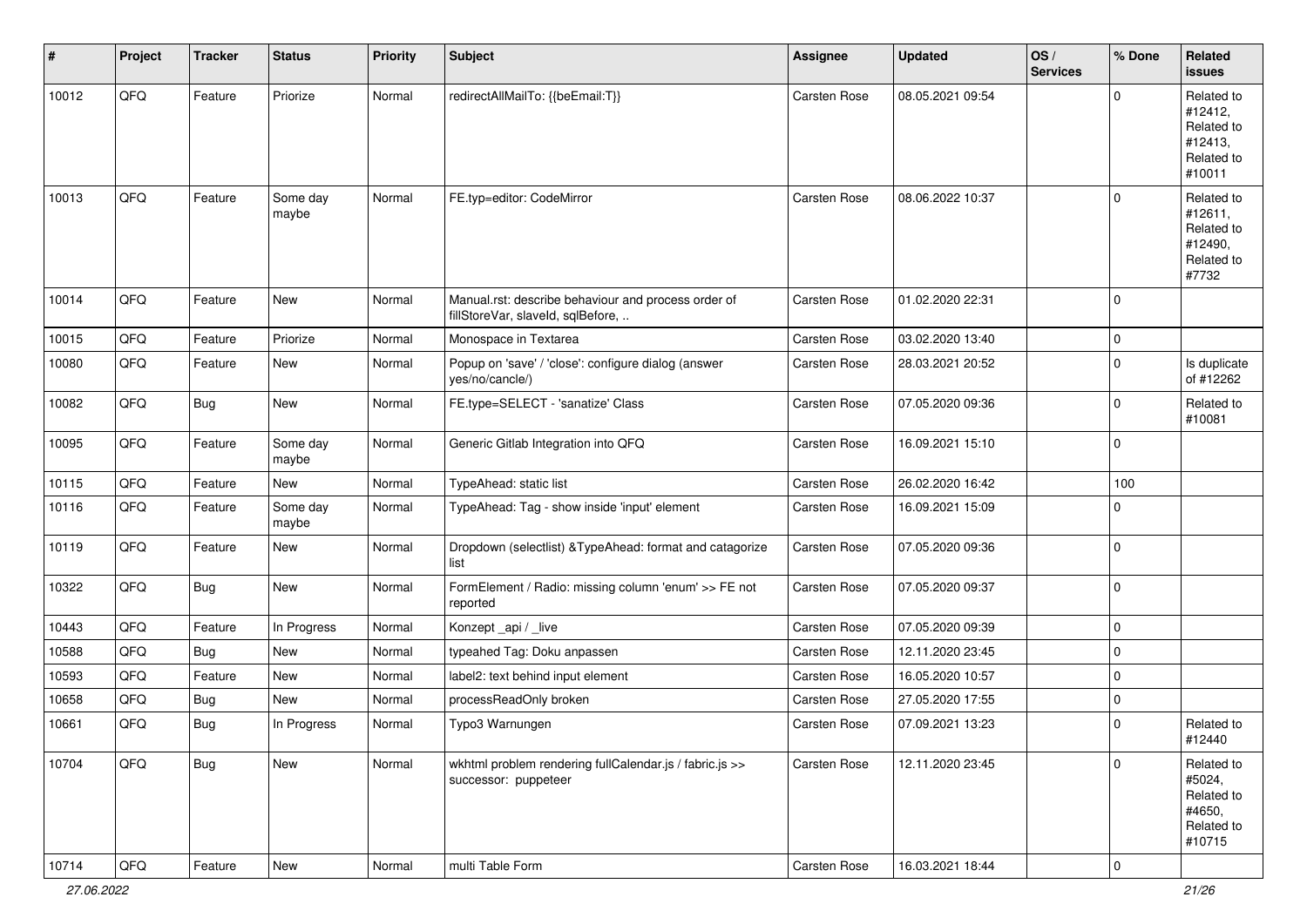| #     | Project | <b>Tracker</b> | <b>Status</b>     | <b>Priority</b> | <b>Subject</b>                                                                      | <b>Assignee</b>     | <b>Updated</b>   | OS/<br><b>Services</b> | % Done       | Related<br><b>issues</b>                     |
|-------|---------|----------------|-------------------|-----------------|-------------------------------------------------------------------------------------|---------------------|------------------|------------------------|--------------|----------------------------------------------|
| 10716 | QFQ     | Feature        | Some day<br>maybe | Normal          | Business Logic mit Externen Skripten                                                | Carsten Rose        | 16.09.2021 15:10 |                        | U            | Related to<br>#10713,<br>Related to<br>#8217 |
| 10745 | QFQ     | Feature        | Some day<br>maybe | Normal          | <b>Tablesorter Excel Export</b>                                                     | <b>Carsten Rose</b> | 16.09.2021 15:09 |                        | $\mathbf{0}$ |                                              |
| 10793 | QFQ     | Feature        | In Progress       | Normal          | <b>Update NPM Packages</b>                                                          | Carsten Rose        | 07.09.2021 13:25 |                        | 30           |                                              |
| 10819 | QFQ     | Feature        | <b>New</b>        | Normal          | Persistent SIP - second try                                                         | <b>Carsten Rose</b> | 29.06.2020 23:02 |                        | $\Omega$     | Related to<br>#6261                          |
| 10937 | QFQ     | Bug            | New               | Normal          | Fehler mit abhängigen Select- Feldern beim Positionieren                            | Carsten Rose        | 12.11.2020 23:45 |                        | $\Omega$     |                                              |
| 10976 | QFQ     | Feature        | <b>New</b>        | Normal          | Excel Export Verbesserungen                                                         | Carsten Rose        | 06.08.2020 10:56 |                        | $\Omega$     |                                              |
| 10979 | QFQ     | Feature        | New               | Normal          | Ajax Calls an API - dataReport                                                      | <b>Carsten Rose</b> | 11.05.2022 12:15 |                        | $\Omega$     |                                              |
| 10996 | QFQ     | Feature        | <b>New</b>        | Normal          | Download video via sip: no seek                                                     | <b>Carsten Rose</b> | 12.08.2020 14:18 |                        | 0            |                                              |
| 11036 | QFQ     | Feature        | Some day<br>maybe | Normal          | inline report editor permissions                                                    | <b>Carsten Rose</b> | 16.09.2021 15:09 |                        | $\Omega$     | Related to<br>#11323                         |
| 11076 | QFQ     | Feature        | In Progress       | Normal          | SELECT  AS _websocket                                                               | <b>Carsten Rose</b> | 30.08.2020 17:49 |                        | $\mathbf 0$  |                                              |
| 11080 | QFG     | Feature        | <b>New</b>        | Normal          | Send MQTT messages                                                                  | <b>Carsten Rose</b> | 29.08.2020 19:49 |                        | $\Omega$     |                                              |
| 11217 | QFQ     | Feature        | Some day<br>maybe | Normal          | <b>Extend Script Functionality</b>                                                  | <b>Carsten Rose</b> | 16.09.2021 15:10 |                        | $\Omega$     |                                              |
| 11239 | QFQ     | Bug            | New               | Normal          | Radiobutton (plain): horizontales Rendern abhängig vom<br>Datentyp in der Datenbank | Carsten Rose        | 30.09.2020 18:37 |                        | $\Omega$     |                                              |
| 11320 | QFQ     | Feature        | Priorize          | Normal          | Typo3 Version 10 support                                                            | <b>Carsten Rose</b> | 05.05.2021 22:09 |                        | $\mathbf 0$  |                                              |
| 11322 | QFQ     | Feature        | Some day<br>maybe | Normal          | Form Element JSON - (multiline parameter field)                                     | <b>Carsten Rose</b> | 16.09.2021 15:10 |                        | $\Omega$     |                                              |
| 11323 | QFQ     | Feature        | Some day<br>maybe | Normal          | Report Frontend Editor Modal + Codemirror                                           | <b>Carsten Rose</b> | 16.09.2021 15:10 |                        | $\Omega$     | Related to<br>#11036                         |
| 11460 | QFQ     | Feature        | <b>New</b>        | Normal          | Easier creation of changelog: gitchangelog                                          | <b>Carsten Rose</b> | 12.06.2021 10:20 |                        | $\Omega$     | Related to<br>#13467                         |
| 11504 | QFQ     | Feature        | New               | Normal          | Dynamic Update: Button text update for 'Save',' Close' &<br>'Delete'                | Carsten Rose        | 12.11.2020 23:44 |                        | $\Omega$     |                                              |
| 11516 | QFQ     | Feature        | New               | Normal          | Multi Page Form (Previous/Next Buttons)                                             | <b>Carsten Rose</b> | 16.03.2021 17:52 |                        | $\mathbf 0$  |                                              |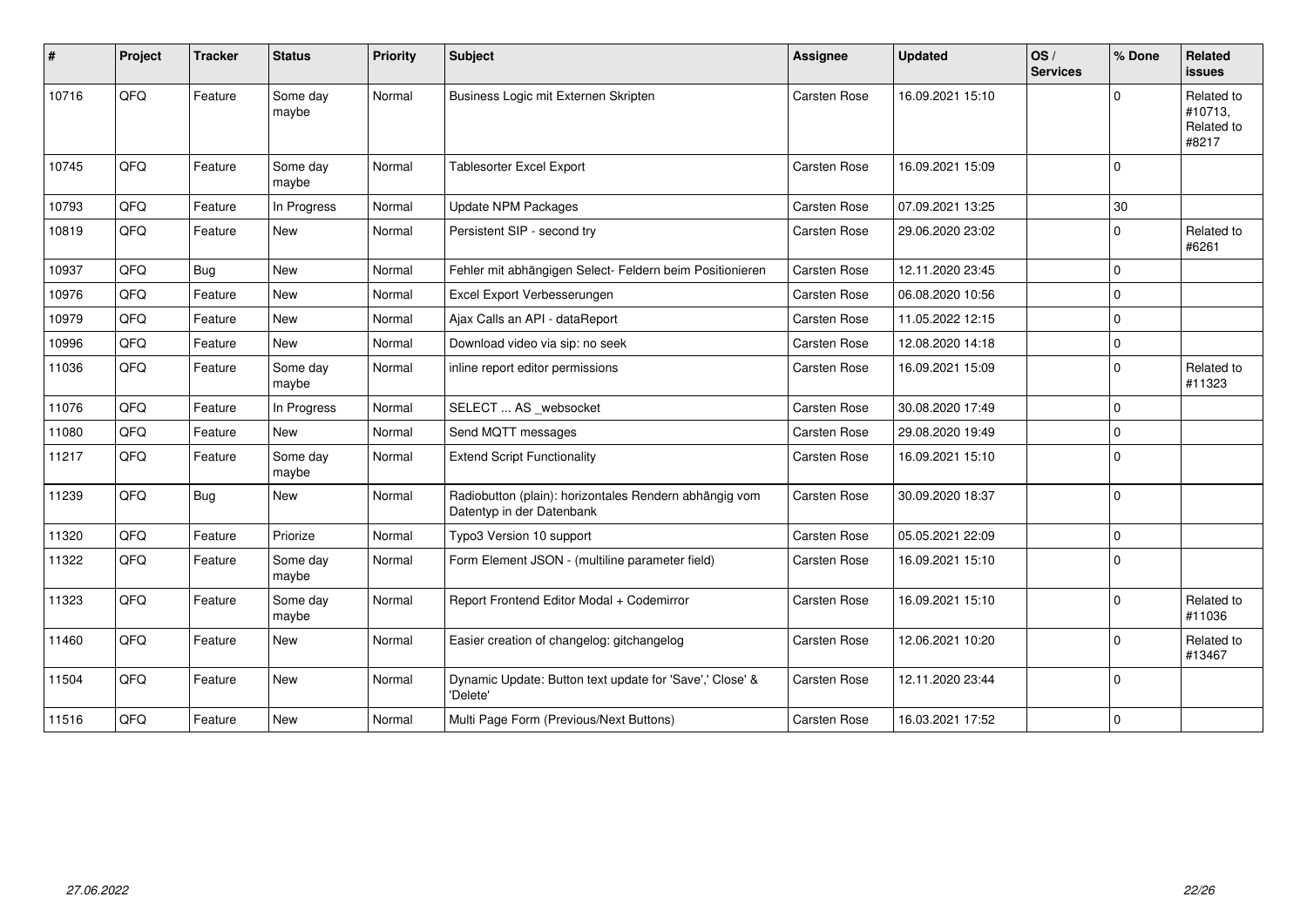| #     | Project | <b>Tracker</b> | <b>Status</b> | <b>Priority</b> | <b>Subject</b>                                                                                       | Assignee                                               | <b>Updated</b>   | OS/<br><b>Services</b> | % Done         | Related<br><b>issues</b>                                                                                                       |                      |
|-------|---------|----------------|---------------|-----------------|------------------------------------------------------------------------------------------------------|--------------------------------------------------------|------------------|------------------------|----------------|--------------------------------------------------------------------------------------------------------------------------------|----------------------|
| 11517 | QFQ     | <b>Bug</b>     | In Progress   | Normal          | extraButtonInfo Broken for multiple FormElements                                                     | <b>Carsten Rose</b>                                    | 12.05.2022 13:12 |                        | $\Omega$       | Related to<br>#7890,<br>Related to<br>#3811, Has<br>duplicate<br>#10905, Has<br>duplicate<br>#10553, Has<br>duplicate<br>#6779 |                      |
| 11523 | QFQ     | Feature        | <b>New</b>    | Normal          | Mit dynamic Update erkennen, ob Upload gemacht wurde                                                 | <b>Carsten Rose</b>                                    | 13.11.2020 15:07 |                        | $\Omega$       | Related to<br>#9533                                                                                                            |                      |
| 11667 | QFQ     | <b>Bug</b>     | <b>New</b>    | Normal          | MySQL mariadb-server-10.3: Incorrect datetime value                                                  | <b>Carsten Rose</b>                                    | 03.05.2021 20:48 |                        | $\Omega$       |                                                                                                                                |                      |
| 11668 | QFQ     | Bug            | <b>New</b>    | Normal          | Play function.sgl - problem with mysgl                                                               | <b>Carsten Rose</b>                                    | 03.05.2021 20:48 |                        | $\mathbf 0$    |                                                                                                                                |                      |
| 11695 | QFQ     | <b>Bug</b>     | <b>New</b>    | Normal          | MultiForm required FE Error                                                                          | Carsten Rose                                           | 04.12.2020 13:34 |                        | $\mathbf 0$    |                                                                                                                                |                      |
| 11702 | QFQ     | Feature        | New           | Normal          | HTML Special Char makes no sense for 'allbut' if '&' is<br>forbidden                                 | <b>Carsten Rose</b>                                    | 07.12.2021 16:35 |                        | $\Omega$       | Related to<br>#5112,<br>Related to<br>#14320                                                                                   |                      |
| 11747 | QFQ     | Feature        | New           | Normal          | Maintenance Page with Redirect                                                                       | <b>Carsten Rose</b>                                    | 03.05.2021 20:47 |                        | $\Omega$       | Related to<br>#11741                                                                                                           |                      |
| 11752 | QFQ     | Bug            | New           | Normal          | checkbox renders multiple input elements with same name                                              | Carsten Rose                                           | 17.12.2020 14:58 |                        | $\Omega$       | Related to<br>#11750                                                                                                           |                      |
| 11775 | QFQ     | Feature        | New           | Normal          | Subrecord Tooltip pro Feld                                                                           | Carsten Rose                                           | 18.12.2020 15:22 |                        | $\Omega$       | Related to<br>#11955                                                                                                           |                      |
| 11955 | QFQ     | Feature        | <b>New</b>    | Normal          | subrecord: new title option to set <th> attributes - e.g. to<br/>customize tablesorter options.</th> | attributes - e.g. to<br>customize tablesorter options. | Carsten Rose     | 03.05.2021 20:47       |                | $\mathbf 0$                                                                                                                    | Related to<br>#11775 |
| 11980 | QFQ     | Feature        | In Progress   | Normal          | protected verzeichnis MUSS geschützt werden                                                          | <b>Carsten Rose</b>                                    | 07.09.2021 13:30 |                        | $\mathbf 0$    |                                                                                                                                |                      |
| 12023 | QFQ     | Feature        | <b>New</b>    | Normal          | MySQL Stored Precdure: QDECODESPECIALCHAR()                                                          | Carsten Rose                                           | 16.02.2021 11:16 |                        | $\mathbf 0$    | Related to<br>#12022                                                                                                           |                      |
| 12024 | QFQ     | Feature        | <b>New</b>    | Normal          | Excel Export: text columns by default decode<br>htmlspeciachar()                                     | <b>Carsten Rose</b>                                    | 17.02.2021 23:55 |                        | $\Omega$       | Related to<br>#12022                                                                                                           |                      |
| 12040 | QFQ     | Bug            | <b>New</b>    | Normal          | FE Mode 'hidden' für zwei FEs auf einer Zeile                                                        | <b>Carsten Rose</b>                                    | 18.02.2021 10:13 |                        | $\overline{0}$ |                                                                                                                                |                      |
| 12045 | QFQ     | Bug            | New           | Normal          | templateGroup afterSave FE: Aufruf ohne<br>sqlHonorFormElements funktioniert nicht                   | <b>Carsten Rose</b>                                    | 18.02.2021 16:33 |                        | $\Omega$       |                                                                                                                                |                      |
| 12109 | QFQ     | Feature        | New           | Normal          | Donwload Link: Plain, SIP, Persistent Link, Peristent SIP -<br>new notation                          | <b>Carsten Rose</b>                                    | 03.05.2021 20:45 |                        | $\mathbf 0$    | Related to<br>#12085                                                                                                           |                      |
| 12119 | QFQ     | Feature        | New           | Normal          | AS paged: error message missing if there ist no 'r' argument.                                        | <b>Carsten Rose</b>                                    | 03.05.2021 20:51 |                        | $\mathbf 0$    |                                                                                                                                |                      |
| 12133 | QFQ     | <b>Bug</b>     | New           | Normal          | NPM, phpSpreadSheet aktualisieren                                                                    | <b>Carsten Rose</b>                                    | 15.03.2021 09:04 |                        | 0              |                                                                                                                                |                      |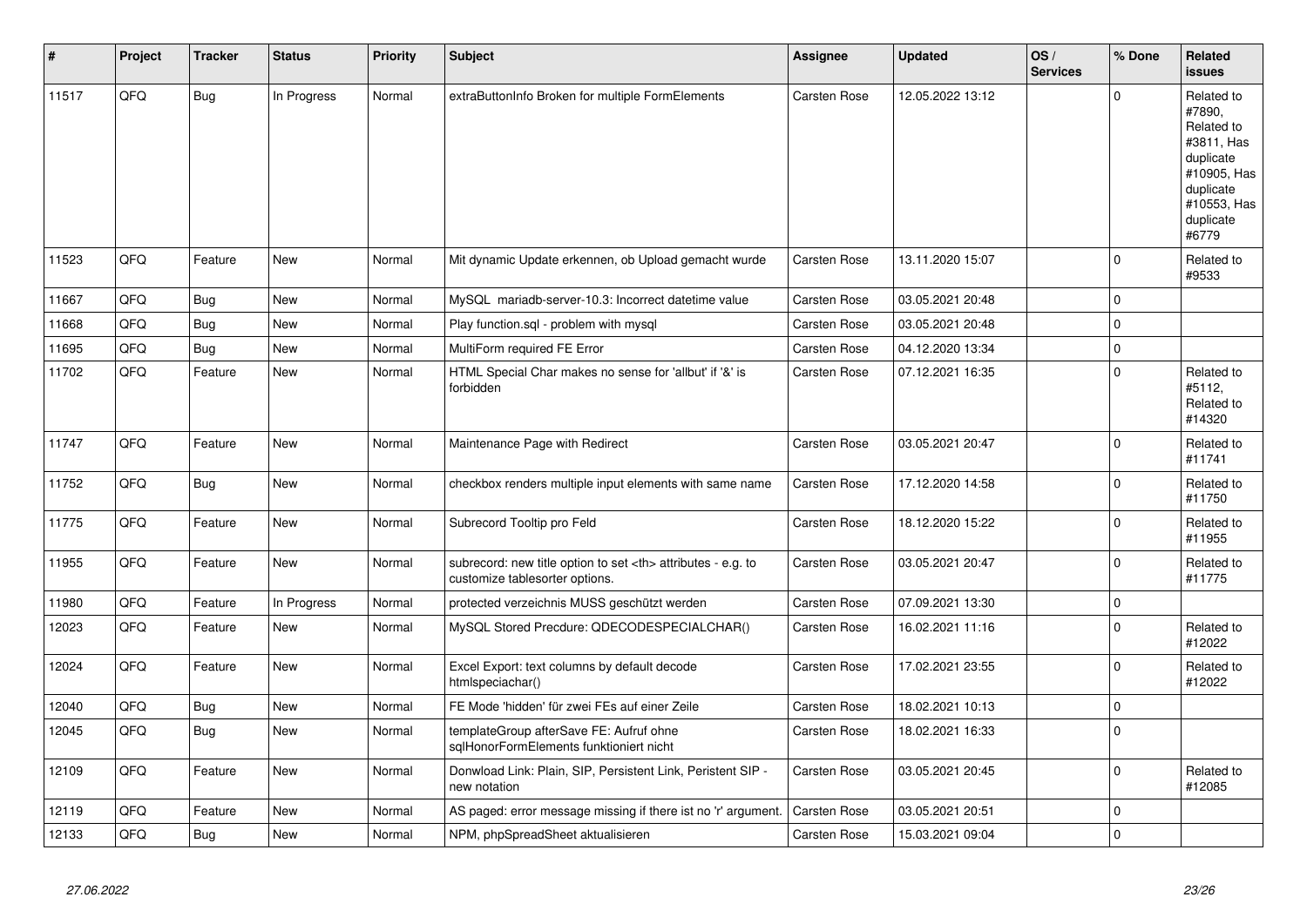| $\pmb{\sharp}$ | Project | <b>Tracker</b> | <b>Status</b>     | <b>Priority</b> | <b>Subject</b>                                                                                                 | Assignee            | <b>Updated</b>   | OS/<br><b>Services</b> | % Done         | Related<br><b>issues</b>                                               |
|----------------|---------|----------------|-------------------|-----------------|----------------------------------------------------------------------------------------------------------------|---------------------|------------------|------------------------|----------------|------------------------------------------------------------------------|
| 12146          | QFQ     | Feature        | <b>New</b>        | Normal          | Autocron Job: Anzeigen wann der naechste Job ausgefuehrt<br>wird, resp das er nicht ausgefuehrt wird           | <b>Carsten Rose</b> | 15.03.2021 15:23 |                        | $\Omega$       |                                                                        |
| 12162          | QFQ     | Feature        | <b>New</b>        | Normal          | FE.type=sendmail: personalized mailing (several mails) via<br>template                                         | <b>Carsten Rose</b> | 03.05.2021 20:45 |                        | $\overline{0}$ |                                                                        |
| 12163          | QFQ     | Feature        | <b>New</b>        | Normal          | Checkbox: table wrap                                                                                           | <b>Carsten Rose</b> | 03.05.2021 20:51 |                        | $\mathbf 0$    |                                                                        |
| 12187          | QFQ     | Bug            | <b>New</b>        | Normal          | Trigger FormAsFile() via Report: probably problem with multi<br>DB setup                                       | <b>Carsten Rose</b> | 20.03.2021 21:20 |                        | $\Omega$       |                                                                        |
| 12269          | QFQ     | Feature        | New               | Normal          | 2FA - Login                                                                                                    | Carsten Rose        | 03.05.2021 20:45 |                        | $\mathbf 0$    |                                                                        |
| 12315          | QFQ     | Feature        | Some day<br>maybe | Normal          | Form History (Diffs) / Backups                                                                                 | <b>Carsten Rose</b> | 16.09.2021 15:10 |                        | $\Omega$       |                                                                        |
| 12325          | QFQ     | <b>Bug</b>     | Priorize          | Normal          | MultiDB form.dblndex not working for report syntax                                                             | <b>Carsten Rose</b> | 07.09.2021 13:37 |                        | $\Omega$       | Related to<br>#12145,<br>Related to<br>#12314                          |
| 12327          | QFQ     | <b>Bug</b>     | <b>New</b>        | Normal          | Copy to clipboard: Glyphicon can not be changed                                                                | Carsten Rose        | 27.12.2021 17:59 |                        | $\overline{0}$ |                                                                        |
| 12330          | QFQ     | Feature        | <b>New</b>        | Normal          | Copy to input field / text area / TinyMCE                                                                      | Carsten Rose        | 07.04.2021 09:01 |                        | $\mathbf 0$    |                                                                        |
| 12337          | QFQ     | Feature        | Some day<br>maybe | Normal          | Database.php: better caching                                                                                   | <b>Carsten Rose</b> | 16.09.2021 15:10 |                        | $\Omega$       |                                                                        |
| 12400          | QFQ     | Feature        | <b>New</b>        | Normal          | Tutorial ist in QFQ Doku, Wird in der Suche gefunden, es<br>gibt aber kein Menupunkt - Inhalt ueberpruefen     | Carsten Rose        | 03.05.2021 20:45 |                        | $\Omega$       |                                                                        |
| 12412          | QFQ     | Feature        | <b>New</b>        | Normal          | Action/Escape qualifier 'e' (empty), '0': if given, an empty<br>string (or '0') will be treated as 'not found' | <b>Carsten Rose</b> | 08.05.2021 09:40 |                        | $\Omega$       | Related to<br>#12413,<br>Related to<br>#10012                          |
| 12413          | QFQ     | Feature        | New               | Normal          | STORE_TYPO3: enhance for {{be_users.email:T}},<br>{{fe users.email:T}}                                         | Carsten Rose        | 03.05.2021 20:45 |                        | $\mathbf 0$    | Related to<br>#12412,<br>Related to<br>#10012                          |
| 12439          | QFQ     | Feature        | In Progress       | Normal          | TinyMCE Paste from Word & Character Count/Limit                                                                | Carsten Rose        | 05.05.2021 22:15 |                        | $\mathbf 0$    |                                                                        |
| 12440          | QFQ     | Feature        | In Progress       | Normal          | Typo3 V10 upgrade (durchfuehren und testen)                                                                    | <b>Carsten Rose</b> | 21.03.2022 09:53 |                        | 50             | Related to<br>#12357,<br>Related to<br>#12067,<br>Related to<br>#10661 |
| 12452          | QFQ     | Feature        | Priorize          | Normal          | BaseURL: alsways with '/' at the end                                                                           | <b>Carsten Rose</b> | 19.06.2022 13:45 |                        | $\Omega$       | Related to<br>#10782                                                   |
| 12465          | QFQ     | Feature        | <b>New</b>        | Normal          | QFQ Function: use in FE to fill StoreRecord                                                                    | Carsten Rose        | 05.05.2021 21:58 |                        | $\Omega$       |                                                                        |
| 12474          | QFQ     | Feature        | <b>New</b>        | Normal          | Check BaseConfigURL if it is given and the the last char is '/'                                                | <b>Carsten Rose</b> | 03.05.2021 20:45 |                        | $\Omega$       |                                                                        |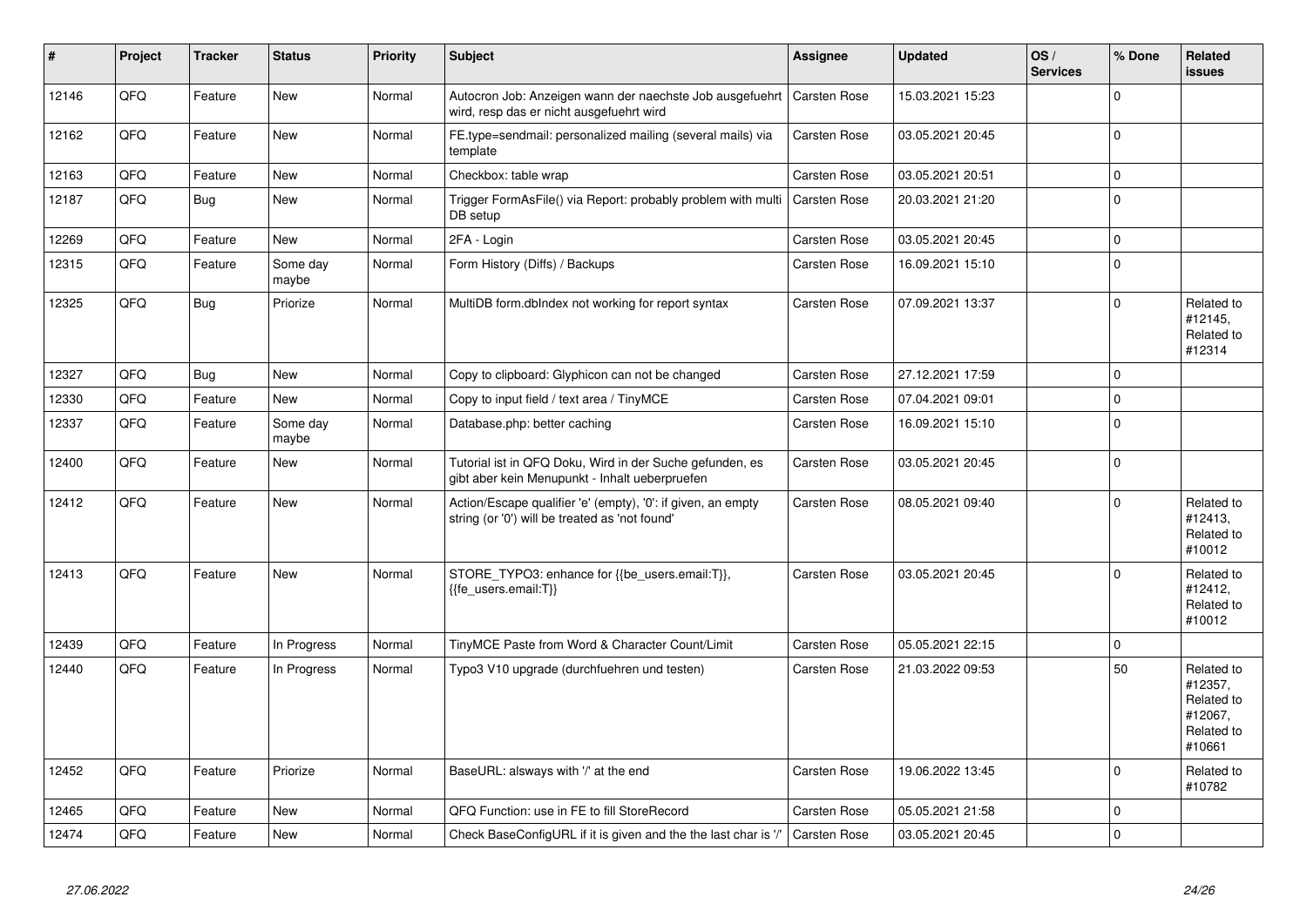| ∦     | Project | <b>Tracker</b> | <b>Status</b>     | <b>Priority</b> | Subject                                                                                                                                             | <b>Assignee</b>     | <b>Updated</b>   | OS/<br><b>Services</b> | % Done      | Related<br>issues                                                     |
|-------|---------|----------------|-------------------|-----------------|-----------------------------------------------------------------------------------------------------------------------------------------------------|---------------------|------------------|------------------------|-------------|-----------------------------------------------------------------------|
| 12477 | QFQ     | Feature        | <b>New</b>        | Normal          | Support for refactoring: Form, FormElement, diverse<br>Tabellen/Spalten, tt-content Records                                                         | <b>Carsten Rose</b> | 03.05.2021 20:45 |                        | $\Omega$    |                                                                       |
| 12480 | QFQ     | Feature        | New               | Normal          | If QFQ upgrade is running, block further request                                                                                                    | <b>Carsten Rose</b> | 03.05.2021 20:45 |                        | 0           |                                                                       |
| 12503 | QFQ     | Feature        | Priorize          | Normal          | Detect dangerous UPDATE statement with missing WHERE                                                                                                | <b>Carsten Rose</b> | 05.05.2021 22:09 |                        | $\Omega$    |                                                                       |
| 12504 | QFQ     | Feature        | Priorize          | Normal          | sql.log: report fe.id                                                                                                                               | <b>Carsten Rose</b> | 05.05.2021 22:09 |                        | 0           |                                                                       |
| 12512 | QFQ     | Bug            | New               | Normal          | Some MySQL Installation can't use 'stored procedures'                                                                                               | <b>Carsten Rose</b> | 19.03.2022 17:48 |                        | $\mathbf 0$ |                                                                       |
| 12520 | QFQ     | Bug            | New               | Normal          | Switch FE User: still active even FE User session expired                                                                                           | <b>Carsten Rose</b> | 19.03.2022 17:48 |                        | $\mathbf 0$ |                                                                       |
| 12546 | QFQ     | Bug            | Feedback          | Normal          | Branch 'Development' - Unit Tests mit dirty workaround<br>angepasst                                                                                 | <b>Carsten Rose</b> | 19.03.2022 17:48 |                        | $\Omega$    |                                                                       |
| 12581 | QFQ     | Bug            | New               | Normal          | Form.forward=close: Record 'new' in new browser tab ><br>save (& close) >> Form is not reloaded with new created<br>record id and stays in mode=new | <b>Carsten Rose</b> | 19.03.2022 17:48 |                        | $\Omega$    |                                                                       |
| 12584 | QFQ     | Feature        | Feedback          | Normal          | T3 v10 migration script: replace alias-patterns (v11)                                                                                               | <b>Carsten Rose</b> | 28.05.2022 11:12 |                        | 100         |                                                                       |
| 12603 | QFQ     | Feature        | New               | Normal          | Dropdown (Select), Radio, checkbox:<br>itemListAlways={{!SELECT key, value}}                                                                        | Carsten Rose        | 19.03.2022 17:47 |                        | $\Omega$    |                                                                       |
| 12611 | QFQ     | Feature        | Some day<br>maybe | Normal          | Refactoring: Bootstrap with Lazy Loading                                                                                                            | <b>Carsten Rose</b> | 08.06.2022 10:37 |                        | $\Omega$    | Related to<br>#12490,<br>Related to<br>#10013,<br>Related to<br>#7732 |
| 12632 | QFQ     | Feature        | New               | Normal          | TinyMCE: Prepare CSS classes for images                                                                                                             | <b>Carsten Rose</b> | 04.06.2021 14:35 |                        | 100         | <b>Blocked by</b><br>#12186                                           |
| 12664 | QFQ     | Feature        | New               | Normal          | TinyMCE: report/remove malicous HTML/JS Code                                                                                                        | <b>Carsten Rose</b> | 19.03.2022 17:47 |                        | $\Omega$    | Related to<br>#14320                                                  |
| 12679 | QFQ     | Feature        | <b>New</b>        | Normal          | tablesorter: custom column width                                                                                                                    | <b>Carsten Rose</b> | 16.06.2021 11:10 |                        | 0           |                                                                       |
| 12714 | QFQ     | Bug            | New               | Normal          | Conversion of GIF to PDF broken when GIF contains Alpha.                                                                                            | <b>Carsten Rose</b> | 19.03.2022 17:49 |                        | $\Omega$    |                                                                       |
| 12716 | QFQ     | Bug            | New               | Normal          | template group: Pattern only applied to first instance                                                                                              | <b>Carsten Rose</b> | 19.03.2022 17:47 |                        | $\mathbf 0$ |                                                                       |
| 13330 | QFQ     | Feature        | In Progress       | Normal          | Multi Form: Upload                                                                                                                                  | <b>Carsten Rose</b> | 07.11.2021 12:40 |                        | 50          | Related to<br>#9706                                                   |
| 13331 | QFQ     | Bug            | <b>New</b>        | Normal          | Multi Form: Clear Icon misplaced                                                                                                                    | <b>Carsten Rose</b> | 19.03.2022 17:47 |                        | $\mathbf 0$ |                                                                       |
| 13332 | QFQ     | Bug            | <b>New</b>        | Normal          | Multi Form: Required Felder werden visuell nicht markiert.                                                                                          | <b>Carsten Rose</b> | 19.03.2022 17:47 |                        | l O         |                                                                       |
| 13354 | QFQ     | Feature        | New               | Normal          | Using Websocket in QFQ                                                                                                                              | Carsten Rose        | 10.11.2021 15:47 |                        | 0           |                                                                       |
| 13451 | QFQ     | <b>Bug</b>     | New               | Normal          | Character Counter / Max Character: Problem in Safari                                                                                                | Carsten Rose        | 15.04.2022 17:18 |                        | $\mathbf 0$ |                                                                       |
| 13460 | QFQ     | <b>Bug</b>     | New               | Normal          | Doc: Password set/reset  password should not processed<br>with 'html encode'                                                                        | Carsten Rose        | 19.03.2022 17:46 |                        | $\Omega$    |                                                                       |
| 13467 | QFQ     | Feature        | New               | Normal          | ChangeLog Generator                                                                                                                                 | Carsten Rose        | 19.03.2022 17:46 |                        | 0           | Related to<br>#11460                                                  |